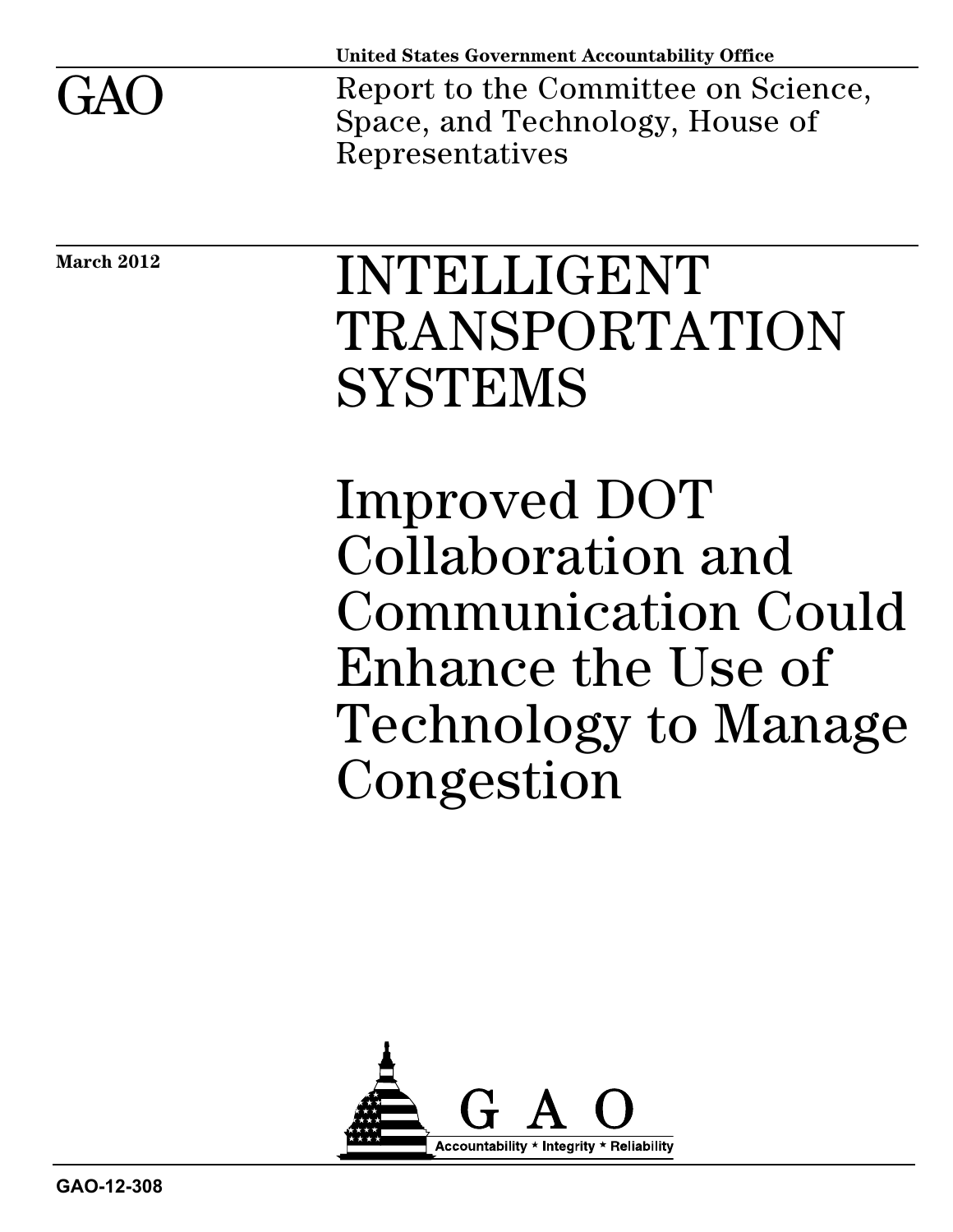

Highlights o[f GAO-12-308,](http://www.gao.gov/products/GAO-12-308) a report to the Committee on Science, Space, and Technology, House of Representatives

#### **Why GAO Did This Study**

Traffic congestion burdens the nation's quality of life and will likely grow substantially if current trends continue. Intelligent Transportation Systems (ITS) are a range of technologies that can reduce congestion at less cost than some other approaches. The U.S. Department of Transportation's (DOT) Research and Innovative Technology Administration (RITA) is responsible for promoting and supporting the use of ITS in coordination with other modal administrations, including the Federal Highway Administration (FHWA). Since 1994, DOT has overseen the allocation and expenditure of more than \$3 billion for deploying and researching ITS. GAO was asked to address (1) the current and emerging uses of ITS technologies by state and local governments, (2) the challenges these governments face in using ITS, and (3) the extent to which DOT's efforts to promote and support ITS address these challenges and follow leading practices. To conduct this work GAO visited four sites, and interviewed and analyzed documents and data from DOT and state and local transportation officials, ITS experts, and other stakeholders.

#### **What GAO Recommends**

GAO recommends that the Secretary of Transportation clearly define the roles of RITA and FHWA in promoting the use of ITS, improve the usefulness of ITS information on the agencies' websites, and include in its strategy plans to further enhance communication on ITS activities. DOT reviewed a draft of this report, said it would consider our recommendations, and provided technical comments.

Vie[w GAO-12-308.](http://www.gao.gov/products/GAO-12-308) For more information, contact David J. Wise at (202) 512-2834 or wised@gao.gov.

### INTELLIGENT TRANSPORTATION SYSTEMS

#### **Improved DOT Collaboration and Communication Could Enhance the Use of Technology to Manage Congestion**

#### **What GAO Found**

State and local governments currently use ITS technologies in various ways to monitor and control traffic and inform travelers. For example, transportation agencies use cameras to monitor traffic conditions, signal technologies to control traffic flow, and dynamic message signs to inform travelers about travel conditions. By interviewing experts, GAO identified several emerging uses of ITS that have significant potential to reduce traffic congestion. For example, integrating traffic and emergency services data can allow for enhanced detection of and response to roadway incidents. However, some cities use ITS and the emerging uses to a much greater extent than others.

State and local governments face multiple challenges in using ITS technologies to manage traffic congestion. For example, some agencies do not fully integrate ITS into their planning processes. Funding the deployment and maintenance of ITS technologies is also an issue, because of funding constraints and competition with other needed infrastructure projects. Further, agencies struggle to attract and retain staff with the skills necessary to manage and maintain ITS systems and may not have leaders who support ITS. Finally, coordination among agencies can enhance the effectiveness of ITS through such activities as synchronized traffic signals along a corridor, but such coordination can be difficult given agencies' differing perspectives and priorities.

RITA's and FHWA's activities to promote and support the use of ITS technologies help address these challenges. Both offer ITS-related training and technical assistance and provide guidance and information on their websites. FHWA estimates that states used about \$800 million to \$1.3 billion of their eligible 2010 federal aid highway funds and \$798 million to \$1.3 billion of American Recovery and Reinvestment Act funds on ITS. Further adoption of leading practices could improve these efforts. RITA's and FHWA's respective roles in these efforts are not clearly defined, potentially inhibiting their ability to effectively leverage resources. Some experts and transportation agencies noted that ITS-related information on RITA's and FHWA's websites is not always presented in a way that is useful and some agencies lack awareness of some ITS activities sponsored by DOT. Several options have been proposed to improve communication about ITS-related activities and facilitate the sharing of ITS information among state and local officials. While RITA intends to develop a new strategy in 2012 for promoting the use of ITS, it has not yet determined whether it will incorporate any of these proposals.

**Uses of ITS technologies include posting travel times on dynamic message signs (left) and synchronizing traffic signals to increase traffic flow (right).**



Sources: Minnesota Department of Transportation (left) and GAO (right).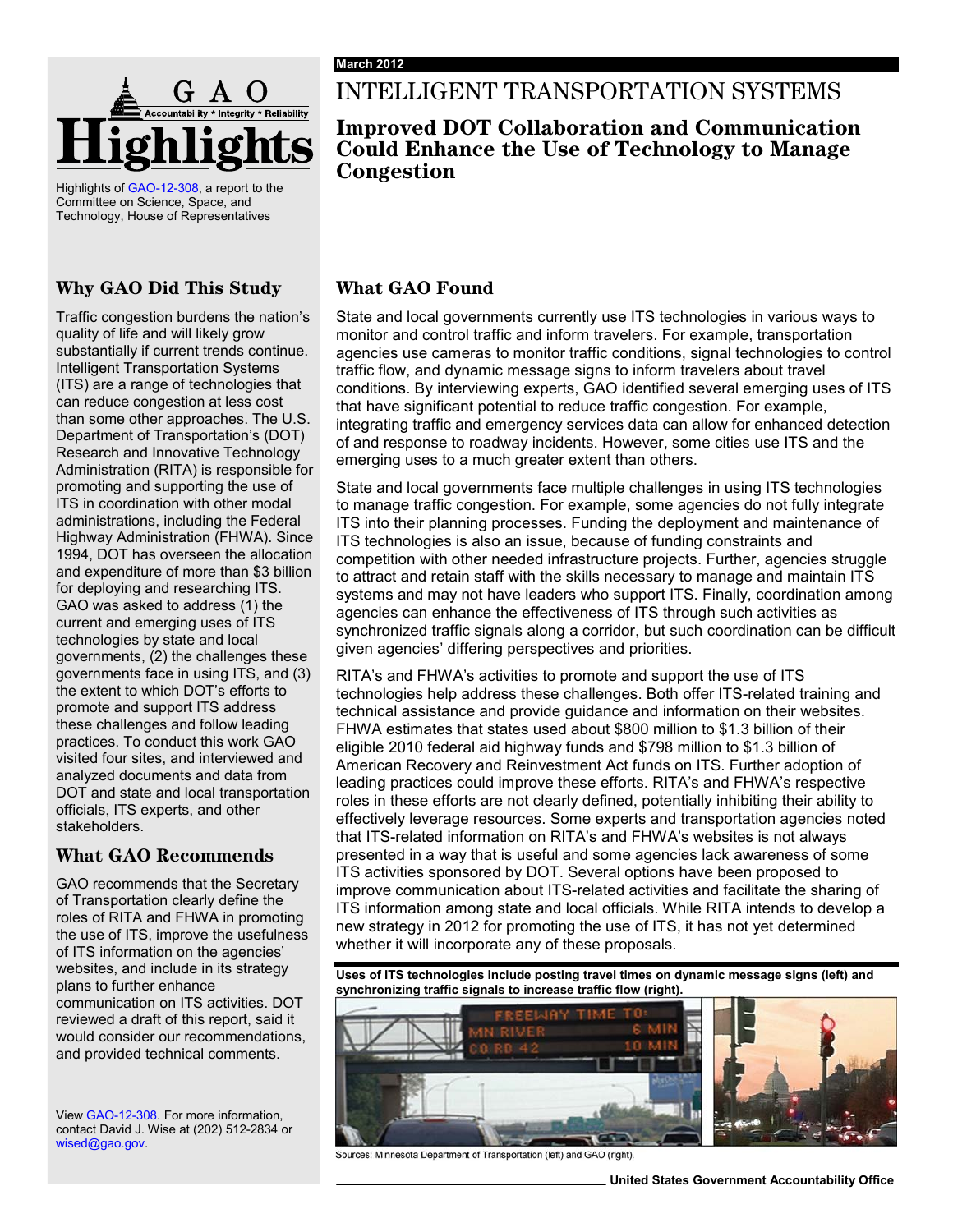## **Contents**

| Letter              |                                                                                                                              | $\mathbf{1}$            |
|---------------------|------------------------------------------------------------------------------------------------------------------------------|-------------------------|
|                     | <b>Background</b>                                                                                                            | $\overline{\mathbf{4}}$ |
|                     | State and Local Governments Use ITS in Various Ways to Manage<br>Congestion, and Some New Uses of ITS Are Promising          | 8                       |
|                     | State and Local Governments Face a Number of Challenges in<br><b>Using ITS Technologies</b>                                  | 21                      |
|                     | Further Use of Leading Practices Could Enhance DOT's Promotion<br>of ITS and Better Address Challenges                       | 32                      |
|                     | <b>Conclusions</b>                                                                                                           | 47                      |
|                     | <b>Recommendations for Executive Action</b>                                                                                  | 48                      |
|                     | <b>Agency Comments</b>                                                                                                       | 49                      |
| <b>Appendix I</b>   | Objectives, Scope, and Methodology                                                                                           | 50                      |
| <b>Appendix II</b>  | <b>Examples of DOT Activities That Address State and Local Challenges</b>                                                    | 54                      |
| <b>Appendix III</b> | <b>GAO Contact and Staff Acknowledgments</b>                                                                                 | 55                      |
| <b>Tables</b>       |                                                                                                                              |                         |
|                     | Table 1: Comparison of 2010 ITS Deployment and Other<br><b>Characteristics of Four Metropolitan Areas GAO Visited</b>        | 15                      |
|                     | Table 2: Emerging Uses of ITS Technologies That Have the<br><b>Greatest Potential for Reducing Traffic Congestion, Based</b> |                         |
|                     | on Experts' Views                                                                                                            | <b>16</b>               |
|                     | Table 3: Leading Practices for Successfully Encouraging the                                                                  |                         |
|                     | <b>Adoption of New Technologies</b><br>Table 4: Names of Experts We Interviewed and Their Affiliations                       | 38<br>52                |
|                     |                                                                                                                              |                         |
| <b>Figures</b>      |                                                                                                                              |                         |
|                     | Figure 1: Causes of Highway Traffic Congestion                                                                               | $\overline{5}$          |
|                     | Figure 2: Select Uses of ITS Technologies to Manage Congestion                                                               | 9                       |
|                     | Figure 3: Active Traffic Management along Interstate 5 in Seattle,<br>Washington                                             | 19                      |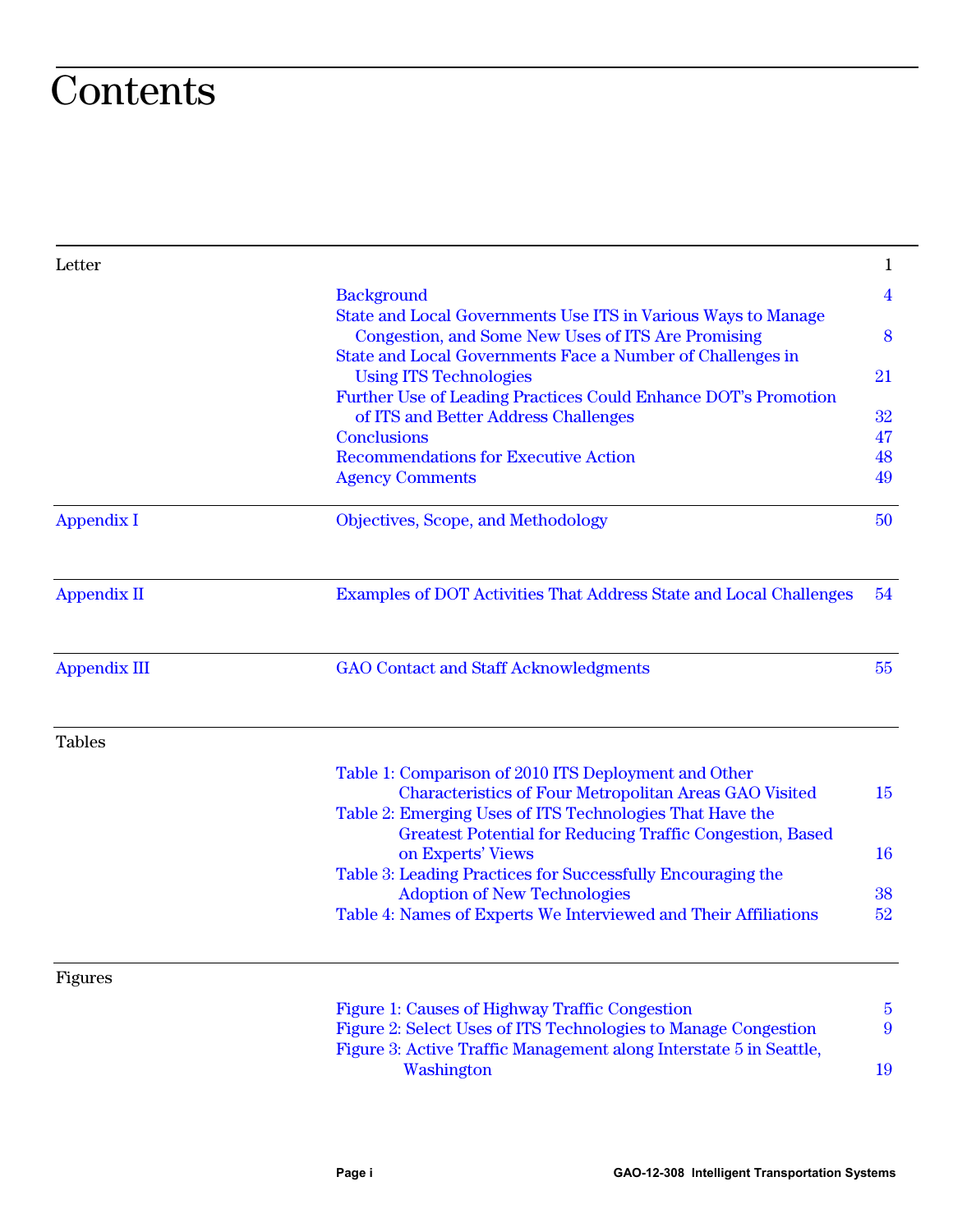#### **Abbreviations**

| <b>AASHTO</b>   | American Association of State Highway and Transportation<br><b>Officials</b> |
|-----------------|------------------------------------------------------------------------------|
| DOT             | Department of Transportation                                                 |
| <b>FHWA</b>     | Federal Highway Administration                                               |
| <b>ISTEA</b>    | Intermodal Surface Transportation Efficiency Act of 1991                     |
| <b>ITS</b>      | <b>Intelligent Transportation Systems</b>                                    |
| <b>RITA</b>     | Research and Innovative Technology Administration                            |
| <b>RITIS</b>    | Regional Integrated Transportation Information System                        |
|                 | SAFETEA-LU Safe, Accountable, Flexible, and Efficient Transportation         |
|                 | Equity Act, A Legacy of Users                                                |
| <b>TEA-21</b>   | Transportation Equity Act for the 21st Century                               |
| <b>TIGER</b>    | <b>Transportation Investment Generating Economic Recovery</b>                |
| <b>TRANSCOM</b> | <b>Transportation Operations Coordinating Committee</b>                      |

This is a work of the U.S. government and is not subject to copyright protection in the United States. The published product may be reproduced and distributed in its entirety without further permission from GAO. However, because this work may contain copyrighted images or other material, permission from the copyright holder may be necessary if you wish to reproduce this material separately.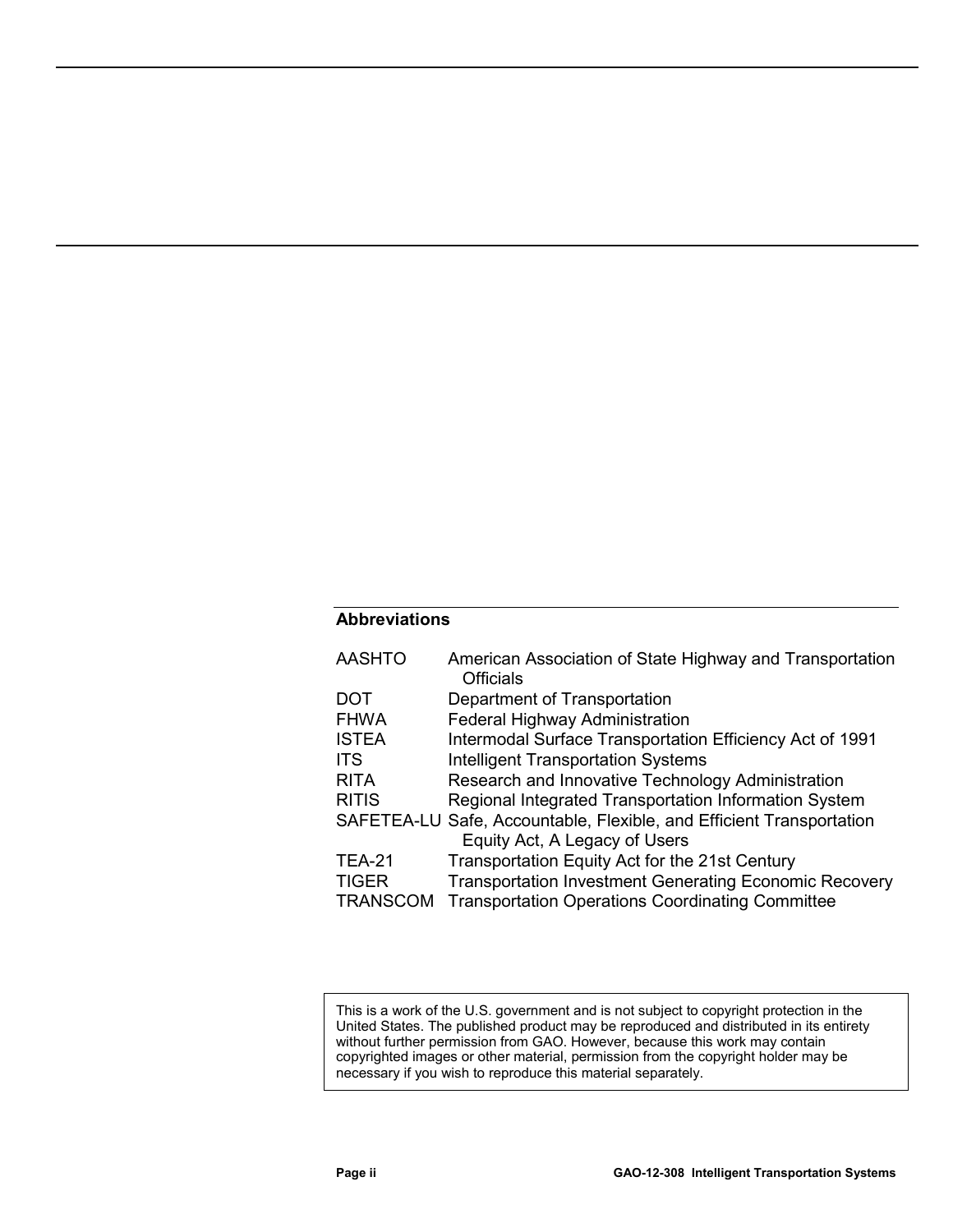

**United States Government Accountability Office Washington, DC 20548**

March 19, 2012

The Honorable Ralph M. Hall Chairman The Honorable Eddie Bernice Johnson Ranking Member Committee on Science, Space, and Technology House of Representatives

Traffic congestion burdens Americans' quality of life through wasted energy, time, and money; increased pollution; and threats to safety. Estimates of the cost of congestion vary. According to the Department of Transportation (DOT), congestion costs America an estimated \$200 billion a year in lost travel time and fuel, and drivers in metropolitan areas spend more than one-quarter of their total annual travel time in congested conditions. Pressures on the surface transportation system are likely to grow substantially if trends that underlie the demand for passenger and freight travel, such as trends in population, continue.

State and local governments have used Intelligent Transportation Systems (ITS) technologies to help manage congestion. ITS technologies consist of a range of communications, electronics, and computer technologies, such as

- systems that collect real-time traffic data and transmit information to the public via dynamic message signs and other means,
- ramp meters to improve the flow of traffic on freeways, and
- synchronized traffic signals that are adjusted in response to traffic conditions.

ITS technologies support strategies to more efficiently use existing roadway capacity by improving traffic flow. As we have previously reported, improved system operations, management, and performance through the strategic use of ITS technologies have the potential to reduce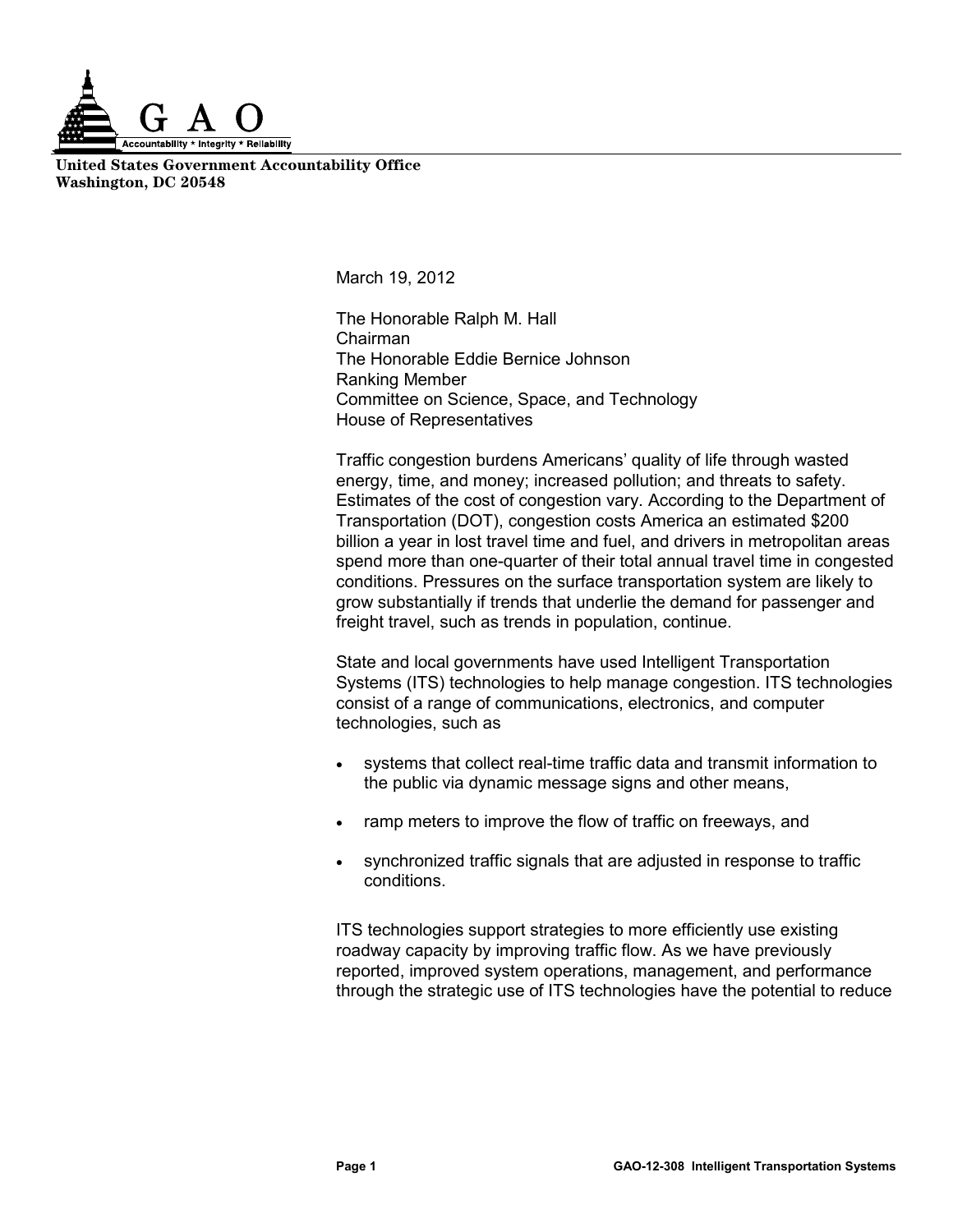congestion without major capital investments.<sup>[1](#page-5-0)</sup> Some other congestion reduction strategies, such as building new infrastructure, can be costly. According to DOT's analysis of evaluations of ITS projects, strategies that make use of ITS technologies—such as managing traffic incidents and providing information to travelers—have shown positive effects on traffic mobility.<sup>[2](#page-5-1)</sup> These strategies often also have documented cost savings to transportation providers or travelers. Various policymakers and transportation advocates have pointed to ITS as a way to address congestion, particularly given current federal, state, and local budget constraints and the high cost of building new infrastructure. Other advantages of ITS include increased safety and pollution reduction.

DOT promotes and supports state and local governments' use of ITS through various means—including training, technical assistance, and information sharing—and provides some funds, through federal aid highway programs and demonstration projects, that can be used for ITS deployment. Although Congress previously authorized federal funding specifically for deploying ITS, through a DOT program, this funding ended in 2005. DOT also has ITS research initiatives to test new technologies, systems, and strategies in support of safety, congestion management, and environmental performance goals. Since 1994, DOT has overseen the allocation and expenditure of more than \$3 billion for deploying ITS technologies and researching new technologies. DOT's funding of ITS deployment is discussed in more detail later in this report.

Given the potential benefits of ITS to the nation, you asked us to address (1) how state and local governments currently use ITS technologies to manage traffic and emerging uses of these technologies that have the greatest potential to reduce congestion, (2) the types of challenges state and local governments face in using ITS technologies to manage traffic congestion, and (3) how DOT's efforts to promote and support state and local governments' use of these technologies have responded to challenges they face and the extent to which these efforts reflect leading practices for such endeavors.

<span id="page-5-0"></span> $\overline{a}$ <sup>1</sup>GAO, Highway Congestion: Intelligent Transportation Systems' Promise for Managing *Congestion Falls Short, and DOT Could Better Facilitate Their Strategic Use,* [GAO-05-943](http://www.gao.gov/products/GAO-05-943) (Washington, D.C.: Sept. 14, 2005).

<span id="page-5-1"></span><sup>2</sup> DOT, Research and Innovation Technology Administration, *Intelligent Transportation Systems Benefits, Costs, Deployment, and Lessons Learned Desk Reference,* FHWA-JPO-11-140 (Washington, D.C.: September 2011).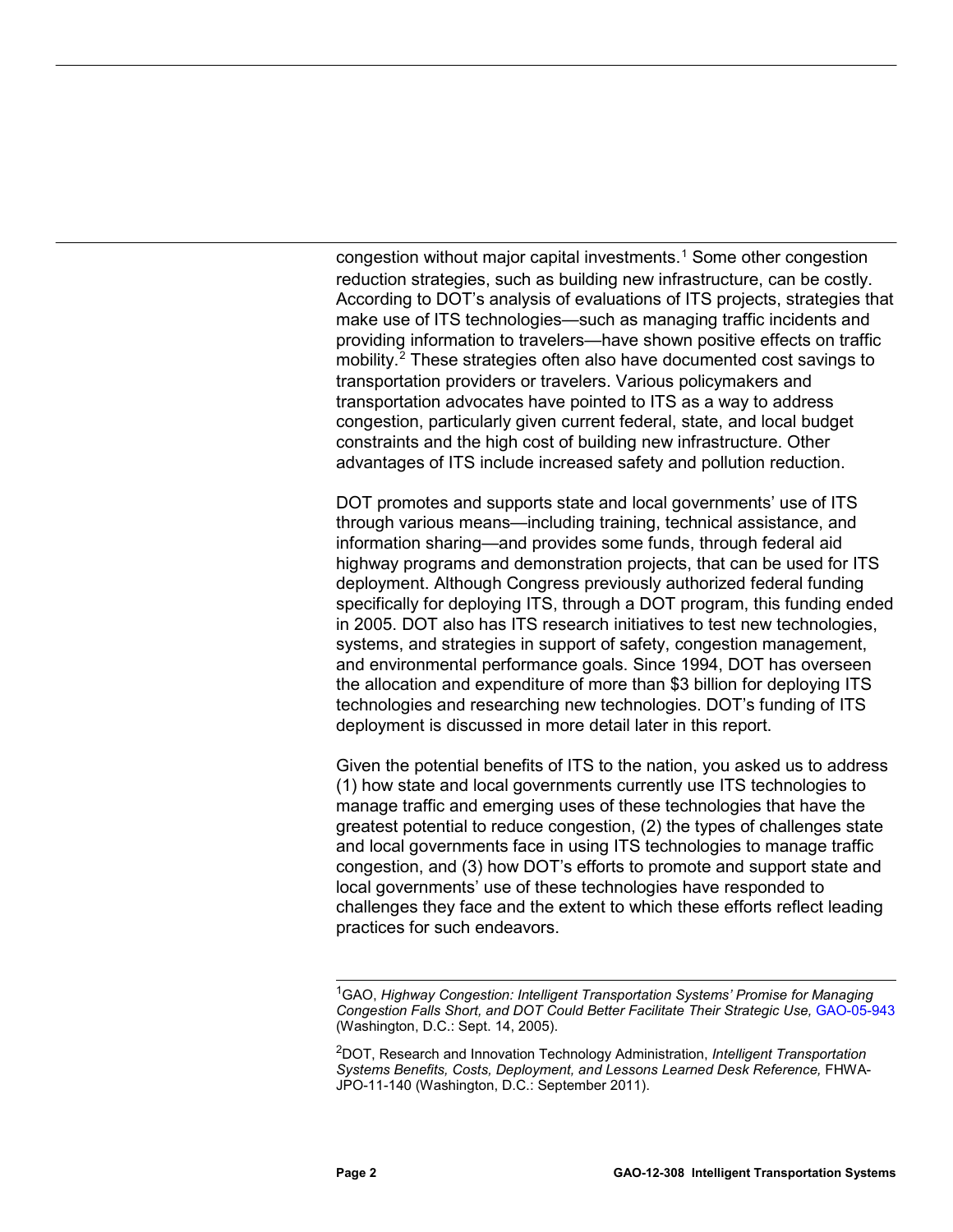To meet our research objectives, we analyzed pertinent laws as well as documents and data from DOT, such as DOT's ITS policy and planning documents and 2010 data on ITS deployment. On the basis of interviews with DOT officials and analysis of the 2010 ITS deployment data, we determined that the data were sufficiently reliable for our purposes. We interviewed and obtained documents from officials from DOT's Federal Highway Administration (FHWA) and Research and Innovative Technology Administration (RITA) and representatives of the American Association of State Highway and Transportation Officials (AASHTO) and the Intelligent Transportation Society of America (ITS America). We identified emerging uses of ITS technologies—which we defined as approaches that have begun to be used over the last 5-10 years, including approaches being researched or promoted by DOT—through interviews with DOT officials, experts, and a literature search. We excluded technologies with primary applications outside roadway traffic management, such as transit ITS, except when they had bearing on roadway traffic management. We conducted site visits to four cities: Washington, D.C.; Pittsburgh, Pennsylvania; Austin, Texas; and Los Angeles, California. We selected these sites based on criteria that included high congestion levels and varying levels of deployment of ITS technologies. At each site, we obtained documentation and interviewed officials from one or more state departments of transportation; one or more local government transportation agencies; the metropolitan planning organization; one FHWA division office responsible for the area; and, if applicable, any academics, researchers, or coalitions focused on ITS in that metropolitan area. $3$ 

We also identified 15 experts from a list of individuals recommended by officials at RITA, FHWA, AASHTO, and ITS America. The primary requirement was that each individual have expertise in at least one of the following ITS fields that are important for traffic management: freeway management, arterial management, traffic incident management, roadway operations and maintenance, traveler information, and road weather management. In making our final selection, we considered publications and ITS experience and aimed to include a mix of individuals from state and local government, transportation associations, academia,

<span id="page-6-0"></span><sup>&</sup>lt;sup>3</sup> From this point on, we refer to state departments of transportation and local transportation agencies as "transportation agencies." We refer to all others we spoke to on these site visits, including staff from metropolitan planning organizations and FHWA Division Offices, as "stakeholders."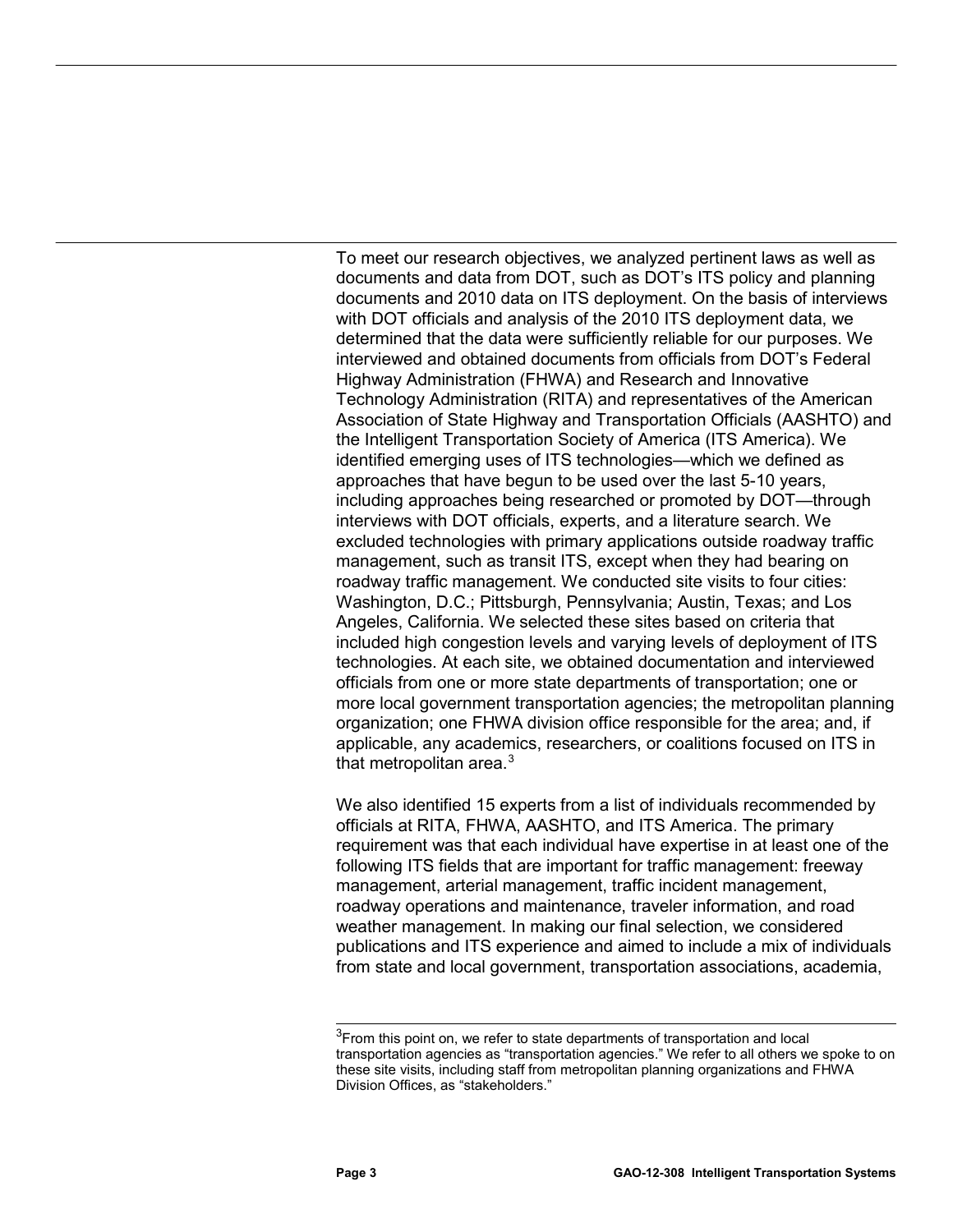and private industry. We obtained the views of these experts on the emerging uses that have the greatest potential to reduce congestion; the types of challenges state and local governments face in planning, deploying, and operating ITS technologies; and the usefulness of DOT's efforts to promote and support ITS implementation. We identified and reviewed leading practices in literature for promoting and supporting the use of technologies, particularly those that pertain to encouraging state and local governments to adopt transportation technologies. The ones we identified as being the most applicable are (1) developing a strategy to promote and support the use of technologies, (2) choosing appropriate methods to promote the use of technology by the target audience, and (3) monitoring technology adoption.

We conducted this performance audit from January 2011 to February 2012, in accordance with generally accepted government auditing standards. Those standards require that we plan and perform the audit to obtain sufficient, appropriate evidence to provide a reasonable basis for our findings and conclusions based on our audit objectives. We believe that the evidence obtained provides a reasonable basis for our findings and conclusions based on our audit objectives. Additional information about our scope and methodology is provided in appendix I.

## <span id="page-7-1"></span><span id="page-7-0"></span>Background

Congestion is geographically concentrated in major metropolitan areas, as close to 80 percent of America's growth and economic development is concentrated in metropolitan areas. Traffic congestion has grown worse in many ways in the past 30 years—trips take longer, congestion affects more of the day and affects more personal trips and freight shipments, and trip travel times are more unreliable. According to AASHTO, travel on the National Highway System has increased fivefold over the past 60 years, from 600 billion miles driven per year to almost 3 trillion in 2009.<sup>[4](#page-7-1)</sup> Annual travel is expected to climb to nearly 4.5 trillion miles by 2050, even with aggressive strategies to cut the rate of growth to only 1 percent per year.[5](#page-7-2)

 4 These figures are based on FHWA's highway statistics on vehicle miles of travel, which is the mileage traveled by all vehicles on a road system per year.

<span id="page-7-2"></span><sup>5</sup> American Association of State Highway and Transportation Officials, *Unlocking Gridlock: Restarting America's Most Essential Operating System.* April 2010.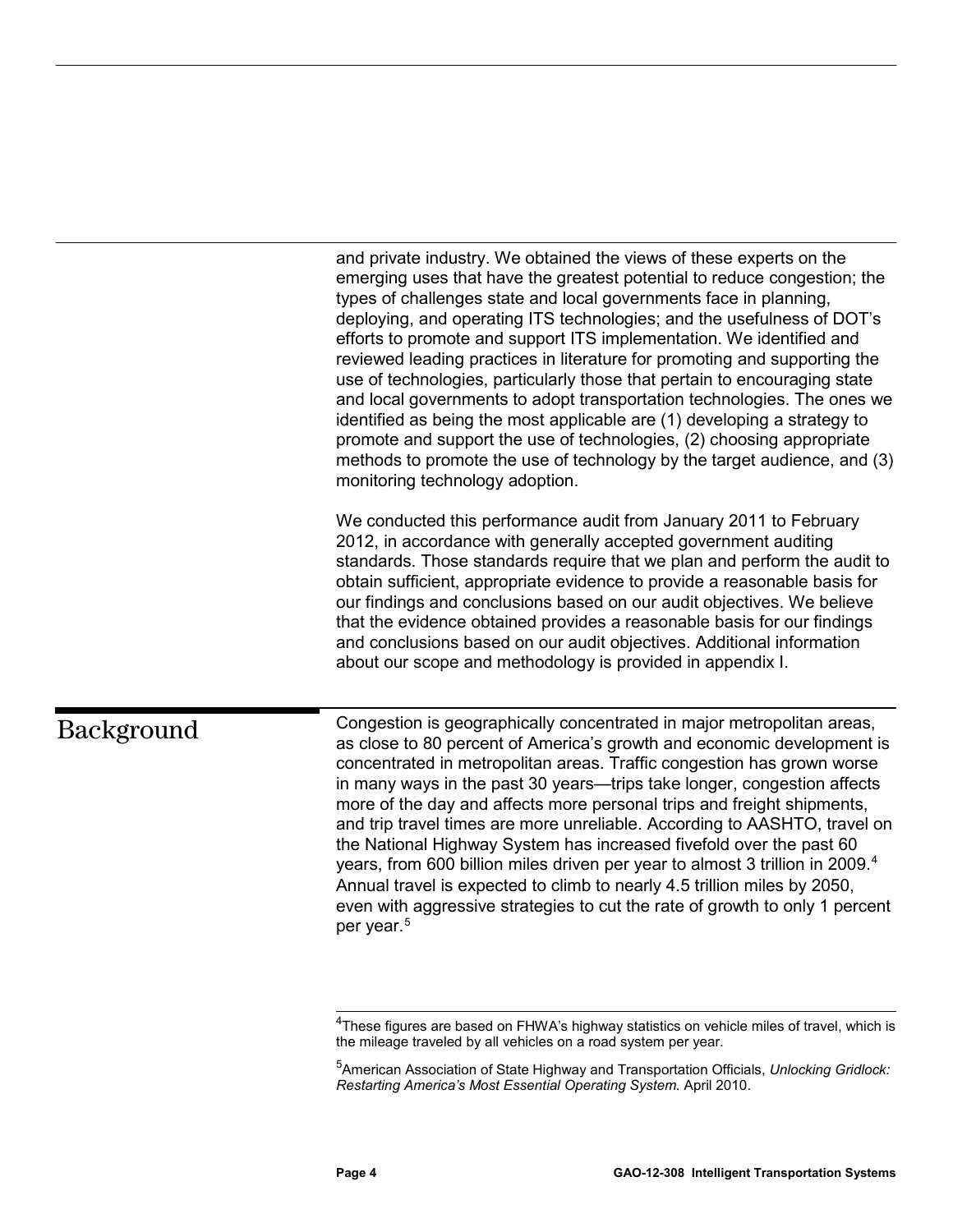The main types of strategies that state and local governments can use to address traffic congestion are improved traffic operations, public transportation, increased capacity, and demand management.<sup>[6](#page-8-1)</sup> ITS generally fits within traffic operations as a way to better manage existing capacity. According to FHWA, traffic congestion is caused by various factors (see fig. 1). Bottlenecks, which reflect inadequate capacity, cause about 40 percent of urban road traffic congestion. The remaining 60 percent of congestion results from other causes, which, according to FHWA, can be addressed by management and operations strategies.

<span id="page-8-0"></span>

Source: FHWA, Traffic Congestion and Reliability: Trends and Advanced Strategies for Congestion Mitigation, 2005.

ITS encompasses a broad range of wireless and wire line communications-based information and electronic technologies, including technologies for collecting, processing, disseminating, or acting on information in real time to improve the operation and safety of the transportation system. When integrated into the transportation system's

<span id="page-8-1"></span> 6 Traffic operations can be defined as the implementation of management strategies aimed at minimizing the impacts of congestion with the goal of more efficiently operating the surface transportation system. Demand management strategies include a variety of methods to move trips away from the peak travel periods. These are either a function of making it easier to combine trips via ride sharing or transit use, or providing methods to reduce vehicle trips.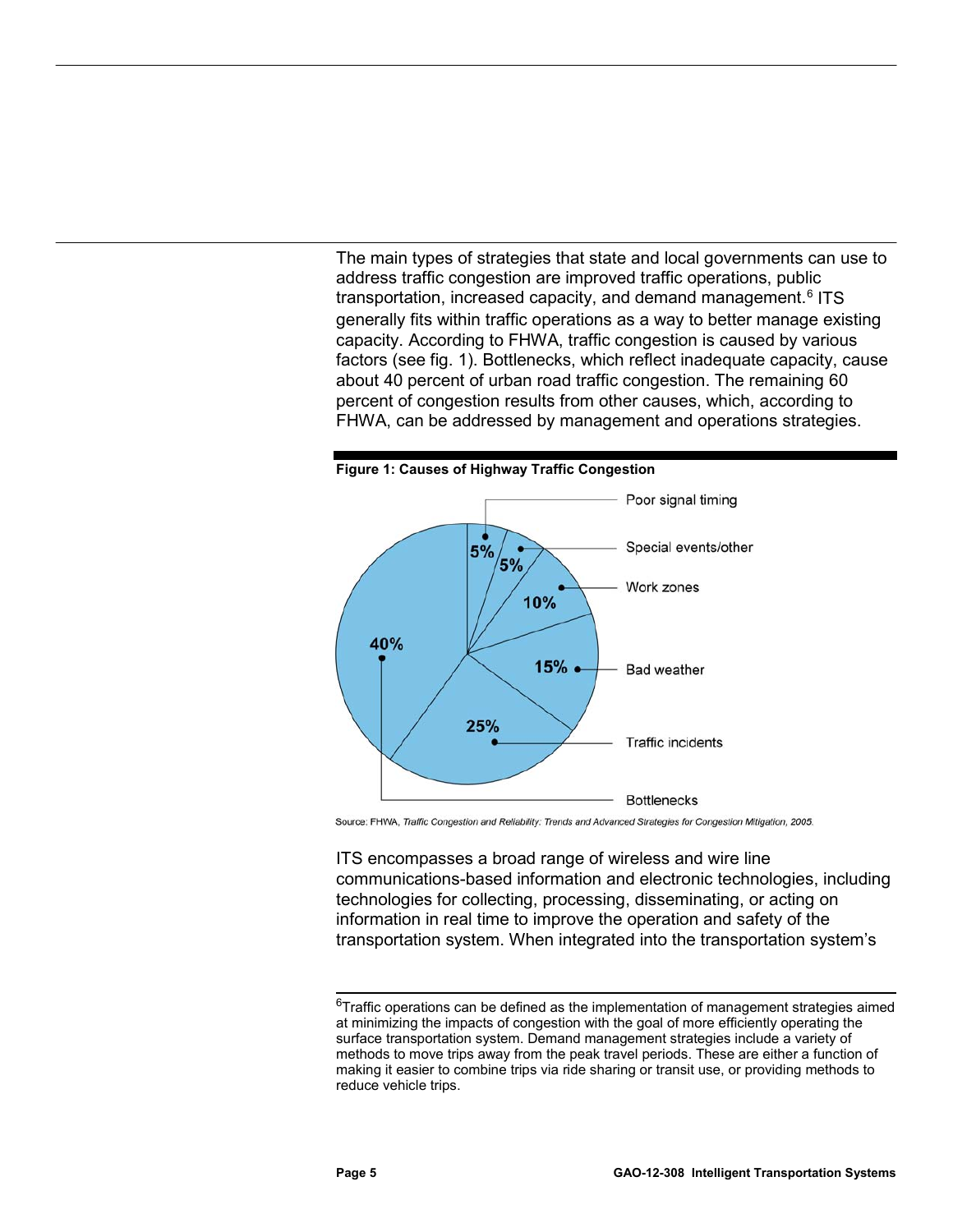infrastructure and in vehicles themselves, these technologies can relieve congestion, improve safety, and enhance productivity.

Using ITS strategies may require officials to make capital improvements by installing equipment, such as traffic control systems and incident management systems. In highly congested metropolitan areas, ITS infrastructure tends to be complex because it typically consists of a set of systems deployed by multiple agencies. For example, the state government typically manages and operates freeway facilities, and city or county governments manage and operate smaller arterial roadways.<sup>[7](#page-9-0)</sup> In a given metropolitan area, the state transportation department, city traffic department, transit agency, and toll authority may each deploy different ITS technologies that address their transportation needs. Metropolitan planning organizations serve a key role in planning, as they have responsibility for the regional transportation planning processes in urbanized areas. $8$ 

Congress established the ITS program in 1991 in the Intermodal Surface Transportation Efficiency Act of 1991 (ISTEA), $9$  and DOT created the ITS Joint Program Office in 1994. Since its creation, the ITS Joint Program Office has overseen allocation and expenditure of more than \$3 billion for deploying ITS applications and researching new technologies. Under ISTEA and continuing under the Transportation Equity Act for the 21st Century (TEA-21), enacted in 1998,<sup>[10](#page-9-3)</sup> Congress authorized funds

<span id="page-9-3"></span><span id="page-9-2"></span>9 Pub. L. No. 102-240, §6051, 105 Stat. 1914, 2189 (1991).

<sup>10</sup>Pub. L. No. 105-178, §5201, 112 Stat. 107, 452 (1998).

<span id="page-9-0"></span> $^{7}$ As we reported in 2009, according to DOT officials, the term "freeways," which is used in its ITS deployment surveys, refers to controlled access roads that have no intersections. Arterial roads generally consist of roads that have signalized intersections. See GAO, *Surface Transportation: Efforts to Address Highway Congestion through Real-Time Traffic Information Systems Are Expanding but Face Implementation Challenges,*  [GAO-10-121R](http://www.gao.gov/products/GAO-10-121R) (Washington, D.C.: Nov. 30, 2009). The ITS deployment surveys are administered by RITA. FHWA defines arterials and freeways differently, however, and considers freeways a subset of arterials.

<span id="page-9-1"></span><sup>&</sup>lt;sup>8</sup>Metropolitan planning organizations represent local governments and coordinate with state departments of transportation and providers of transportation services in developing and periodically updating short-range Transportation Improvement Plans and long-range Metropolitan Transportation Plans. These organizations exist for all U.S. urbanized areas of more than 50,000 people. We have suggested that Congress consider making this transportation planning process more performance-based. See GAO, *Metropolitan Planning Organizations: Options Exist to Enhance Transportation Planning Capacity and Federal Oversight,* [GAO-09-868](http://www.gao.gov/products/GAO-09-868) (Washington, D.C.: Sept. 9, 2009).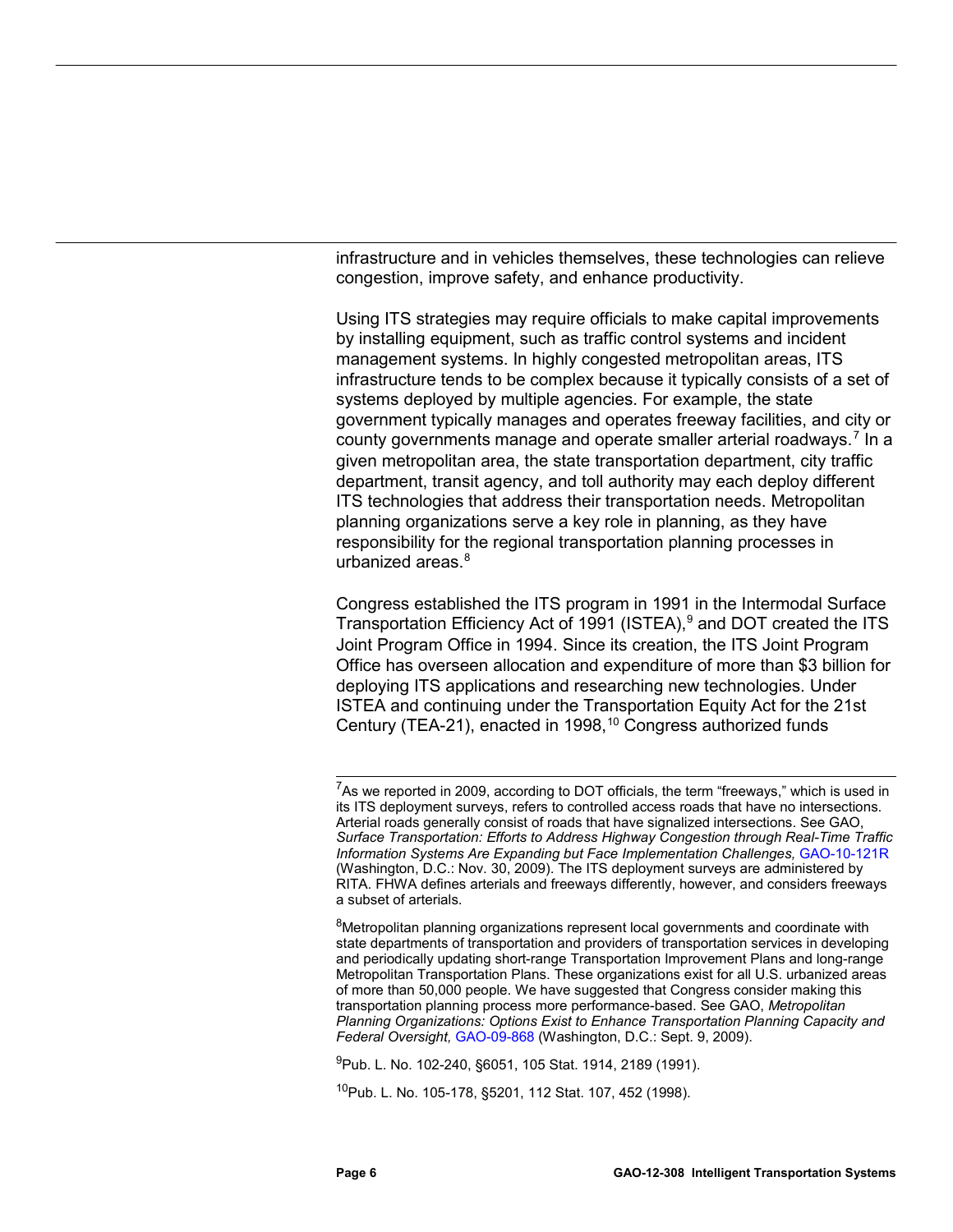specifically for state and local governments to deploy ITS technologies. The Safe, Accountable, Flexible, and Efficient Transportation Equity Act: A Legacy for Users (SAFETEA-LU), enacted in 2005, did not directly reauthorize the ITS deployment program.<sup>[11](#page-10-0)</sup> Although DOT no longer provides dedicated funding for ITS deployment, states can use their federal aid highway program funds for improving traffic operations, including deploying ITS.<sup>[12](#page-10-1)</sup> In addition, state and local governments may use their own funds to finance ITS projects. State funding mainly comes from highway user charges, while local funding primarily comes from general funding allocations, property taxes, sales taxes, and various other taxes and fees. Although DOT does not track state or local spending on ITS, a market research company has estimated that states spent a combined  $$1.4$  billion on ITS in 2010.<sup>[13](#page-10-2)</sup>

The ITS Joint Program Office, within RITA, leads research of new ITS technologies and also carries out several activities to promote the use of existing technologies. In this capacity, the office works with the other modal administrations within DOT, including FHWA, the Federal Transit Administration, the Federal Motor Carrier Safety Administration, the Federal Railroad Administration, the National Highway Traffic Safety Administration, and the Maritime Administration. The Joint Program Office was previously housed in FHWA and moved to RITA in early 2006. FHWA's Office of Operations carries out activities aimed at improving the operations of the surface transportation system, including traffic management, and, as part of these efforts, encourages the use of ITS by state and local governments.

 $\overline{a}$ 11Pub. L. No. 109-59, §5101(a)(6), 119 Stat. 1144, 1779 (2005).

<span id="page-10-1"></span><span id="page-10-0"></span><sup>&</sup>lt;sup>12</sup> American Recovery and Reinvestment Act funds have also been used for some state and local projects that include the deployment of ITS technologies. Pub. L. No. 111-5, 123 Stat.115 (2009).

<span id="page-10-2"></span><sup>&</sup>lt;sup>13</sup>IMS Research, *Intelligent Transport Systems in the U.S.—A Market Opportunity Assessment-2010.* July 31, 2010. GAO did not evaluate the data and methodology used in the estimate.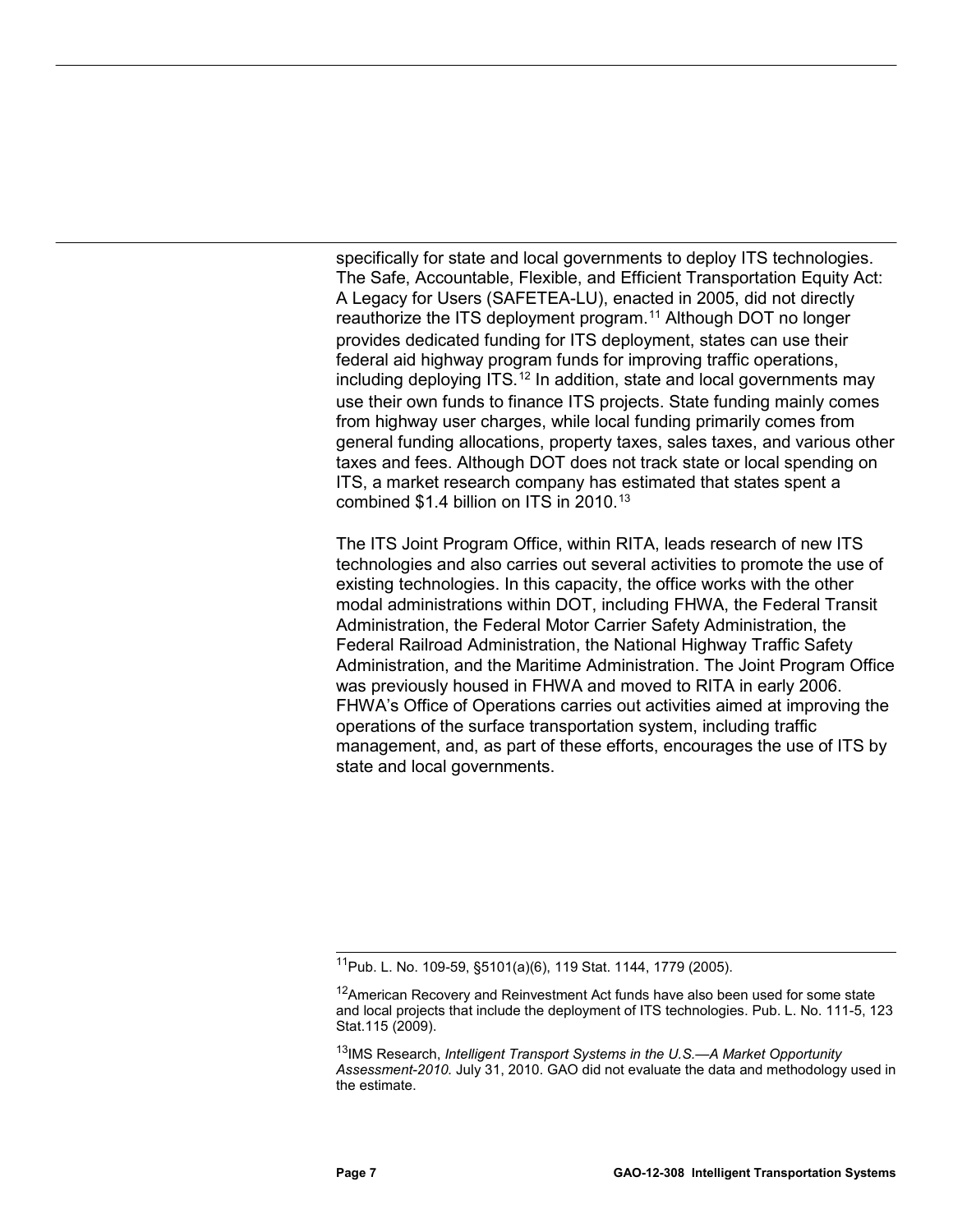<span id="page-11-0"></span>

| <b>State and Local</b><br>Governments Use ITS<br>in Various Ways to<br>Manage Congestion,<br>and Some New Uses<br>of ITS Are Promising | State and local governments currently use ITS technologies in a variety of<br>ways to monitor traffic conditions, control traffic flow, and inform travelers.<br>While numerous types of ITS technologies are available for these<br>purposes, their deployment is uneven across the country. We identified<br>several emerging uses of ITS that have significant potential to reduce<br>traffic congestion. These include approaches that use integrated data to<br>manage traffic and inform travelers and use ITS to proactively manage<br>traffic. |
|----------------------------------------------------------------------------------------------------------------------------------------|--------------------------------------------------------------------------------------------------------------------------------------------------------------------------------------------------------------------------------------------------------------------------------------------------------------------------------------------------------------------------------------------------------------------------------------------------------------------------------------------------------------------------------------------------------|
| <b>State and Local</b><br>Governments' ITS<br>Deployment                                                                               | State and local governments use ITS technologies to monitor traffic<br>conditions, control traffic flow, and inform travelers about traffic conditions<br>so they can decide whether to use alternative, less congested routes (see<br>fig. $2$ ).                                                                                                                                                                                                                                                                                                     |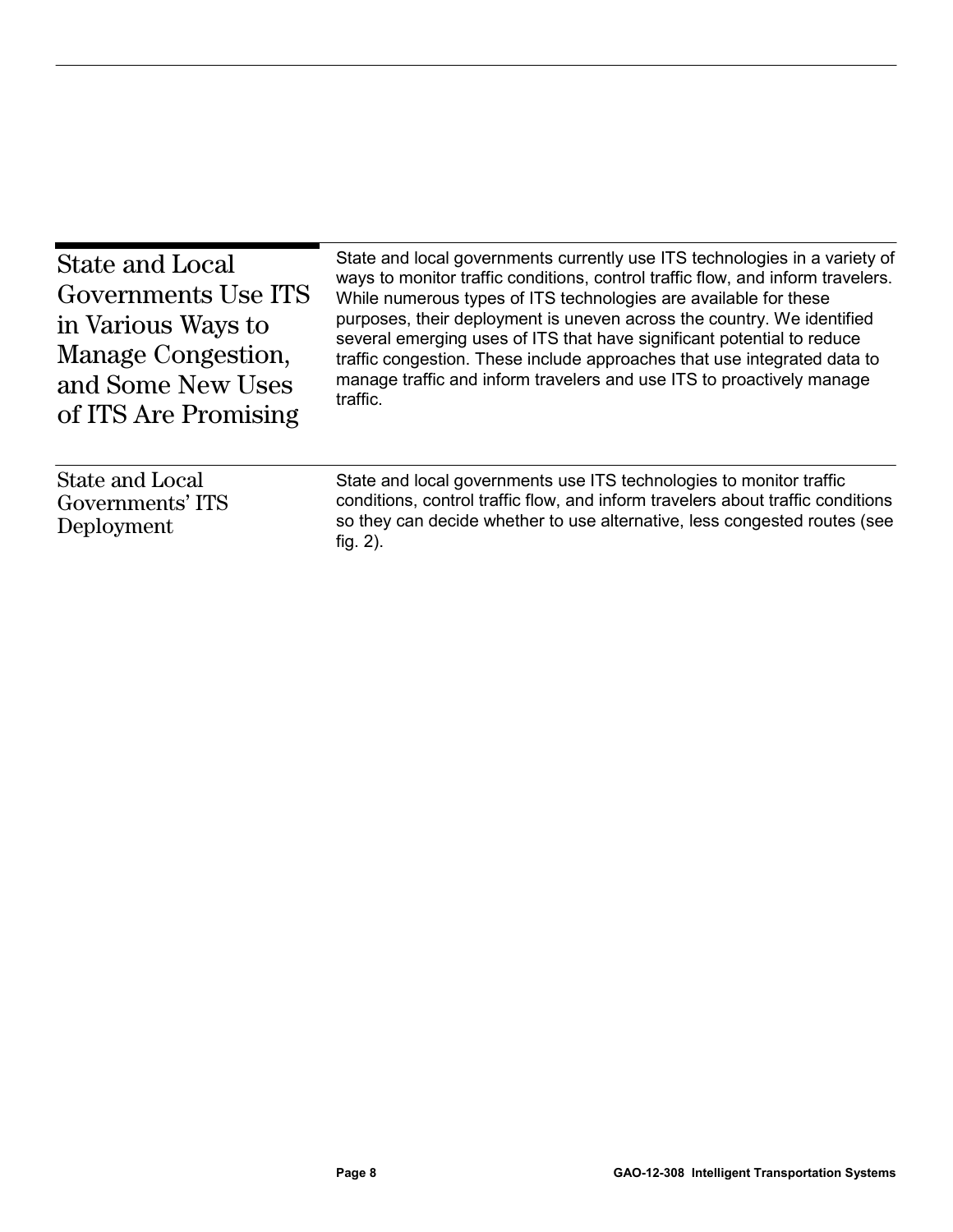

<span id="page-12-0"></span>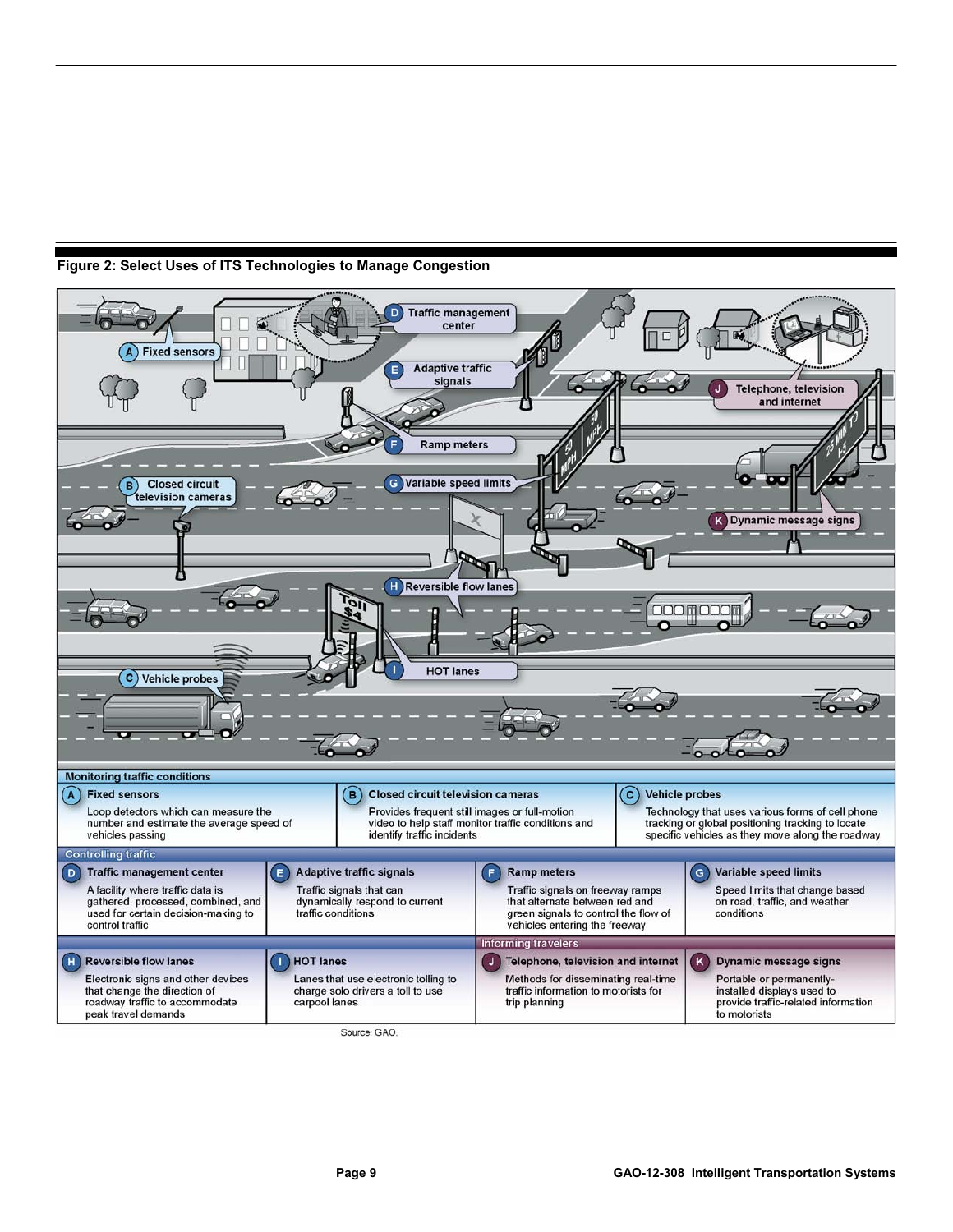#### Monitoring Traffic Conditions

Transportation agencies use ITS technologies, such as closed circuit cameras and sensors, to monitor traffic conditions in real time. The availability of real-time information means that agency staff can more rapidly identify and respond to events that impede traffic flow, and develop accurate traveler information.<sup>[14](#page-13-0)</sup> For example, cameras are an important component of incident management. Incident management is a planned and coordinated process to detect, respond to, and clear traffic incidents that can cause traffic jams. Operators can use information from cameras to verify traffic conditions detected through sensors, coordinate response to incidents, and monitor the recovery from the incident. According to DOT's 2010 ITS deployment survey, the percentage of freeway miles<sup>[15](#page-13-1)</sup> covered by cameras increased from approximately 15 percent in 2000 to 45 percent in 2010.<sup>[16](#page-13-2)</sup> The 2010 deployment survey found that 83 percent of freeway management agencies reported a major benefit from cameras—higher than for any other technology. Meanwhile, the level of deployment of cameras on arterials has remained relatively flat. For example, in the 2000 deployment survey, 17 percent of agencies reported deploying cameras on arterials, compared with 21 percent of agencies in 2010. DOT speculated that this may be due to funding limitations at local agencies.

Technologies such as loop detectors, radar detectors, and vehicle probes provide traffic data that allow transportation agencies to monitor traffic conditions. [17](#page-13-3) The availability of such data has grown in recent years. In the 2000 deployment survey, 18 percent of freeway miles were covered

<span id="page-13-3"></span><sup>17</sup>Loop detectors use a fixed roadway sensor to measure the number and estimate the speed of passing vehicles. Radar detectors use microwave radar and are mounted on overhead bridges or poles and transmit signals that are reflected off vehicles back to the sensor. The reflected energy is analyzed to produce traffic flow data, such as volume and speed. Vehicle probes use roaming vehicles and portable devices, such as cell phones and Global Positioning System devices, to collect data on travel times.

 $\overline{a}$ <sup>14</sup>See [GAO-10-121R.](http://www.gao.gov/products/GAO-10-121R)

<span id="page-13-1"></span><span id="page-13-0"></span> $15$ Freeway miles are the miles within the metropolitan areas surveyed.

<span id="page-13-2"></span> $16$ In order to track the deployment of ITS technologies, DOT has conducted a nationwide survey of state and local transportation agencies since 1997. The 2010 surveys were distributed to agencies in the country's 108 largest metropolitan areas. In this report we report numbers from the survey of arterial management agencies, which had a 81 percent response rate, and freeway management agencies, which had a 84 percent response rate. Statistics such as percentage of freeway miles are calculated based on the total miles managed by the responding agencies rather than the total freeway miles in the country. For the complete 2010 survey results, se[e http://www.itsdeployment.its.dot.gov/.](http://www.itsdeployment.its.dot.gov/)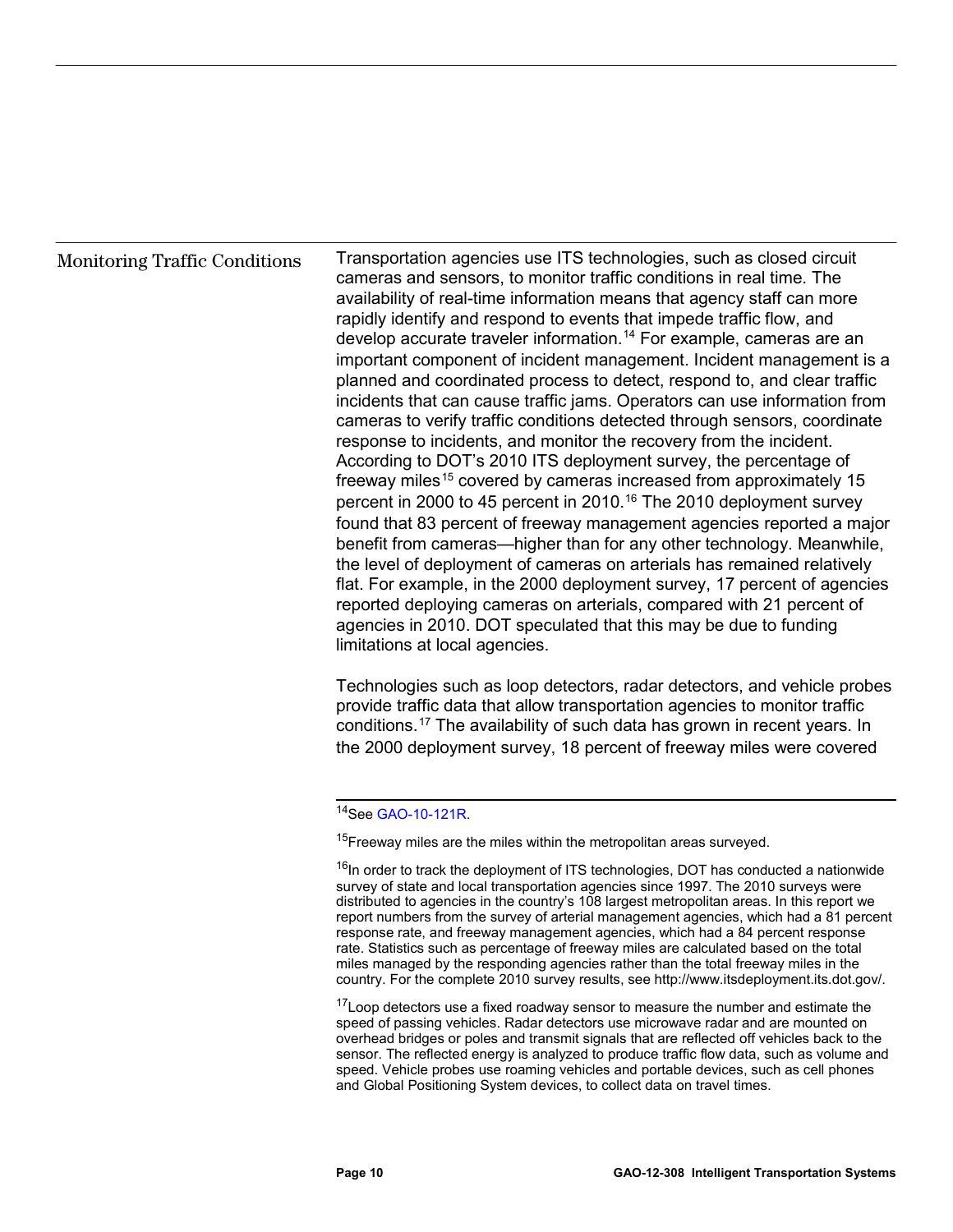by real-time data collection technologies, as compared with 55 percent in 2010. The use of these technologies has also grown on arterial roadways, with the percentage of signalized intersections covered by electronic data collection technologies growing from approximately 20 percent in 2000 to 48 percent in 2010. In addition, private companies are expanding the use of vehicle probes that collect real-time data on travel time and speed, allowing for greater geographic coverage. Partnering with private companies to gain vehicle probe data expands the data that state DOTs use. According to the 2010 deployment survey, 11 state DOTs reported using vehicle probe data collected by a private sector company.

- Many technologies can be used to dynamically manage freeway capacity and traffic flow using real-time information. Approximately one-third of the largest U.S. cities deploy traffic control technologies on freeways. Specifically, 35 of the 108 largest metropolitan areas in the United States have deployed one or more of the following freeway technology capabilities: Controlling Traffic Flow
	- *Ramp meters* control the flow of vehicles entering the freeway. According to DOT's 2010 deployment survey, ramp meters are deployed in 27 of the 108 largest metropolitan areas in the country and manage access to 13 percent of freeway miles, about the same level as in 2006.
	- *Congestion (or road) pricing* controls traffic flow by assessing tolls that vary with the level of congestion and the time of day. All U.S. congestion pricing projects in operation are High Occupancy Toll lanes, which charge solo drivers a toll to use carpool lanes, or peakperiod pricing projects, which charge a lower toll on already tolled roads, bridges, and tunnels during off-peak periods. The deployment of congestion pricing relies on electronic tolling ITS technology. Other ITS technologies used to support congestion pricing include sensors that detect traffic conditions and dynamic message signs that announce toll rates. In 2012, GAO found that congestion pricing projects were open to traffic in 14 major metropolitan areas.<sup>[18](#page-14-0)</sup>

 $\overline{a}$ 

<span id="page-14-0"></span><sup>18</sup>For more information on congestion pricing, see GAO, *Traffic Congestion: Road Pricing Can Help Reduce Congestion, but Equity Concerns May Grow*[, GAO-12-119](http://www.gao.gov/products/GAO-12-119) (Washington, D.C.: Jan. 12, 2012).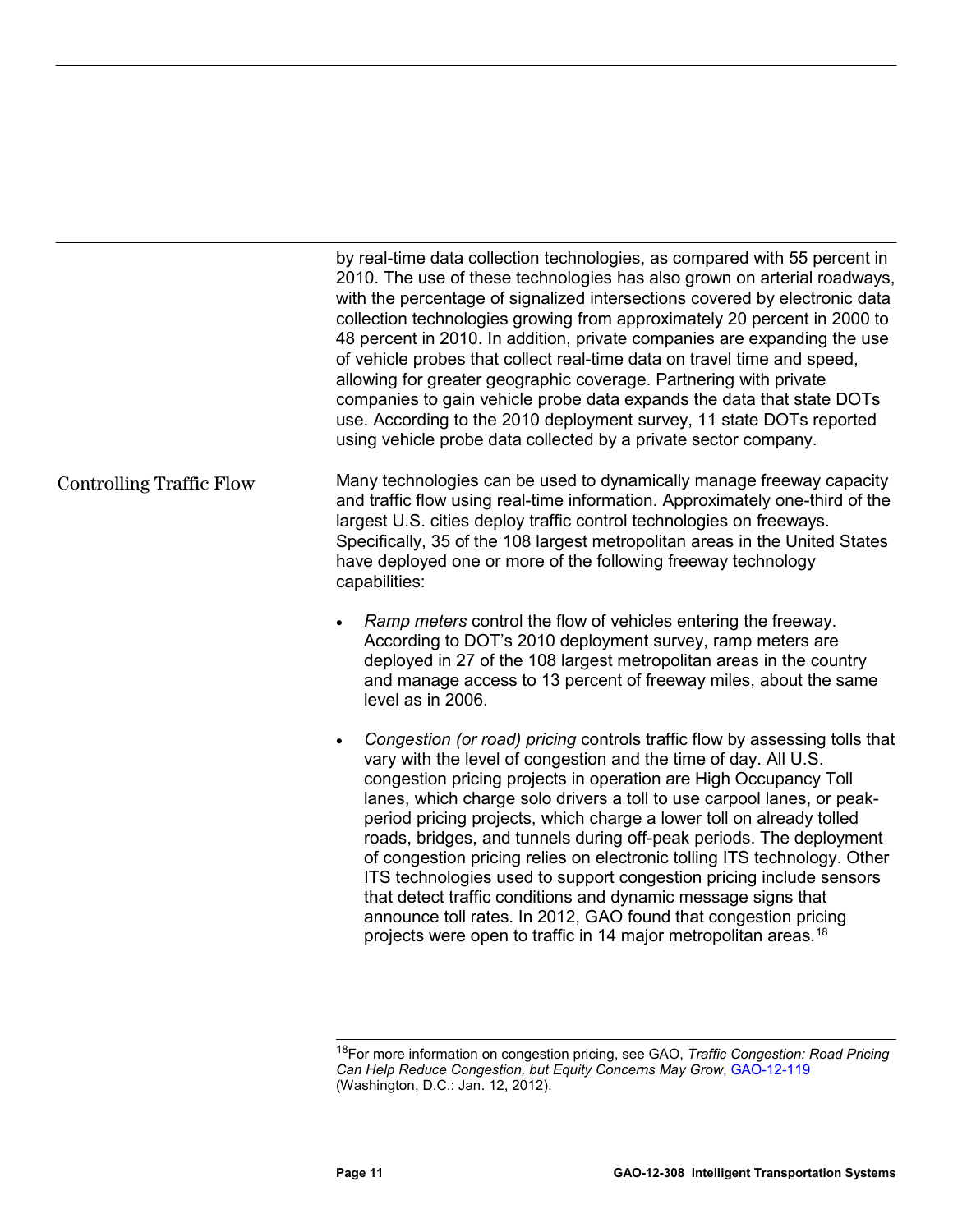|                            | Reversible flow lanes and variable speed limits can also be used to<br>control freeway traffic and address congestion. These strategies can<br>incorporate various forms of ITS technologies, including retractable<br>access gates and dynamic message signs. According to the 2010<br>deployment survey, 11 metropolitan areas use reversible flow lanes or<br>variable speed limits on freeways.                                                                                                                                                                                                                                                                                                                                                                                                              |
|----------------------------|------------------------------------------------------------------------------------------------------------------------------------------------------------------------------------------------------------------------------------------------------------------------------------------------------------------------------------------------------------------------------------------------------------------------------------------------------------------------------------------------------------------------------------------------------------------------------------------------------------------------------------------------------------------------------------------------------------------------------------------------------------------------------------------------------------------|
|                            | Transportation agencies can use ITS technologies to control arterial traffic<br>through traffic signals. Types of advanced traffic signal systems include<br>the following:                                                                                                                                                                                                                                                                                                                                                                                                                                                                                                                                                                                                                                      |
|                            | Operating signals under computerized control: This capability allows<br>operators to remotely adjust the signals from the traffic management<br>center to respond to current traffic conditions and allows for enhanced<br>control over signals in response to traffic events. According to the<br>2010 deployment survey, 50 percent of signalized intersections were<br>under centralized computer control-essentially equal to the<br>proportion in 2000.                                                                                                                                                                                                                                                                                                                                                     |
|                            | Adaptive signal control technology: These signals can be automated<br>to adjust signal timings in real time based on current traffic conditions,<br>demand, and system capacity. It allows faster responses to traffic<br>conditions caused by special events or traffic incidents. For example,<br>Los Angeles has developed one of the first fully operating adaptive<br>signal control systems in North America. Despite benefits of adaptive<br>signals, according to DOT, only 3 percent of traffic signals in the<br>country's largest metropolitan areas are controlled by adaptive signal<br>control. According to DOT, agencies have not deployed adaptive<br>signals because of the costs of deploying, operating, and maintaining<br>them, as well as uncertainty about their benefits. <sup>19</sup> |
| <b>Informing Travelers</b> | Transportation agencies communicate information gathered from traffic<br>monitoring to the traveling public in various ways, including via dynamic<br>message signs, television, websites, e-mail, telephone, and devices used<br>in vehicles such as cell phones. This information—including information<br>about travel times and traffic incidents—allows users to make informed<br>decisions regarding trip departures, routes, and modes of travel.                                                                                                                                                                                                                                                                                                                                                         |

<span id="page-15-0"></span> $\overline{a}$ <sup>19</sup>According to FHWA, its Every Day Counts initiative is developing and providing information related to implementation costs and system benefits of adaptive signal control to agencies to help spur deployment.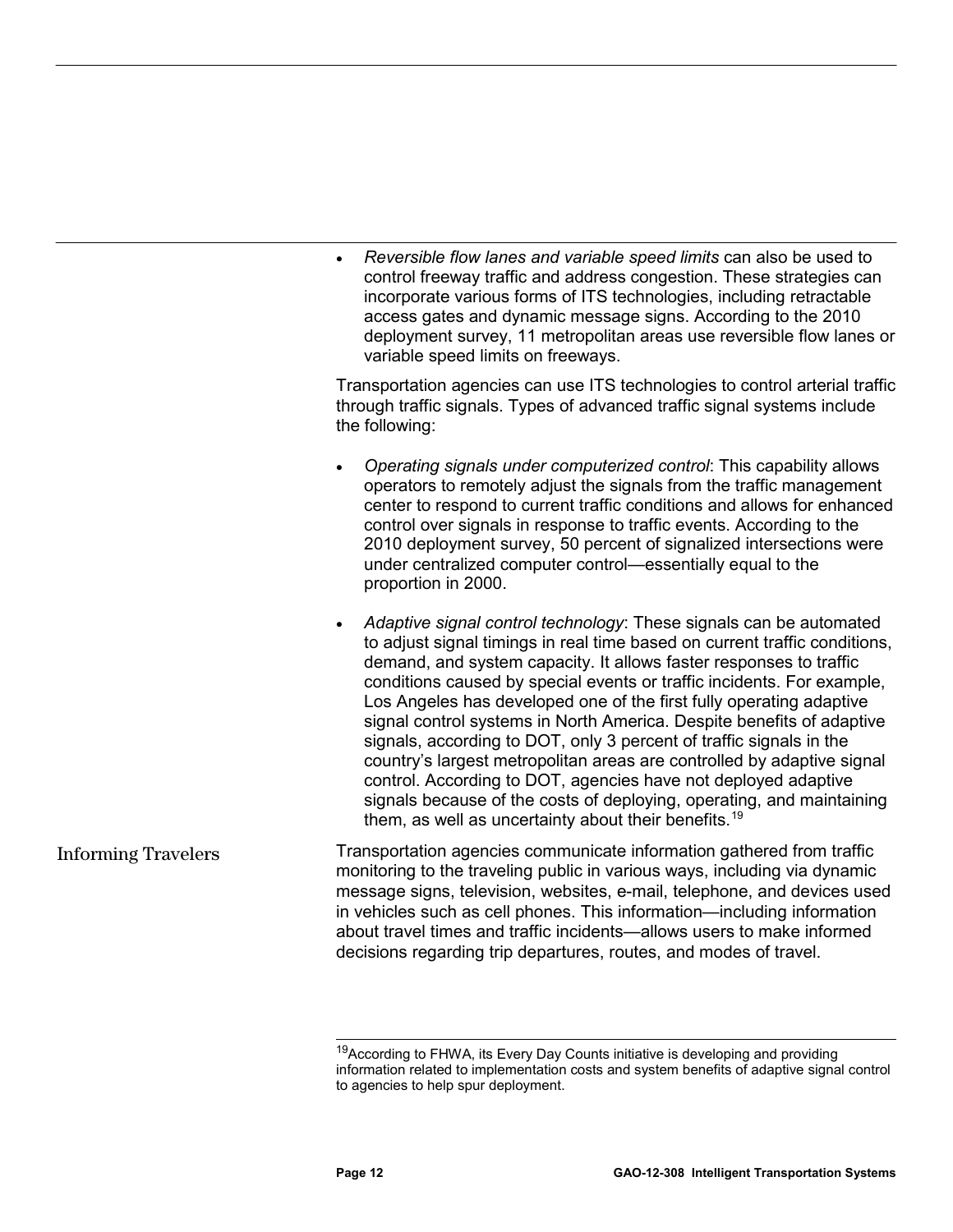Dynamic message signs are popular for communicating traffic information to travelers. According to DOT's 2010 deployment survey, almost 90 percent of freeway agencies, and approximately 20 percent of arterial agencies, reported using dynamic message signs to disseminate traveler information. The number of dynamic message signs deployed on freeways increased from fewer than 2,000 signs in the year 2000 to over 4,000 in 2010, greatly expanding agencies' capabilities to communicate directly with freeway travelers. Arterial agencies also increasingly adopted dynamic message signs, nearly tripling from 10 percent of responding agencies in 2000 to 26 percent in 2010.

The 511 Traveler Information Services are another method of informing travelers. DOT initiated the development of these services and seeks to have states deploy them nationwide.<sup>[20](#page-16-0)</sup> These 511 services provide information via the telephone (using an interactive voice response automated system) and the Internet. State DOTs generally run these services and they operate independently of one another. Currently, 14 states lack 511 service coverage or provide service for only a portion of the state. Additionally, these services vary in the ways they provide information (phone or Internet), the types of information they provide (travel times, roadway weather conditions, construction), and areas they cover (statewide or citywide). To fulfill requirements in SAFETEA-LU, FHWA issued a Final Rule in November 2010 to establish the Real-Time System Management Information Program.<sup>[21](#page-16-1)</sup> The rule contains minimum requirements for states to make information on traffic and travel conditions available through real-time information programs and to share this information. In 2009, 17 of the 19 experts we interviewed about the need for a nationwide real-time traffic information system said such a nationwide system should be developed.<sup>[22](#page-16-2)</sup> Some of these experts noted that state and local transportation agencies generally develop and use

<span id="page-16-2"></span><span id="page-16-1"></span>21See 75 *Fed. Reg*. 68418 (Nov. 8, 2010).

 $^{22}$ GAO-10-121R.

 $\overline{a}$ 

<span id="page-16-0"></span><sup>&</sup>lt;sup>20</sup>DOT initiated the development of 511 Traveler Information Services by asking the Federal Communications Commission (FCC) to set aside a three-digit telephone number nationwide for traveler information services. FCC granted this request in July 2000 and issued a rule on 511 stating that DOT's role was to "facilitate ubiquitous deployment" of these services. *In the Matter of Petition by the USDOT for Assignment of an Abbreviated Dialing Code (N11) to Access Intelligent Transportation System (ITS) Services Nationwide*, Third Report and Order and Order on Reconsideration in CC Docket No. 92- 105, FCC 00-256 (2000).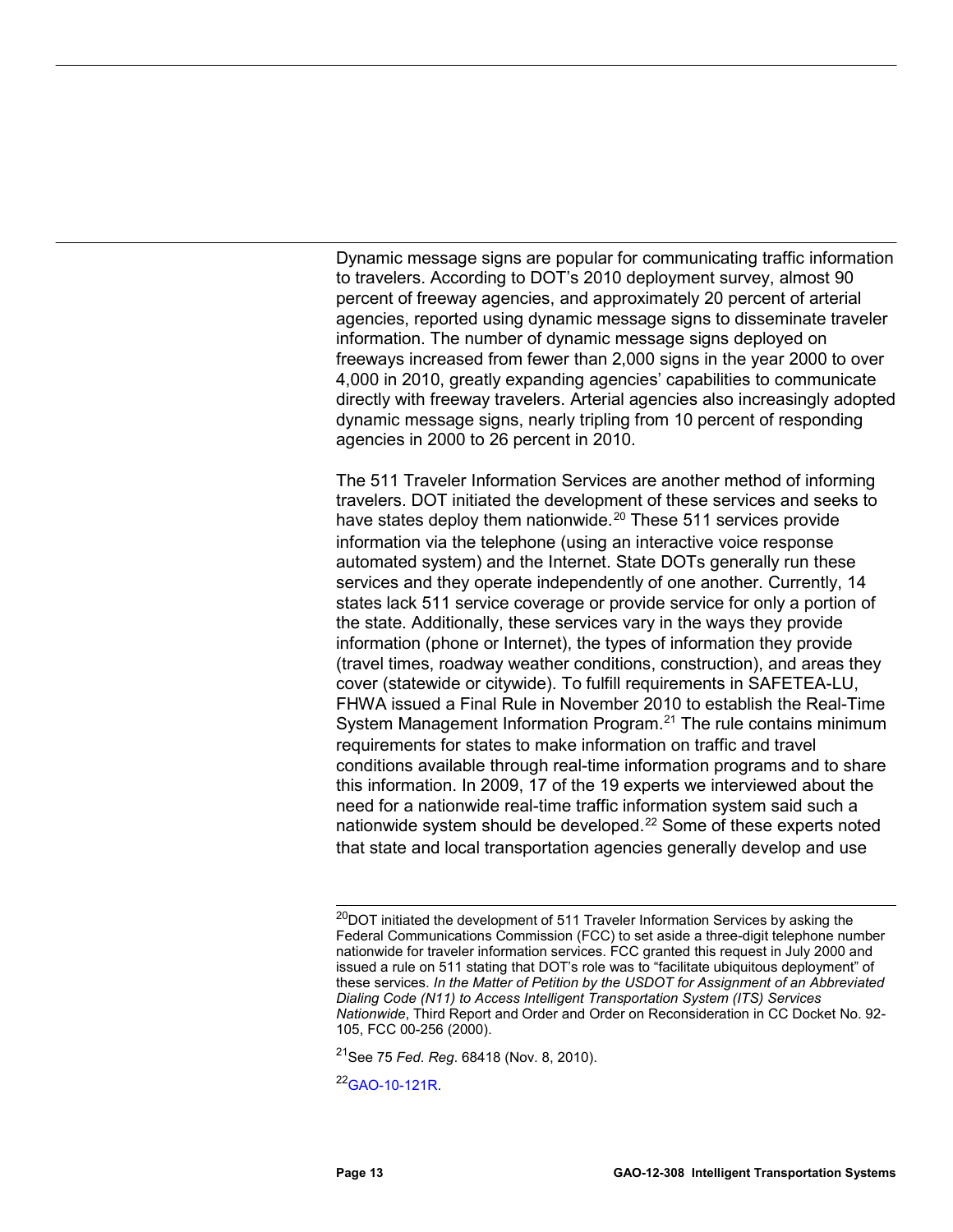these systems within their own jurisdictions, leading to gaps in coverage and inconsistencies in the quality and types of data collected. Because of these gaps, travelers using 511 systems have to contact different systems while they are traveling and may receive different types of information. In general, the level of ITS deployment varies by state and locality. For example, the deployment of ITS technologies across the four metropolitan areas we visited greatly varies (see table 1). ITS is also used more on freeways than on arterial roads. For example, in response to DOT's 2010 deployment survey, agencies in 21 metropolitan areas reported deploying real-time traffic data collection technologies such as loop detectors on arterial roadways, compared with agencies in 71 metropolitan areas that reported deploying the same types of technologies on freeways. Several experts we interviewed described the deployment of ITS nationwide as "spotty" or having uneven geographical coverage. DOT officials told us that the pace of ITS adoption by state and local governments has been slow and that upgrades to newer types of technologies have been difficult. In the next section we discuss some of the common challenges state and local governments face in deploying ITS, such as funding constraints. Deployment of ITS Is Uneven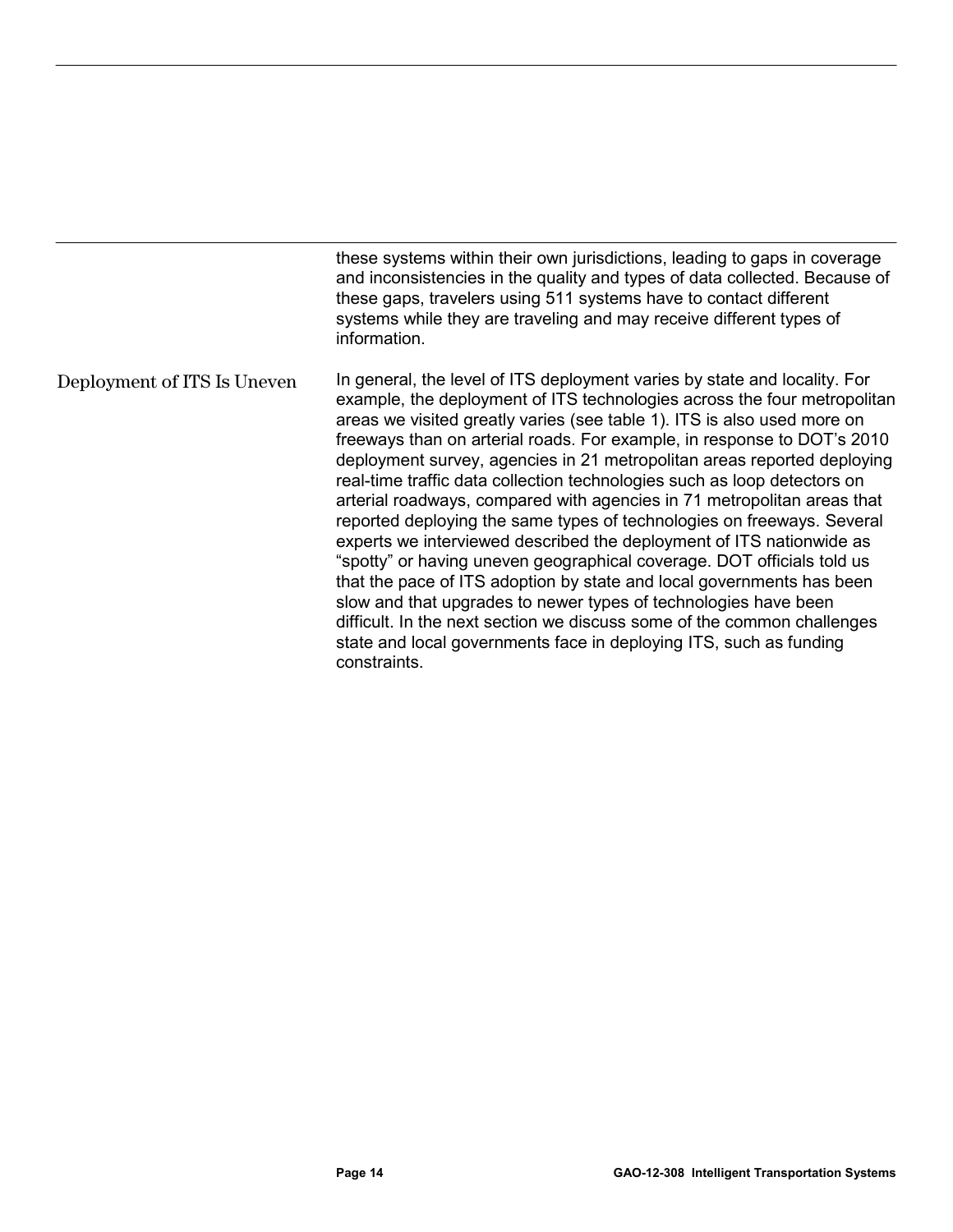| Category                                                                                                                                    | Indicator                                                                     |                                                                                                                                                                  | Austin, TX                                   | Los Angeles, CA                                                                                                                                                                                                                                                                                                                                                 | Pittsburgh, PA                   | <b>Washington, DC</b>                                                   |
|---------------------------------------------------------------------------------------------------------------------------------------------|-------------------------------------------------------------------------------|------------------------------------------------------------------------------------------------------------------------------------------------------------------|----------------------------------------------|-----------------------------------------------------------------------------------------------------------------------------------------------------------------------------------------------------------------------------------------------------------------------------------------------------------------------------------------------------------------|----------------------------------|-------------------------------------------------------------------------|
| Size and congestion<br>level                                                                                                                | Population of metropolitan area<br>(in millions)                              |                                                                                                                                                                  | 1.7                                          | 12.8                                                                                                                                                                                                                                                                                                                                                            | 2.4                              | 5.6                                                                     |
|                                                                                                                                             | Yearly delay per auto commuter<br>$(hours)^a$                                 |                                                                                                                                                                  | 38                                           | 64                                                                                                                                                                                                                                                                                                                                                              | 31                               | 74                                                                      |
| Monitoring traffic<br>conditions                                                                                                            | Percentage of freeway miles<br>covered by cameras                             |                                                                                                                                                                  | 58                                           | 37 <sup>b</sup>                                                                                                                                                                                                                                                                                                                                                 | 29                               | 58                                                                      |
|                                                                                                                                             | Percentage of freeway miles with<br>real-time data collection<br>technologies |                                                                                                                                                                  | 58                                           | 39 <sup>b</sup>                                                                                                                                                                                                                                                                                                                                                 | 24                               | 61                                                                      |
| Controlling traffic flow                                                                                                                    | Freeway traffic control strategies<br>that use ITS <sup>c</sup>               |                                                                                                                                                                  | None                                         | Ramp meters,<br>congestion pricing                                                                                                                                                                                                                                                                                                                              | Reversible flow<br>express lanes | Ramp meters,<br>congestion pricing,<br>reversible flow<br>express lanes |
|                                                                                                                                             | One or more agencies deploy<br>adaptive signal control<br>technology          |                                                                                                                                                                  | No                                           | Yes                                                                                                                                                                                                                                                                                                                                                             | Yes                              | No                                                                      |
| Informing travelers<br>Number of dynamic message<br>signs on freeways and arterials<br>Report travel time data to<br>travelers <sup>d</sup> |                                                                               |                                                                                                                                                                  | 26                                           | 350 <sup>b</sup>                                                                                                                                                                                                                                                                                                                                                | 82                               | 217                                                                     |
|                                                                                                                                             |                                                                               |                                                                                                                                                                  | No                                           | Yes                                                                                                                                                                                                                                                                                                                                                             | Yes                              | Yes                                                                     |
|                                                                                                                                             |                                                                               | Bureau.                                                                                                                                                          |                                              | Sources: GAO analysis of information provided by transportation officials, DOT data, Texas Transportation Institute, and U.S. Census                                                                                                                                                                                                                            |                                  |                                                                         |
|                                                                                                                                             |                                                                               |                                                                                                                                                                  |                                              | <sup>a</sup> The extra time spent traveling at congested speeds rather than free-flow speeds by private vehicle<br>drivers and passengers who typically travel in the peak periods.                                                                                                                                                                             |                                  |                                                                         |
|                                                                                                                                             |                                                                               |                                                                                                                                                                  | response of a key agency to the 2010 survey. | <sup>b</sup> These figures are from the 2007 DOT ITS deployment survey results because of the lack of                                                                                                                                                                                                                                                           |                                  |                                                                         |
|                                                                                                                                             |                                                                               |                                                                                                                                                                  |                                              | <sup>c</sup> Includes ramp metering, congestion pricing, reversible flow express lanes, and variable speed limits.                                                                                                                                                                                                                                              |                                  |                                                                         |
|                                                                                                                                             |                                                                               | <sup>d</sup> Includes via webpage, 511, telephone system, e-mail, Twitter or other social networking site,<br>highway advisory radio, and dynamic message signs. |                                              |                                                                                                                                                                                                                                                                                                                                                                 |                                  |                                                                         |
| <b>Emerging Uses of ITS</b><br>Technologies                                                                                                 |                                                                               |                                                                                                                                                                  |                                              | We identified four emerging uses of ITS technologies that have the<br>greatest potential to reduce traffic congestion, based on views of experts<br>we interviewed (see table 2). $^{23}$ We grouped these technology uses into<br>two broad themes: (1) using integrated data to manage traffic and inform<br>travelers, and (2) proactively managing traffic. |                                  |                                                                         |

#### <span id="page-18-0"></span>**Table 1: Comparison of 2010 ITS Deployment and Other Characteristics of Four Metropolitan Areas GAO Visited**

 $\overline{a}$ 

<span id="page-18-1"></span> $^{23}$ As described earlier, we interviewed 15 experts on their views related to ITS. We identified emerging uses of ITS technologies and asked the experts to rate these technologies regarding the extent to which their further implementation has the potential to reduce traffic congestion. See appendix I for more information on our methodology.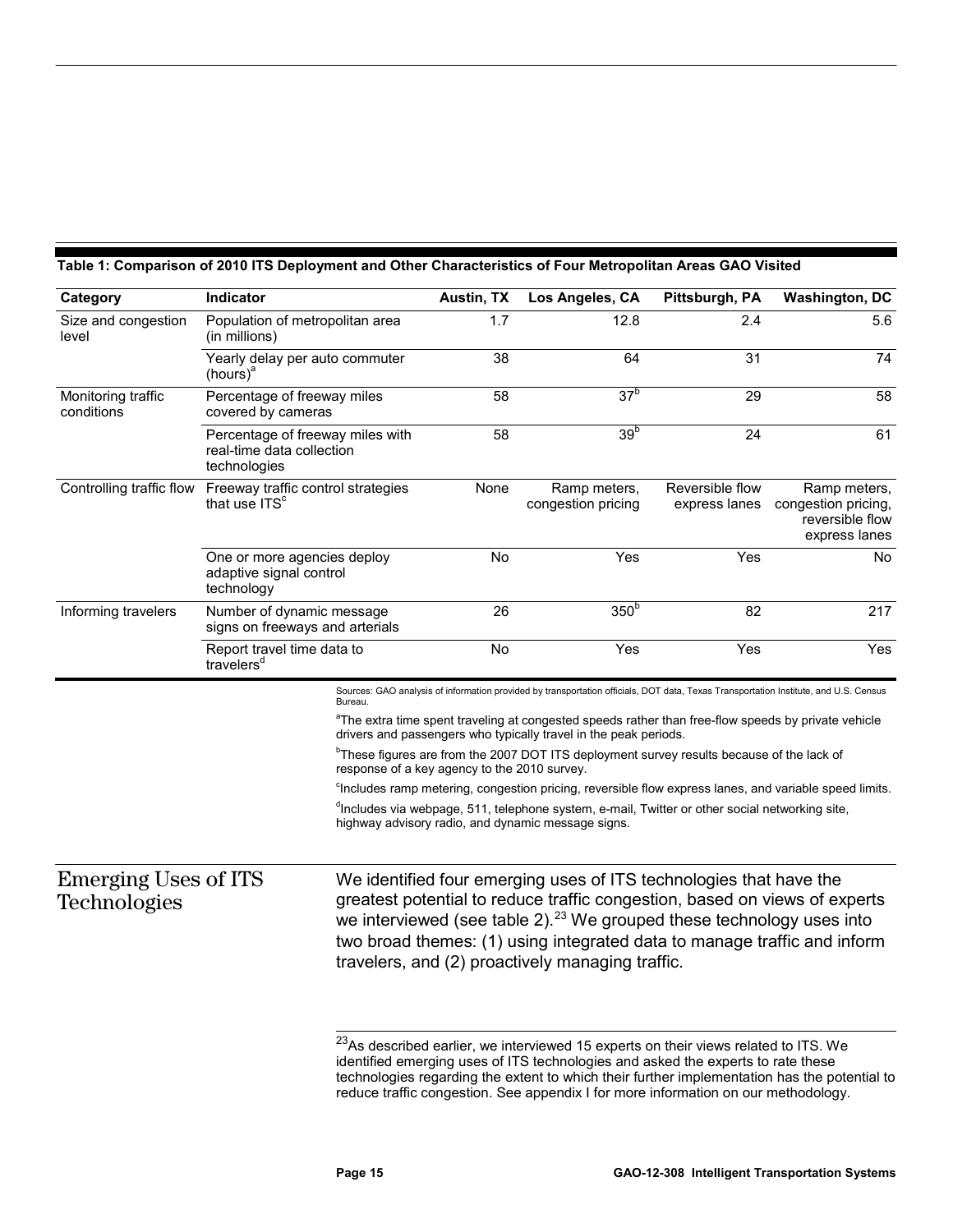<span id="page-19-0"></span>**Table 2: Emerging Uses of ITS Technologies That Have the Greatest Potential for Reducing Traffic Congestion, Based on Experts' Views** 

| Technology use <sup>a</sup>                                               | <b>Description</b>                                                                                                                                                                                                                                                                                                                                                                                                                                                                                                                                                                                                                                                                                                                                                                                                                                                                                                    |  |
|---------------------------------------------------------------------------|-----------------------------------------------------------------------------------------------------------------------------------------------------------------------------------------------------------------------------------------------------------------------------------------------------------------------------------------------------------------------------------------------------------------------------------------------------------------------------------------------------------------------------------------------------------------------------------------------------------------------------------------------------------------------------------------------------------------------------------------------------------------------------------------------------------------------------------------------------------------------------------------------------------------------|--|
| Using integrated data to manage traffic and inform travelers              |                                                                                                                                                                                                                                                                                                                                                                                                                                                                                                                                                                                                                                                                                                                                                                                                                                                                                                                       |  |
| Real-time data capture, sharing, and<br>management                        | Creating and expanding access to integrated, high-quality, real-time, multimodal<br>transportation data that are captured from mobile devices, infrastructure and<br>connected vehicles and used to improve transportation management                                                                                                                                                                                                                                                                                                                                                                                                                                                                                                                                                                                                                                                                                 |  |
| Enhanced incident response management                                     | Integrating various sources of data-such as traffic, weather, and emergency<br>services data-across jurisdictions to better detect and respond to incidents                                                                                                                                                                                                                                                                                                                                                                                                                                                                                                                                                                                                                                                                                                                                                           |  |
| Proactively managing traffic                                              |                                                                                                                                                                                                                                                                                                                                                                                                                                                                                                                                                                                                                                                                                                                                                                                                                                                                                                                       |  |
| Active transportation and demand<br>management                            | A proactive approach for dynamically managing and controlling demand and<br>available capacity of transportation facilities, based on prevailing traffic<br>conditions, using one or a combination of real-time and predictive operational<br>strategies, e.g., improved traffic signal timing and congestion tolling                                                                                                                                                                                                                                                                                                                                                                                                                                                                                                                                                                                                 |  |
| Work zone management                                                      | Proactively anticipating and mitigating the effects of work zones                                                                                                                                                                                                                                                                                                                                                                                                                                                                                                                                                                                                                                                                                                                                                                                                                                                     |  |
|                                                                           | Source: GAO.                                                                                                                                                                                                                                                                                                                                                                                                                                                                                                                                                                                                                                                                                                                                                                                                                                                                                                          |  |
|                                                                           | <sup>a</sup> We included only ITS uses that (1) were considered by all the 15 experts we contacted to have at<br>least a medium potential to reduce traffic congestion, and (2) were ranked by at least 9 of the experts<br>as having high potential to reduce traffic congestion.                                                                                                                                                                                                                                                                                                                                                                                                                                                                                                                                                                                                                                    |  |
| Using Integrated Data to<br>Manage Traffic and Inform<br><b>Travelers</b> | ITS technologies generate and use data to support agencies' strategies-<br>such as traffic signal coordination and incident management-for<br>managing congestion. State and local governments within some<br>metropolitan areas, such as Washington, D.C., are employing new traffic<br>management strategies that make use of data integrated from various<br>sources, which were previously "siloed." The objective of these<br>approaches is to collect, manage, integrate, and apply real-time<br>transportation data. The approaches can also enhance traffic operations<br>because they allow agencies to intervene in traffic congestion as it<br>happens and operate the system more efficiently. Better integration of<br>real-time data across jurisdictions facilitates more coordinated strategies<br>and better informs travelers, as it gives them more information on<br>transportation alternatives. |  |
|                                                                           | Agencies integrate a variety of real-time information—including incident<br>information, travel time, and weather advisories-obtained from various<br>sources to manage the transportation system and provide relevant<br>information to travelers. The expansion of real-time data collection<br>technologies and coverage in recent years has allowed for greater use of<br>these data in daily traffic operations. As one expert noted, data are the<br>foundation of managing congestion, and the more and better quality the<br>data, the better the tools that can be brought to bear on managing traffic.<br>In addition to supporting a more active role in managing traffic, such data                                                                                                                                                                                                                       |  |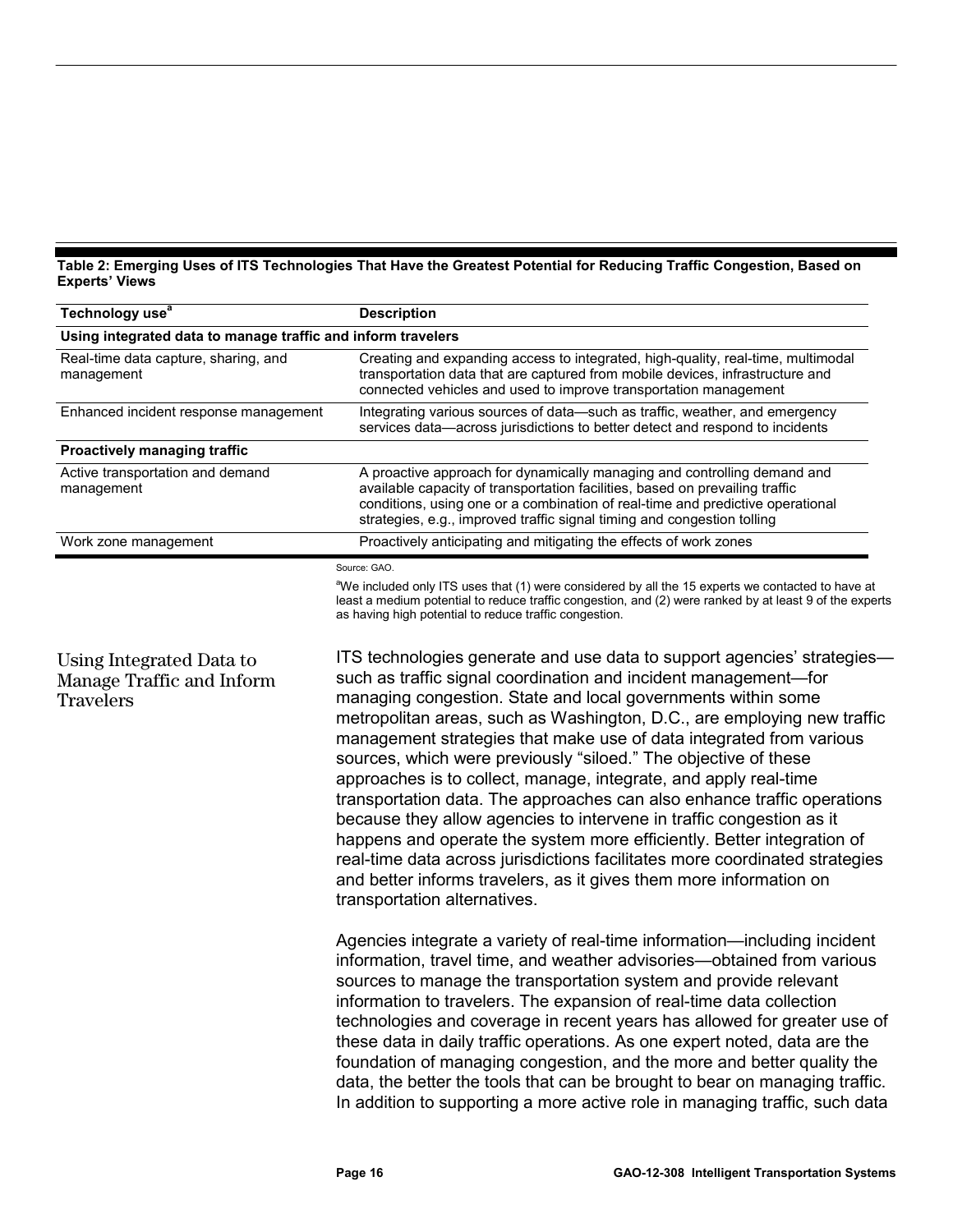allow management agencies to provide real-time traffic advisories and support performance measurement.

Collection and integration of data—such as traffic and emergency services data—across jurisdictions can enhance incident management by allowing quick detection and response to incidents. For example, the I-95 Corridor Coalition makes vehicle probe data available to 19 agencies, which use the data to monitor traffic patterns across state boundaries and to respond to incidents and congestion. In 2009, the New York State Police used these vehicle probe data along with data from the New York 511 website to assist in managing holiday traffic congestion. This proactive approach to traffic management led to a 50 percent reduction in traffic queues over previous years. Two-thirds of the experts we interviewed rated enhanced incident management as having a high potential to reduce traffic congestion.

The Regional Integrated Transportation Information System (RITIS) program in the Washington, D.C., area is an example of data integration that allows for improved traffic operations, incident management, and traveler information.<sup>[24](#page-20-0)</sup> RITIS is a system that compiles data across modes of transportation from agencies throughout the metropolitan area, including data on incidents, weather, managed lane status, signal status, and data from public safety computer-aided dispatch systems. RITIS then standardizes these data, and makes them available to participating agencies. Previously, many of the area transportation agencies had implemented stand-alone systems and relied on ad hoc communications that were driven by personal relationships between staff for coordination. RITIS is part of an information-sharing effort, called the Metropolitan Area Transportation Operations Coordination Program, which has been shown to result in cost savings associated with reduced traffic delay and reduced fuel consumption.<sup>[25](#page-20-1)</sup> Additionally, officials we spoke with at the Maryland State Highway Administration noted RITIS was a major improvement to their operation and has improved the ability to know where an accident

<span id="page-20-0"></span> $\overline{a}$ <sup>24</sup>RITIS was developed by the University of Maryland's Center for Advanced Transportation Technology Laboratory starting in 2006 with funding from various, mostly public, sources.

<span id="page-20-1"></span><sup>&</sup>lt;sup>25</sup>Metropolitan Area Transportation Operations Coordination Benefit-Cost Analysis White Paper, June 2010.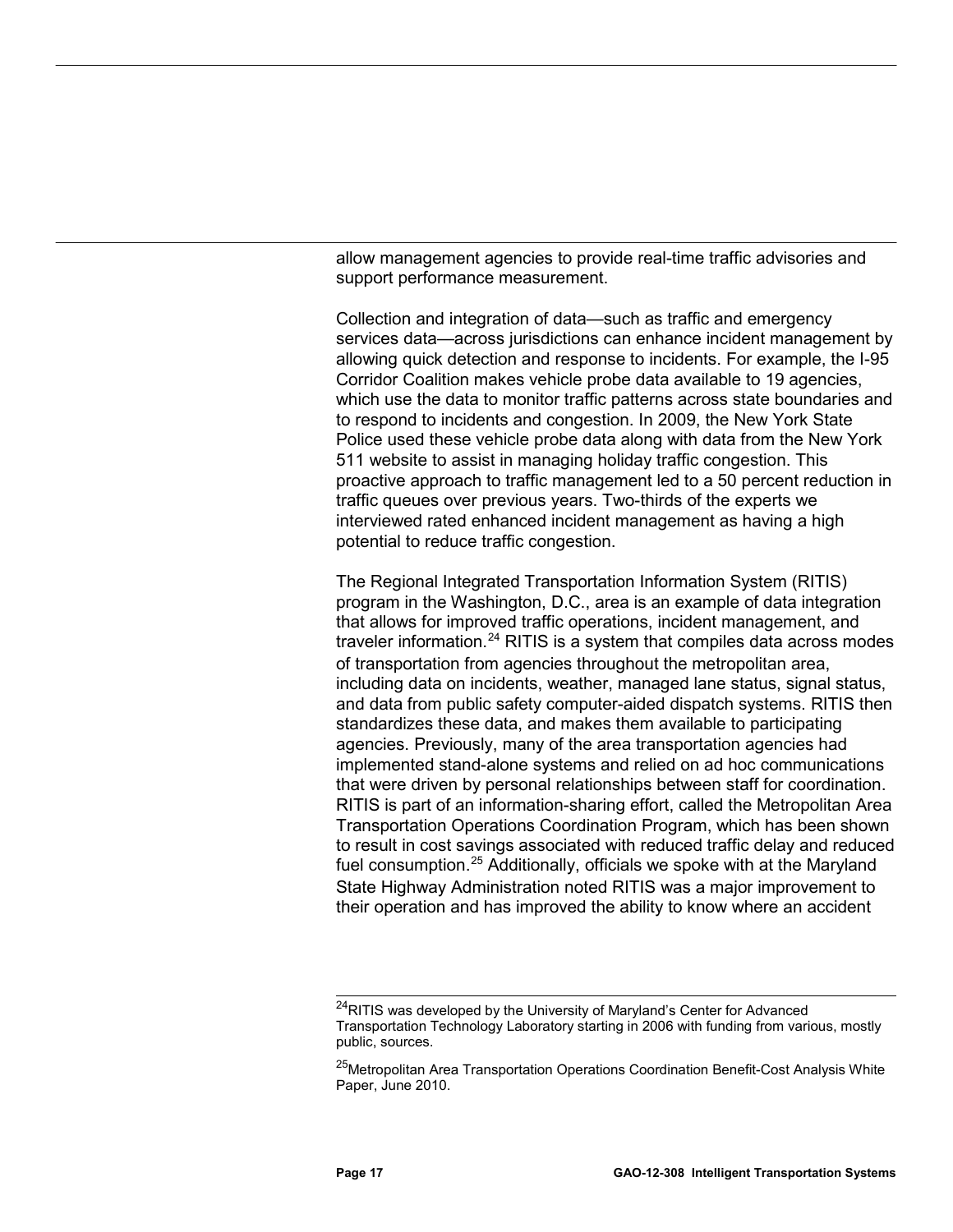in the Los Angeles and New York City metropolitan areas. FHWA has noted that the proactive management of roadway capacity and transportation demand is the next step in congestion relief.<sup>[26](#page-21-0)</sup> In Seattle, the Washington State DOT has instituted active traffic management systems. These systems, which are among the few such systems in the country, use overhead signs that display changing speed limits and real-time traffic information for drivers over each lane (see fig. 3). These signs dynamically and automatically reduce speed limits to alert drivers to slow their vehicles when they approach congestion, collisions, or backups at off-ramps. The signs also alert drivers to upcoming lane closures because of traffic incidents or road work and direct them to open lanes. The system also includes dynamic message signs that alert drivers of downstream backups and signs that display estimated travel times. Although a formal evaluation of the systems in Seattle is forthcoming, FHWA has reported that similar systems in Europe, depending on the location and the combination of strategies deployed, have resulted in increases in overall capacity ranging from 3 to 22 percent, increases in travel time reliability, and reductions in primary incidents ranging from 3 to 30 percent. [27](#page-21-1) Technical advances now make it possible to move from relatively passive monitoring to proactive control of traffic through mechanisms like variable speed limits, congestion pricing, and ramp metering. Active transportation and demand management is a proactive approach for dynamic management and control of existing transportation infrastructure based on current traffic conditions using real-time data and information. According to FHWA, this approach considers the real-time management of both supply and demand to prevent, delay, or minimize facility breakdown when travel demand exceeds system capacity. Proactively Managing Traffic

has occurred. Similar efforts to provide this level of data integration exist

<span id="page-21-0"></span> $\overline{a}$ 26FHWA, *Active Traffic Management: The Next Step in Congestion Management* (Washington, D.C.: July 2007).

<span id="page-21-1"></span><sup>&</sup>lt;sup>27</sup>Primary incidents are crashes or other incidents that do not include secondary incidents, such as rear-end crashes, resulting from immediate factors associated with the initial incident.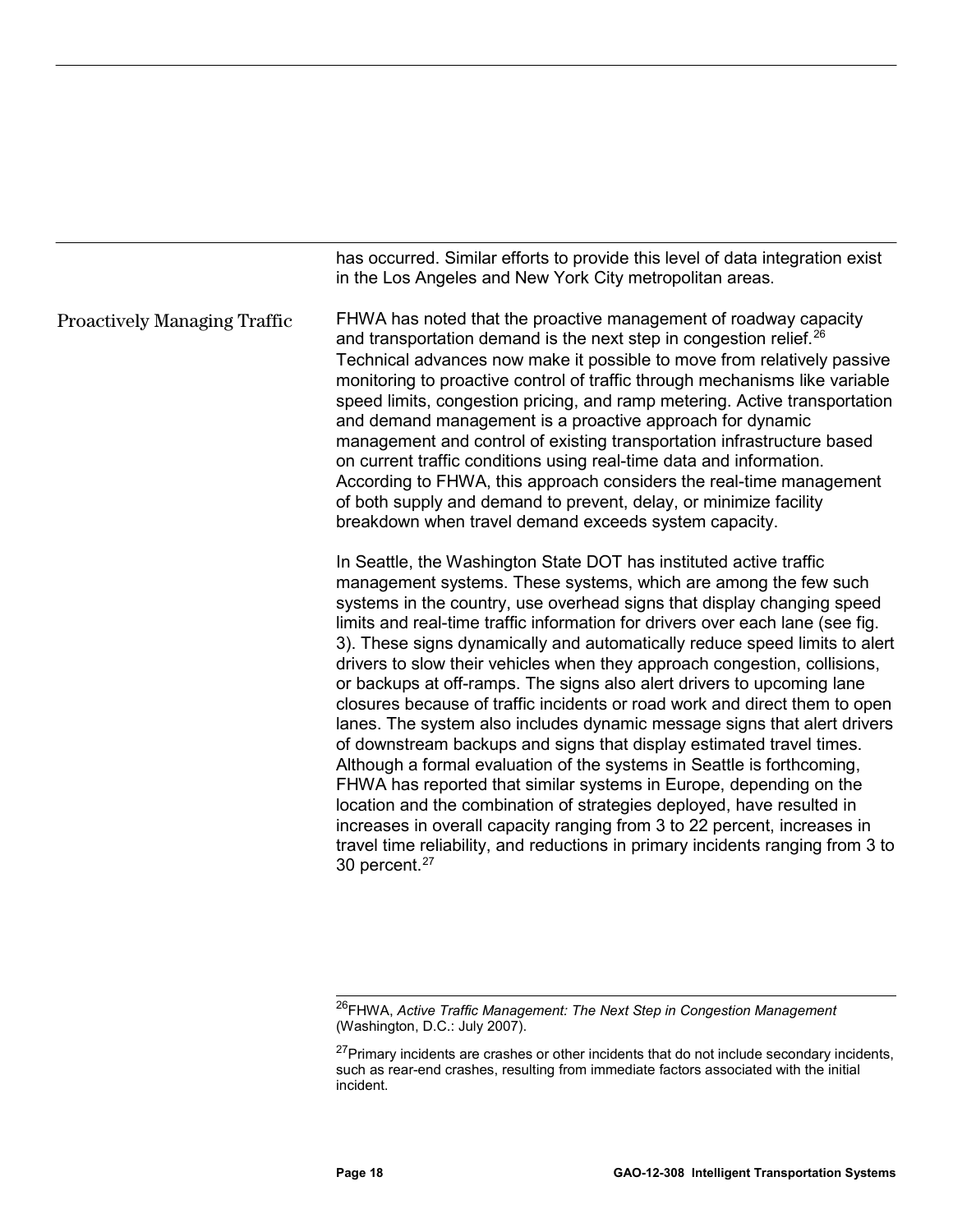<span id="page-22-0"></span>

**Figure 3: Active Traffic Management along Interstate 5 in Seattle, Washington**

Source: Washington State Department of Transportation

Active transportation management can also include managed lanes, in which officials control traffic lane use by

- granting access to only certain types of vehicles, such as highoccupancy vehicles;
- controlling access, such as designing express lanes where access is restricted to a few points; or
- congestion pricing, where vehicles pay a toll to use the lane.

Another strategy to reduce congestion is road pricing or congestion pricing—assessing tolls that vary with the level of congestion and the time of day. This demand management strategy aims to improve the flow of traffic by motivating drivers to travel by other modes, such as carpools or transit, or by traveling at less congested times. For example, in Los Angeles, the California Department of Transportation and the Los Angeles County Metropolitan Transportation Authority are converting over 50 miles of freeway from High Occupancy Vehicle, or carpool, lanes, to High Occupancy Toll lanes. This is to allow use of excess capacity in the lanes by single occupancy vehicles for a price. Agencies have used electronic fare collection and traveler information ITS technologies to accomplish this conversion. A recent GAO report reviewed evaluations of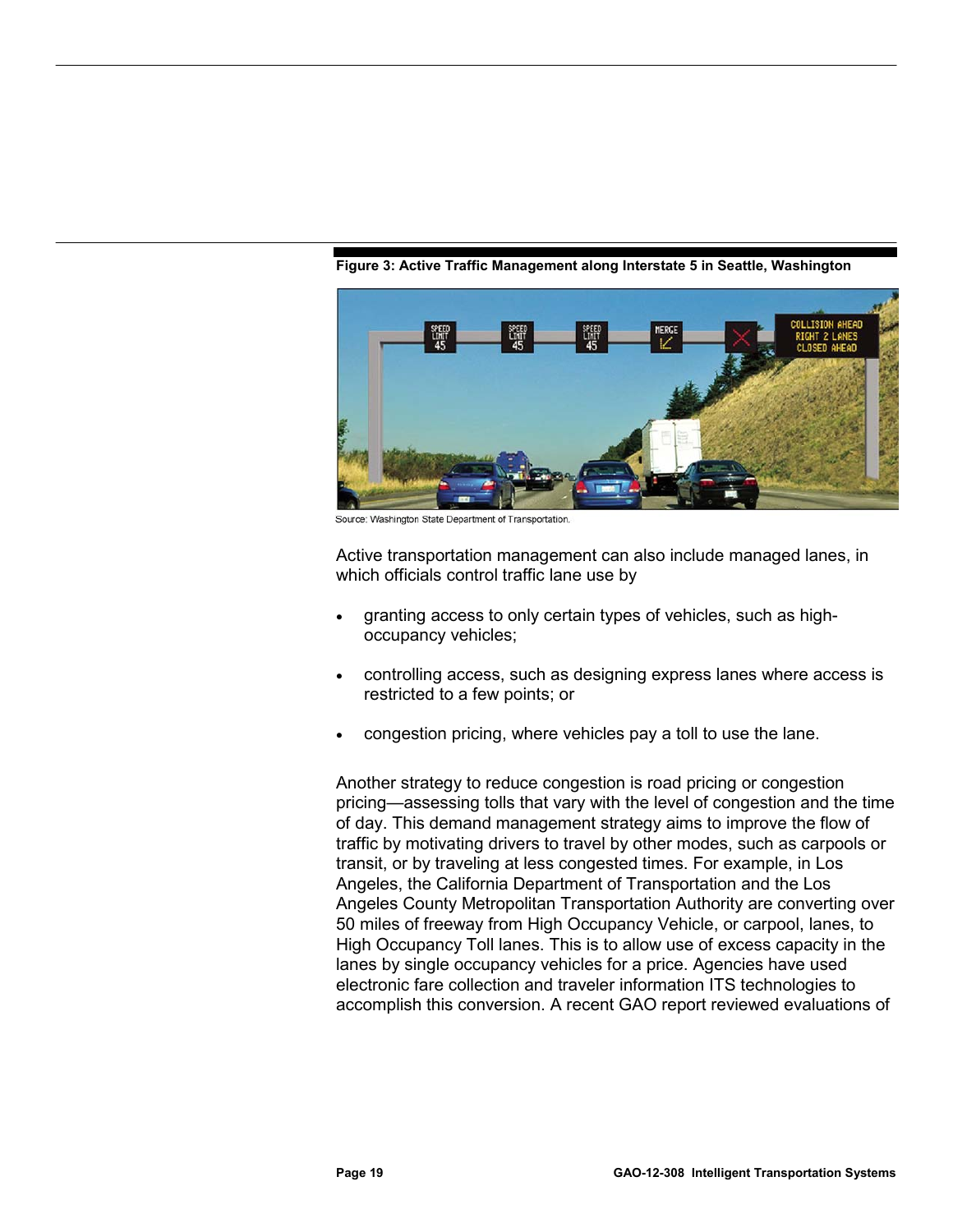five High Occupancy Toll lane projects and found that travel time and travel speed improved on at least some sections of all five projects.<sup>[28](#page-23-0)</sup>

Officials can also proactively manage traffic conditions through ramp metering, which can maintain smooth freeway flow by regulating vehicle entry at entrance ramps. DOT's 2010 deployment survey found that freeway agencies believe ramp control has high benefit, despite the fact that the technology is lightly deployed. Additionally, active transportation and demand management approaches, such as ramp metering, were mentioned as beneficial by five stakeholders and officials from four transportation agencies we spoke with, across all four sites.

Work zone management is another emerging use of ITS to proactively manage traffic. Transportation agencies can use work zone management to reduce the congestion normally associated with construction activities such as lane closures. Agencies use ITS to mitigate the effects of lane closures, detours, and other factors. Examples of ITS technologies used in work zones include using electronic signs to control merging for lane closures and variable speed limit signs. Agencies also use traveler information ITS technologies to notify the public of road closures and work zone-related delays.

Connected vehicle technology, still under development, could significantly change traffic management, both in terms of the amount of traffic data transportation agencies will collect and in how agencies proactively manage traffic.<sup>[29](#page-23-1)</sup> DOT's current ITS research agenda focuses on the department's vision to provide the nation with a national, multimodal transportation system that features wireless communications among vehicles, infrastructure, and portable devices. The importance of data management and integration will continue given that connected vehicle technology has the potential to significantly increase the amount of transportation data available to state and local governments.

<sup>&</sup>lt;sup>28</sup>[GAO-12-119.](http://www.gao.gov/products/GAO-12-119)

<span id="page-23-1"></span><span id="page-23-0"></span> $29$ We excluded connected vehicle technology, which is an emphasis of DOT's current ITS research plan, because it is currently still under development and has not yet begun to be used by state and local governments.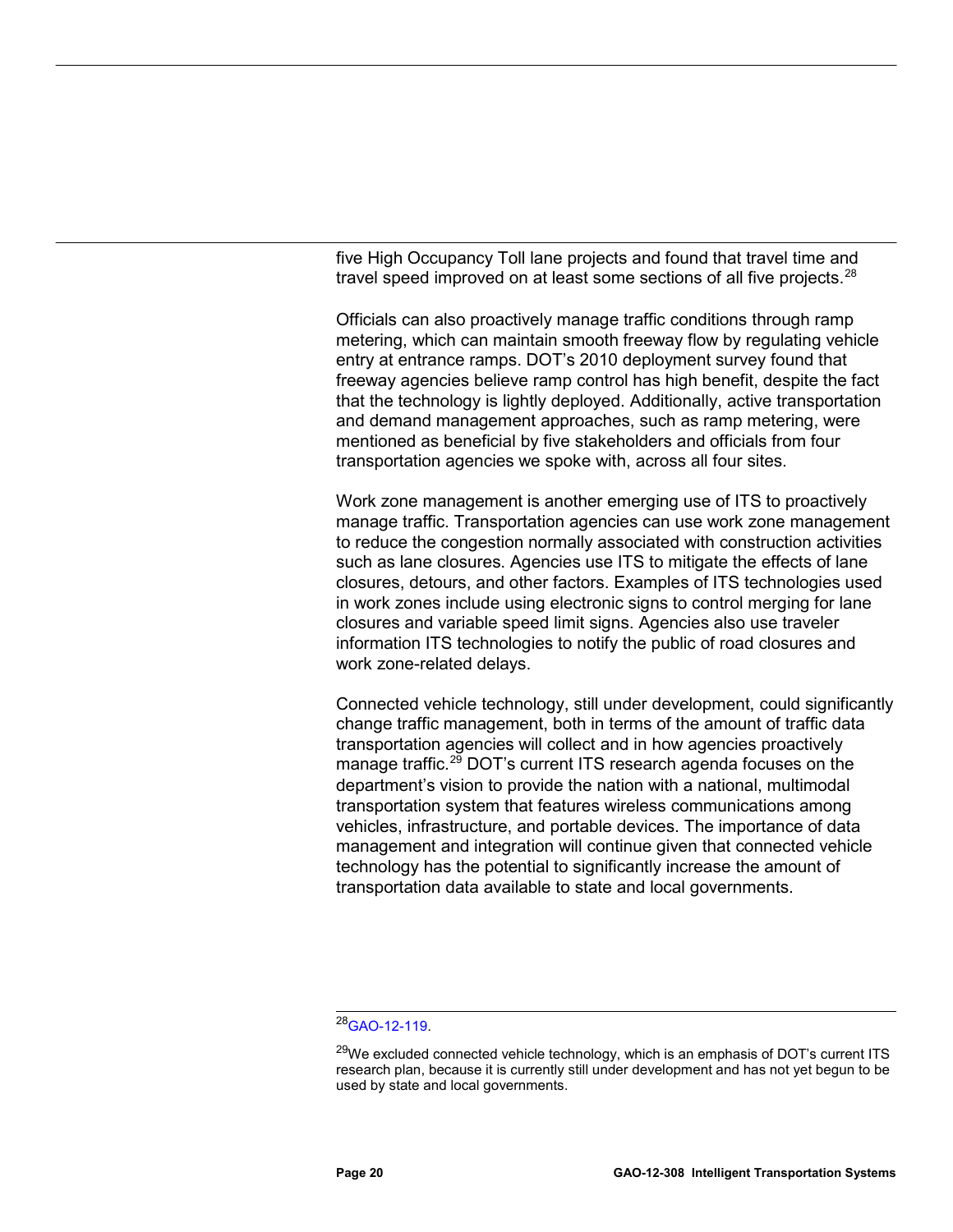<span id="page-24-0"></span>

| <b>State and Local</b><br>Governments Face a<br><b>Number of Challenges</b><br>in Using ITS<br><b>Technologies</b> | State and local governments face various challenges in deploying and<br>effectively using ITS technologies to manage traffic congestion. As<br>mentioned previously, ITS in metropolitan areas tends to be complex and<br>is deployed by multiple agencies, which involves planning and<br>coordination across agencies. Effectively using ITS is dependent upon<br>agencies having the staff and funding resources needed to maintain and<br>operate the technologies. We identified four key challenges agencies face<br>in using ITS: strategic planning, funding deployment and maintenance,<br>having staff with the knowledge needed to use and maintain ITS, and<br>coordinating ITS approaches.                                                                                                                                                                                                                                                                                                                                                                                                                                     |  |  |
|--------------------------------------------------------------------------------------------------------------------|---------------------------------------------------------------------------------------------------------------------------------------------------------------------------------------------------------------------------------------------------------------------------------------------------------------------------------------------------------------------------------------------------------------------------------------------------------------------------------------------------------------------------------------------------------------------------------------------------------------------------------------------------------------------------------------------------------------------------------------------------------------------------------------------------------------------------------------------------------------------------------------------------------------------------------------------------------------------------------------------------------------------------------------------------------------------------------------------------------------------------------------------|--|--|
| <b>Strategic Planning</b><br>Challenges                                                                            | Planning for ITS is a key component of strategically using ITS to address<br>transportation issues and reduce congestion. Transportation planning for<br>metropolitan areas has traditionally focused on building and maintaining<br>basic infrastructure to ensure adequate roadway capacity. ITS, in<br>contrast, focuses on managing already-existing capacity to use it more<br>effectively. Strategically using ITS requires agencies to shift focus from<br>planning construction and maintenance of roadways to planning the<br>operations of the surface transportation system, a shift that, according to<br>DOT, some states and local transportation agencies have not yet fully<br>made.                                                                                                                                                                                                                                                                                                                                                                                                                                        |  |  |
|                                                                                                                    | A RITA official told us that planning is a major challenge that affects<br>agencies' ability to make effective use of ITS. The federal ITS program,<br>as mentioned previously, initially included a DOT program that provided<br>grants to transportation agencies specifically to deploy ITS. As a result,<br>many agencies have deployed ITS based on the availability of funding<br>rather than systematic planning, according to two stakeholders, a national<br>transportation organization representative, a DOT official, and four<br>transportation agencies we interviewed. According to FHWA officials, ITS<br>deployment has not always been clearly connected to a transportation<br>problem or need, or well integrated with other transportation strategies<br>and programs. If state and local governments do not consider the range<br>of available ITS options in developing their congestion management<br>strategies, they may miss opportunities to better manage traffic and make<br>the best use of scarce funds to address congestion.<br>Most experts we spoke to believed that limitations of planning processes, |  |  |
|                                                                                                                    | as well as the availability of information to support sound decision                                                                                                                                                                                                                                                                                                                                                                                                                                                                                                                                                                                                                                                                                                                                                                                                                                                                                                                                                                                                                                                                        |  |  |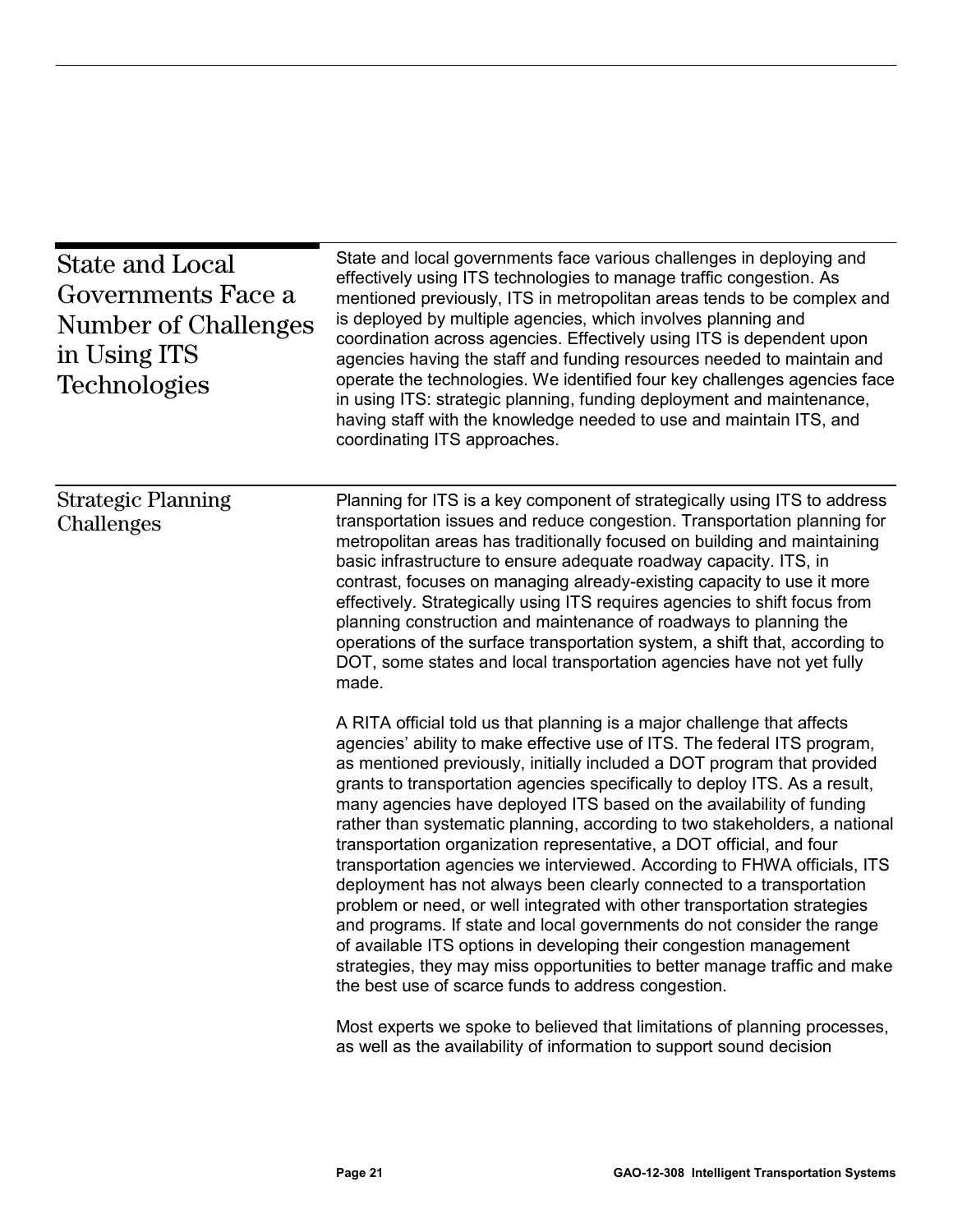making, were challenges faced by state and local governments in using ITS.<sup>[30](#page-25-0)</sup> Furthermore, six experts, two stakeholders, and officials from five transportation agencies we contacted noted that there is a need for more planning and analysis information such as cost-benefit information and performance measures.<sup>[31](#page-25-1)</sup> Some of these officials noted that it is currently difficult to calculate and measure the benefits of ITS. For example, in its 2010 deployment survey, DOT found that 25 percent of agencies responsible for managing arterial roadways reported that they had not deployed adaptive traffic signal control technology because of uncertainty about benefits. Lack of quantifiable information about benefits can put ITS projects at a disadvantage compared with other types of transportation projects such as road improvements or bridge replacements, which have more easily quantified benefits. While some studies show that various types of ITS technologies can be cost-effective, conducting such studies can be challenging. [32](#page-25-2)

FHWA has emphasized the importance of incorporating transportation operations (including ITS) into transportation planning, along with related objectives and performance measures. Despite FHWA's promotion of the use of such an approach, many metropolitan planning organizations do not fully consider operations in the planning process. A recent FHWA

<span id="page-25-1"></span> $31$ In 2007, we reported that rigorous economic analysis is not a driving factor in most investment decisions by state and local governments. See GAO, *Surface Transportation: Strategies Are Available for Making Existing Road Infrastructure Perform Better,*  [GAO-07-920](http://www.gao.gov/products/GAO-07-920) (Washington, D.C.: July 26, 2007).

<span id="page-25-2"></span> $32$ In 2009, we reviewed studies that quantified the impact of real-time traffic information systems. The studies generally found that the systems improved mobility and had environmental benefits. However, these studies are not generalizable or comparable because they are specific to a particular city or system. We also found conducting costbenefit analyses of these systems is challenging because of difficulty capturing data about travelers and isolating and attributing transportation impacts to an individual project. See [GAO-10-121R](http://www.gao.gov/products/GAO-10-121R) for more information.

<span id="page-25-0"></span> $\overline{a}$  $30$ Eleven of 15 experts we interviewed said that limitations of planning processes constituted a challenge to deploying, operating, and maintaining ITS technologies for traffic management. Of these, 5 said they were a major challenge, 2 said they were between a major and a minor challenge, and 4 said they were a minor challenge. One expert said that limitations of planning processes did not constitute a challenge. The remaining 3 experts said they had no basis to judge. Thirteen of 15 experts we interviewed noted the availability of information to support sound decision making was a challenge state and local governments face in deploying, operating, and maintaining ITS. Specifically, 4 of 15 experts said it was a major challenge, 3 said it was between a major and a minor challenge, and 6 said it was a minor challenge. One expert said it was not a challenge and the other had no basis to judge.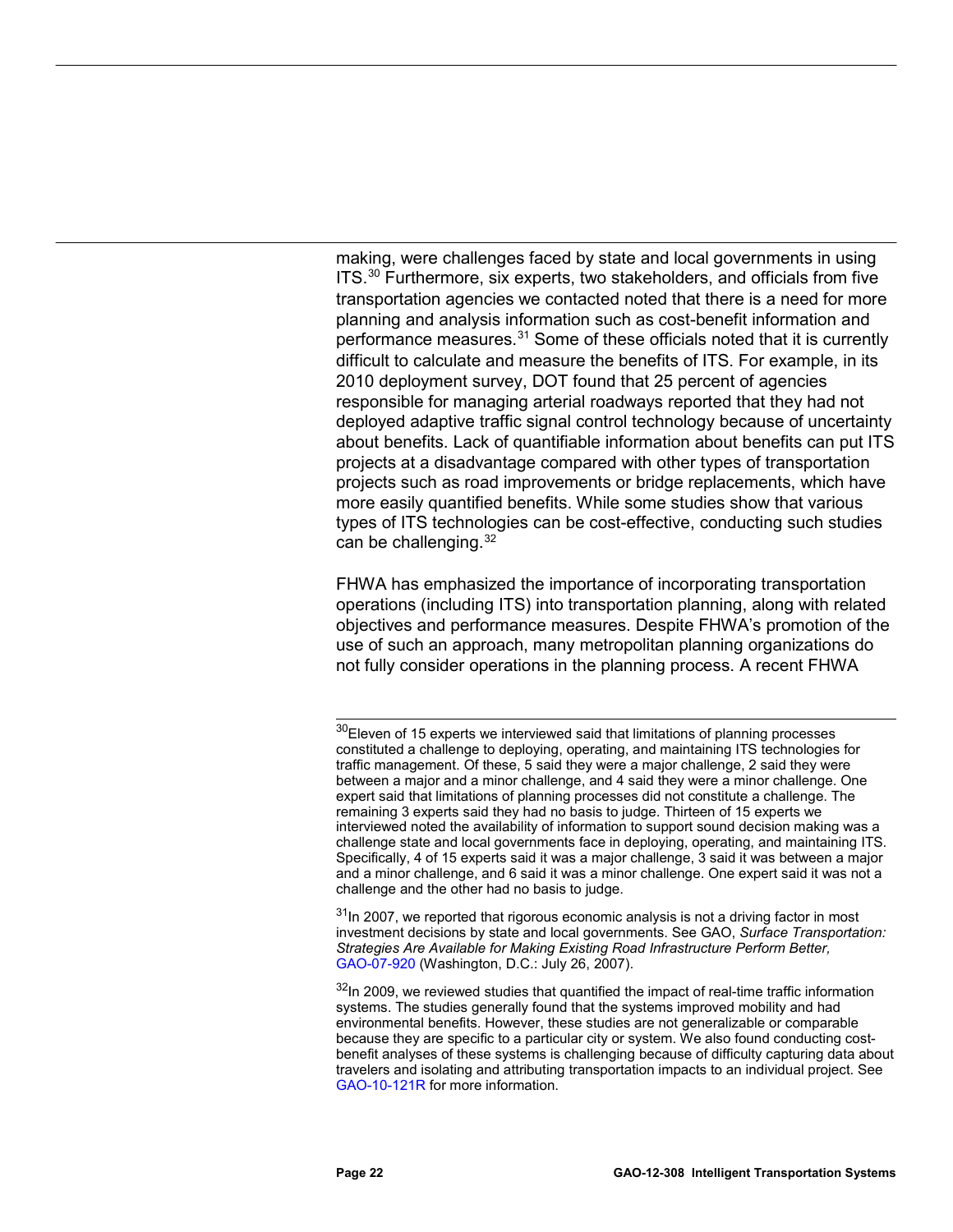assessment found that metropolitan planning organizations increasingly address traffic operations (including ITS) in their plans, but only 36 percent include specific, measurable objectives related to operations that meet DOT's recommended criteria.<sup>[33](#page-26-0)</sup> Despite challenges, DOT reports that some regions have effectively incorporated ITS into their planning efforts, including Hampton Roads, Virginia.<sup>[34](#page-26-1)</sup> The Hampton Roads Transportation Planning Organization, the metropolitan planning organization for the area, scores ITS projects for their capacity to support planning objectives and has been able to acquire federal funding for several ITS plans and projects through this process. These include a centralized traveler information system and signal system upgrades.

#### Funding Challenges

Funding constraints pose a significant challenge to transportation agencies in their efforts to deploy ITS technologies because of competing priorities and an overall constrained funding situation.<sup>[35](#page-26-2)</sup> ITS projects must compete for funding with other surface transportation needs, including construction and maintenance of roads, which often take priority, according to officials from transportation and stakeholder agencies we interviewed. As we reported in 2005, transportation officials often view adding a new lane to a highway more favorably than ITS when deciding how to spend their limited transportation funds.<sup>[36](#page-26-3)</sup> DOT has noted that funding constraints might explain why the rate of adoption of arterial management technologies over the past decade has been flat. In addition, the 2010 deployment survey found that 55 percent of agencies responsible for managing freeways, compared with 36 percent of agencies responsible for managing arterial roadways, plan to invest in new ITS in 2010 to 2013. Transportation agencies face difficult decisions regarding the allocation of their transportation funding, and many have

<span id="page-26-0"></span> $\overline{a}$  $33$ DOT recommends that objectives be (1) specific, (2) measurable, (3) agreed upon by relevant participants, (4) realistic and (5) time-bound. See [http://ops.fhwa.dot.gov/publications/fhwahop10027/chap\\_2.htm.](http://ops.fhwa.dot.gov/publications/fhwahop10027/chap_2.htm)

<span id="page-26-1"></span><sup>34</sup>The Hampton Roads, Virginia, area includes a number of municipalities—including Norfolk, Virginia Beach, Hampton, and Newport News—located among a number of estuaries of the Chesapeake Bay.

<span id="page-26-2"></span> $35$ All 15 experts we interviewed rated the ability to fund deployment of ITS in light of resource constraints and competing priorities as a challenge state and local governments face in using ITS. Thirteen rated it a major challenge, 1 between a major and a minor challenge, and 1 a minor challenge.

<span id="page-26-3"></span><sup>36</sup>See GAO-05-943.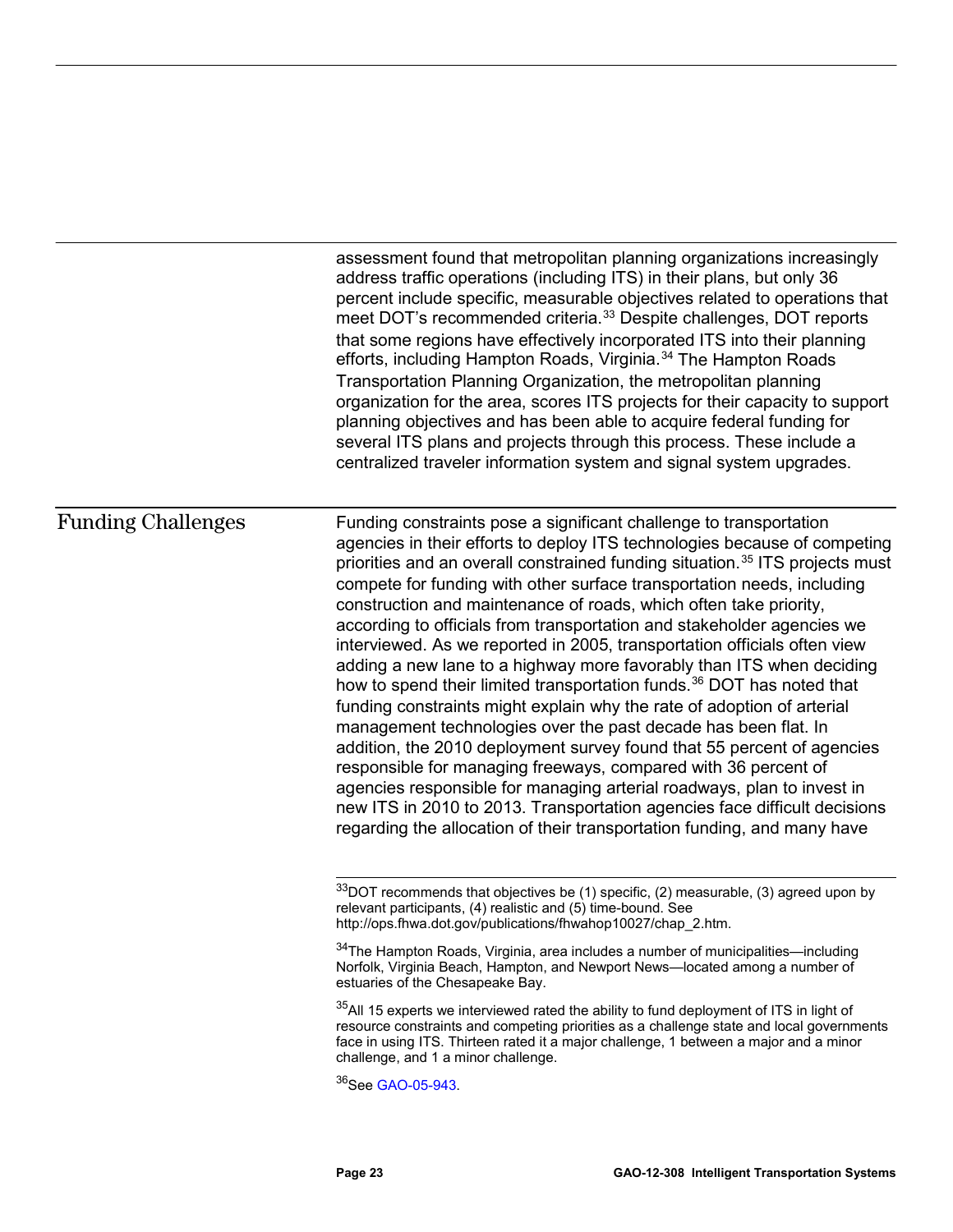faced severe revenue declines in recent years, restricting the availability of funds for transportation improvements. For example, a county transportation official we interviewed reported that the funds for deploying and maintaining ITS have been reduced annually over the last 3 to 4 years because of reduced county revenues, which has led to the county suspending almost all deployment of ITS field devices.

Transportation officials must identify priorities and make trade-offs between funding projects that preserve or add new infrastructure and those that improve operations, such as ITS projects. Preserving infrastructure is a high priority for state and regional decision makers. Traffic growth has outpaced highway construction, particularly in major metropolitan areas, which puts enormous pressure on roads.<sup>[37](#page-27-0)</sup> According to FHWA's most recent projections (using 2006 data), less than half of the vehicle miles traveled in urban areas are on good-quality pavements and about one-third of urban bridges are in deficient condition.<sup>[38](#page-27-1)</sup> As five stakeholders and officials from four transportation agencies we spoke with noted, ITS projects have difficulty competing for funding with other needs, such as road and bridge maintenance projects. For example, one city transportation official told us the city must devote most of its resources to highway and bridge projects rather than new technology, and in some cases the city has resorted to demolishing unsafe bridges because of lack of funds rather than repairing or replacing them.

These funding issues exist within the context of an overall large funding gap for maintaining and improving the nation's surface transportation infrastructure. [39](#page-27-2) The Highway Trust Fund has been undergoing a solvency crisis in recent years. Its expenditures have exceeded its revenues, which derive mainly from motor fuel taxes. According to 2006 National Surface Transportation Infrastructure Financing Commission estimates, combined revenues at all levels of government, under current policies, will meet only 58 percent of the capital investment requirements

<span id="page-27-0"></span> $\overline{\phantom{a}}$ 37American Association of State Highway and Transportation Officials, *Rough Roads Ahead, Fix Them Now or Pay For It Later* (Washington, D.C.: 2009).

<sup>38</sup>FHWA, *2008 Status of the Nation's Highways, Bridges, and Transit: Conditions & Performance: Report to Congress*. (Washington, D.C.: 2008).

<span id="page-27-2"></span><span id="page-27-1"></span><sup>&</sup>lt;sup>39</sup>For more information see "Funding the Nation's Surface Transportation System" section of GAO, *High-Risk Series: An Update*[, GAO-11-278](http://www.gao.gov/products/GAO-11-278) (Washington, D.C.: February 2011).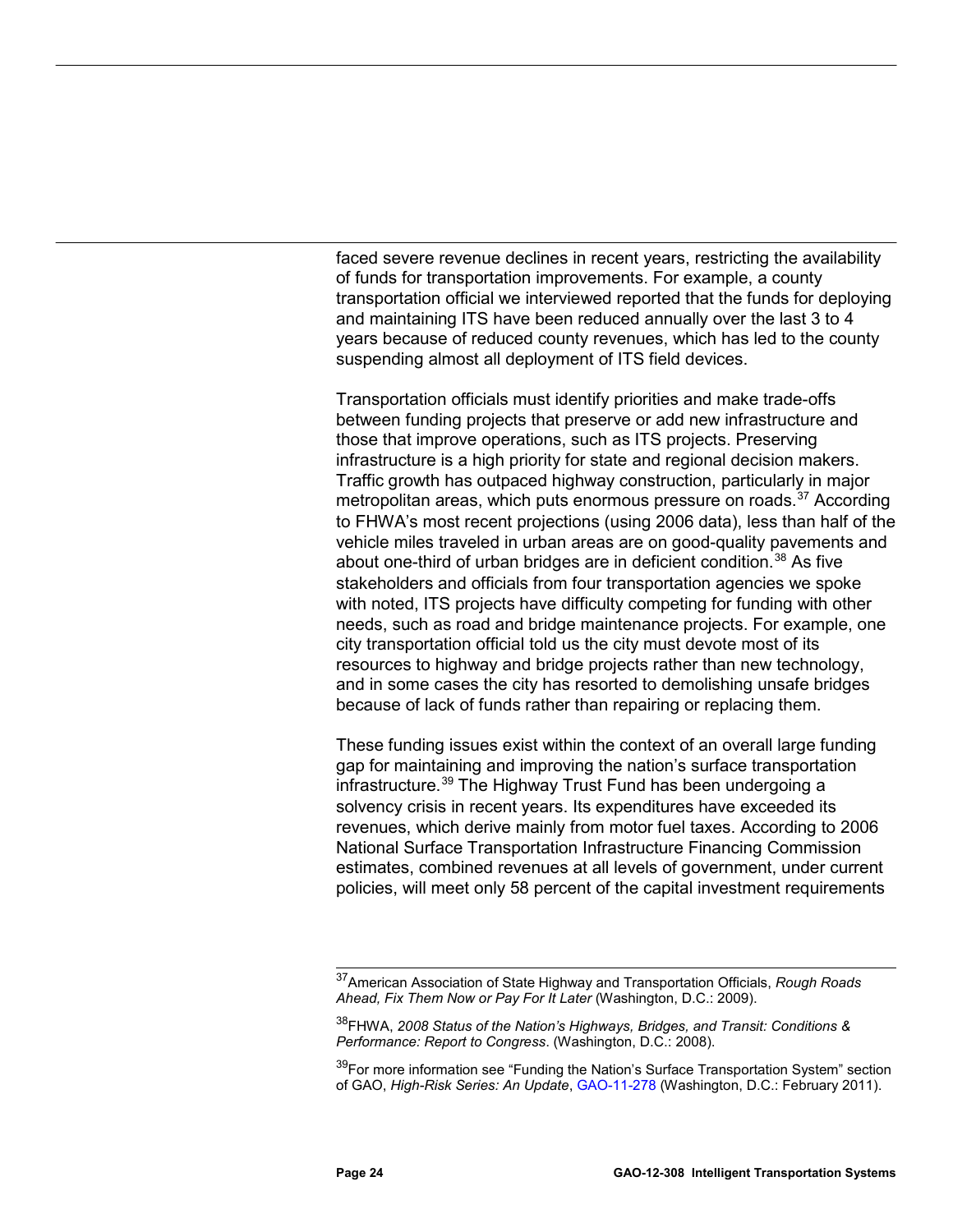for U.S. highway maintenance and only 41 percent of the costs for highway improvement for the period 2008-2035.[40](#page-28-0)

Agencies that are able to deploy ITS often face additional challenges in funding the operations and maintenance of these technologies. Eight experts we interviewed noted that funding operations and maintenance of ITS is more challenging than funding the initial deployment.<sup>[41](#page-28-1)</sup> Two experts we interviewed noted that ITS is often installed and then not fully utilized or maintained. Additionally, in response to FHWA's 2009 proposed requirement for states to make travel information available as part of a Real-Time System Management Information Program, several states identified operation and maintenance costs as a barrier to the implementation of such a program.<sup>[42](#page-28-2)</sup> Ongoing costs of operations for some systems may exceed those of deployment. For example, in 2003, investments for signal control hardware had initial costs of \$21,000 to \$30,000 and yearly maintenance costs of \$9,000 to \$10,500 over a 5 year time frame.

FHWA officials told us that it is often difficult for state and local agencies to sustain the operations of ITS technologies because of funding constraints and the higher priority agencies place on basic infrastructure. For example, a county transportation agency official we interviewed reported that the agency's operating budget has been reduced by about 30 percent over the past 2 years, which has led to reduced maintenance of ITS devices. Officials from one local agency told us that one of its big challenges is identifying operations and maintenance funding to support newer systems. Advanced traffic signal systems are one area in which operations and maintenance funding challenges can limit effectiveness and impede greater expansion. According to FHWA, over 50 deployments of these signal systems have occurred over the last two decades. However, over half of the deployments were deactivated because of

<span id="page-28-0"></span> $\overline{a}$ 40National Surface Transportation Infrastructure Financing Commission, *Paying Our Way: A New Framework for Transportation Finance*, (February 26, 2009).

<span id="page-28-1"></span> $41$ All 15 experts we interviewed rated funding operations and maintenance as a challenge to state and local governments in using ITS. Fourteen said that it was a major challenge and 1 said that it was a minor challenge.

<span id="page-28-2"></span><sup>4275</sup> *Fed. Reg.* 68418,68422, Nov. 8, 2010. In responding to these comments, FHWA extended its time frames for implementation and modified the final rule's language to include an explicit reference to the eligibility of operations, including applicable preventive maintenance, for federal funding.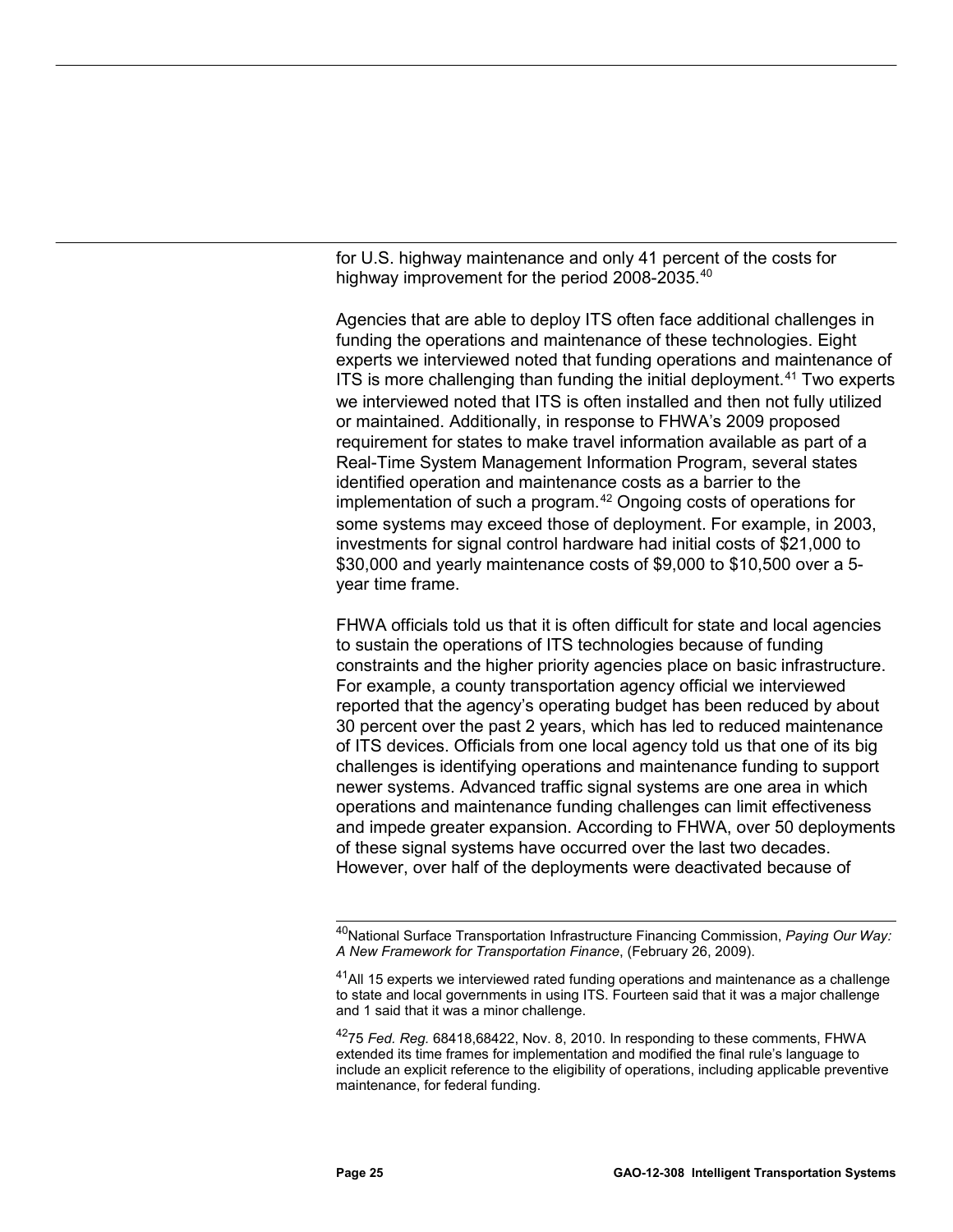insufficient resources or lack of maintenance or operations capabilities. Additionally, a 2010 study on adaptive traffic control systems found that funding—including the high cost of deployments and the lack of funding for operations—was the main factor in why these systems are not more widely deployed.<sup>[43](#page-29-0)</sup> Transportation officials in one metropolitan area we visited told us that it was common for smaller cities to fund the deployment of advanced traffic signals but be unable to fund, maintain, and repair them after deployment, causing signal failures that can impair coordination with neighboring cities and operation of the larger network.

The lack of funding availability for operations and maintenance is compounded by other challenges such as insufficient staffing resources, difficulty in planning maintenance costs, and the fast pace of technological change. RITA officials noted that some local governments will not install ITS because they do not have the staff to do the continual maintenance that the systems require. Three stakeholders and officials from six transportation agencies told us that funding the operations and maintenance of ITS is difficult to plan for, because of challenges accounting for maintenance costs and the fast pace of technology. The life cycle of ITS technologies is short, between 5 and 7 years, according to one ITS researcher, meaning that equipment or software will become obsolete or require retooling within that time frame.

Some states and localities have developed alternative methods for financing congestion reduction efforts, including ITS projects. These supplement traditional funding sources and have included imposing additional tolls, local taxes, or fees; developing partnerships with private industry; and designating separate funding. For example,

- Half of the budget of the Metropolitan Transportation Authority of Los Angeles County comes from a 1.5 percent sales tax dedicated to transportation. This allows the agency to fund and deploy ITS improvements countywide, on arterials, highways, and the transit system.
- The Virginia DOT is constructing High Occupancy Toll lanes on I-495 through a public-private partnership. This agreement provided Virginia

 $\overline{a}$ 

<span id="page-29-0"></span><sup>43</sup>Transportation Research Board, *Adaptive Traffic Control Systems: Domestic and Foreign State of Practice,* National Cooperative Highway Research Program Synthesis 403 (Washington, D.C.: 2010).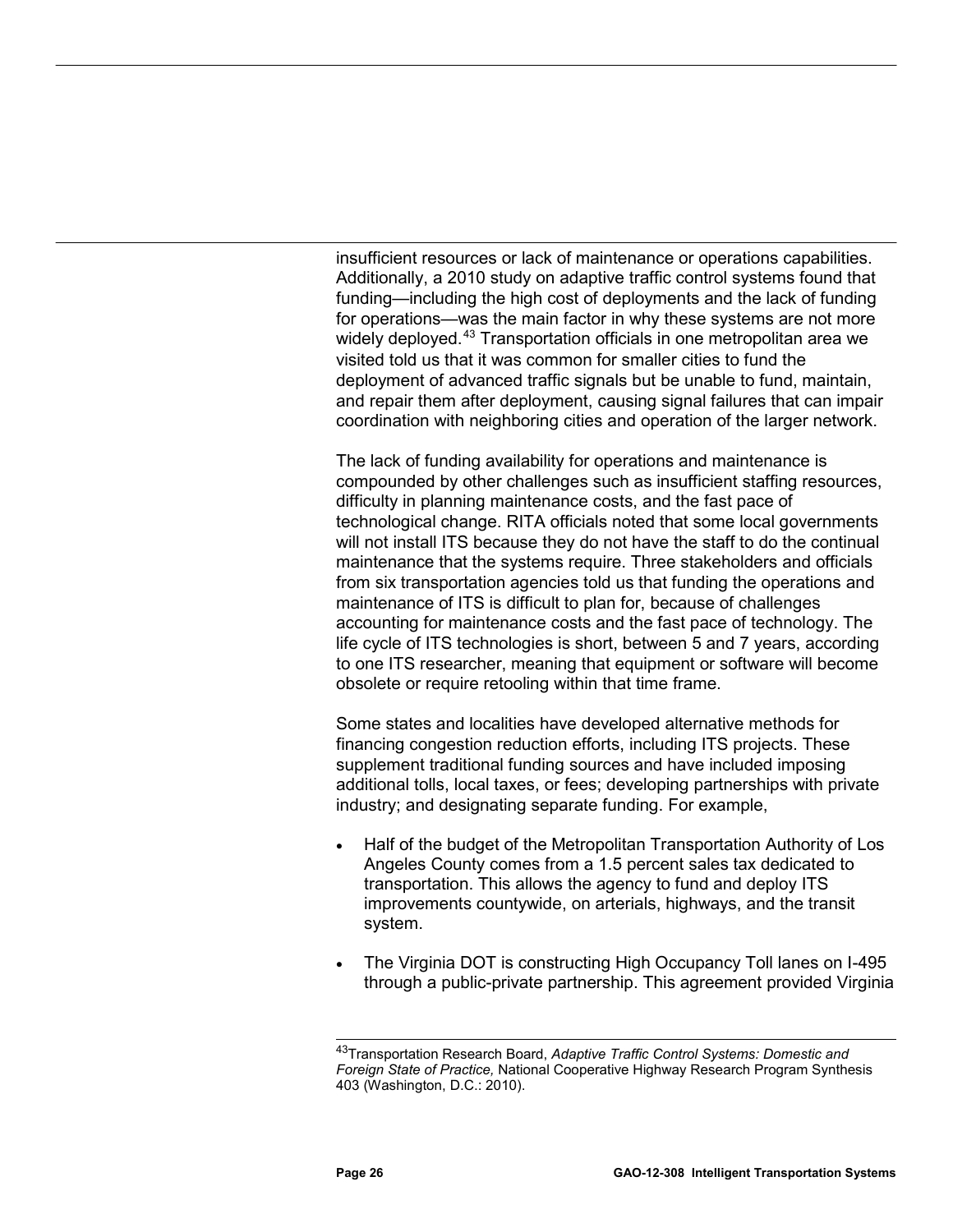|                                 | with needed construction funds, as the project would otherwise<br>consume more than a year of the state's construction funds.                                                                                                                                                                                                                                                                                                                                                                                                                                                                                                                                                                                                                                                                                                                                                                                                    |
|---------------------------------|----------------------------------------------------------------------------------------------------------------------------------------------------------------------------------------------------------------------------------------------------------------------------------------------------------------------------------------------------------------------------------------------------------------------------------------------------------------------------------------------------------------------------------------------------------------------------------------------------------------------------------------------------------------------------------------------------------------------------------------------------------------------------------------------------------------------------------------------------------------------------------------------------------------------------------|
|                                 | Some state and local governments have purchased traffic data from<br>private companies because they can avoid the costs of data<br>collection, including sensor deployment and operations and<br>maintenance.                                                                                                                                                                                                                                                                                                                                                                                                                                                                                                                                                                                                                                                                                                                    |
| <b>ITS Knowledge Challenges</b> | ITS is a rapidly developing field that requires a specialized workforce<br>familiar with emerging technologies. Staff responsible for managing ITS<br>systems need knowledge in a variety of areas, including project<br>management and systems engineering, according to two FHWA division<br>office ITS engineers. <sup>44</sup> Workforce demographic changes, the competitive<br>labor market, new technologies, and new expectations in the<br>transportation industry combine to make attracting and retaining a<br>capable workforce difficult for state and local transportation agencies. In<br>addition, a 2011 National Cooperative Highway Research Program study<br>found that U.S. universities produce too few skilled applicants for state<br>and local DOTs. <sup>45</sup> These issues combine to affect the ability of state and<br>local agencies, especially smaller agencies, to manage ITS. <sup>46</sup> |
|                                 | Many state and local transportation agencies struggle to maintain in-<br>house staff with the skills and knowledge needed to manage ITS projects.<br>Eight of the 15 experts we spoke with noted that agencies face<br>challenges in maintaining staff with the expertise and skills needed for<br>ITS. For example, 1 expert noted that ITS requires skills that civil<br>engineers—with whom transportation agencies are generally well<br>staffed—are not specifically trained in, such as understanding electrical<br>systems, communication networks, and interagency relationship building.<br>Another expert noted difficulty finding staff with other skills necessary to                                                                                                                                                                                                                                                |
|                                 | <sup>44</sup> Systems engineering is an interdisciplinary approach aimed at enabling the realization of<br>successful systems. It focuses on defining client needs and required functionality to<br>address those needs early in planning, and then carries out design and operation while<br>considering the complete problem from both business and technical perspectives.                                                                                                                                                                                                                                                                                                                                                                                                                                                                                                                                                    |
|                                 | <sup>45</sup> National Cooperative Highway Research Program, Strategies to Attract and Retain a<br>Capable Transportation Workforce (Washington, D.C.: 2011).                                                                                                                                                                                                                                                                                                                                                                                                                                                                                                                                                                                                                                                                                                                                                                    |
|                                 | $46 - 6$<br>المعادل والمعامل المتاوي والمتحدث والمتاورة والمتحدث                                                                                                                                                                                                                                                                                                                                                                                                                                                                                                                                                                                                                                                                                                                                                                                                                                                                 |

<span id="page-30-2"></span><span id="page-30-1"></span><span id="page-30-0"></span><sup>&</sup>lt;sup>46</sup>Fifteen of 15 experts we interviewed said that lack of sufficient staff expertise constituted a challenge. Nine rated it a major challenge, 1 between a minor and major challenge, and 5 a minor challenge.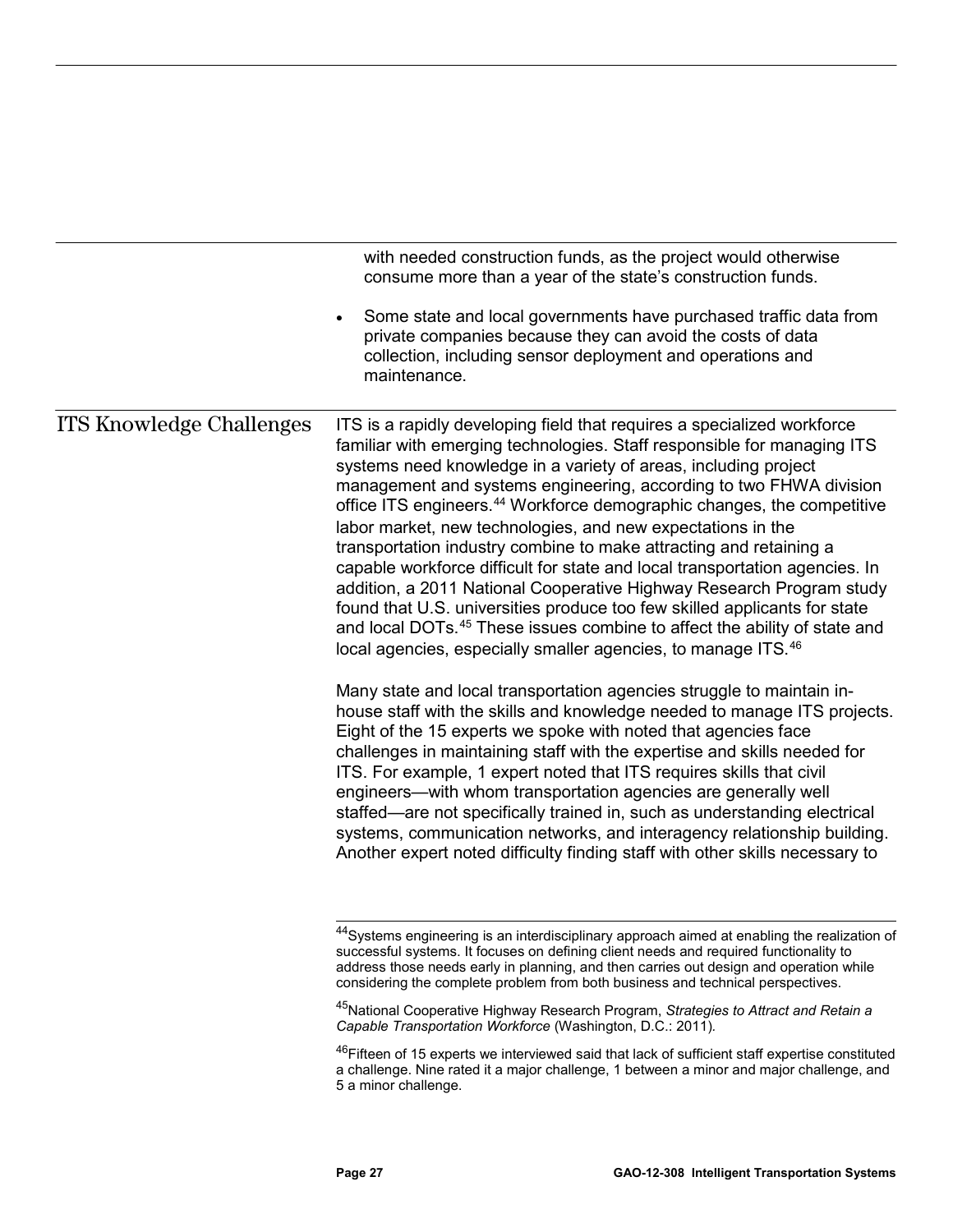ITS management, such as contract management, systems integration, and information technology troubleshooting skills. In addition, the fast pace of technological change and resource limitations put more demands on transportation officials and limit training opportunities. RITA officials told us that transportation agencies need systems engineers to manage ITS deployment and operations but do not have them in sufficient numbers. For example, a local government official told us he has been unable to fill a vacant ITS-related engineering position because of a hiring freeze that has been in effect for over 3 years. According to this official, this makes it difficult to complete ITS projects even when funds for projects are available.

Once ITS professionals have needed skills, agencies find it difficult to retain them. Eight of the 15 experts we spoke with noted that retention of qualified staff is a challenge for agencies. Limitations in salary and career opportunities can limit the ability of state and local governments to retain staff. One expert noted that the ITS staff at his state DOT could double their salary by going elsewhere, and another mentioned a state DOT employee who had multiple job offers from the private sector and whom the state DOT could no longer afford. Additionally, officials from 10 transportation and stakeholder agencies we interviewed noted that retaining staff was a challenge. For example, officials from several transportation and stakeholder agencies noted that, because of budget restrictions, they have been unable to hire ITS staff to replace those who have retired.

This is a particular issue for small agencies, according to two FHWA division office ITS engineers. The agencies controlling arterial roadways and intersections, including traffic signals, are typically county and city governments and are smaller in terms of funding and personnel, on average, than agencies controlling freeways, which are typically state governments. For example, the National Transportation Operations Coalition's 2007 *National Traffic Signal Report Card Technical Report* found that agencies operating very small signal systems scored markedly lower on signal operations than all other agencies, likely because of staff not having specialized knowledge of signal systems operations and maintenance.<sup>[47](#page-31-0)</sup> Additionally, the report found almost one-half of all 417

<span id="page-31-0"></span> $\overline{\phantom{a}}$ 47National Transportation Operations Coalition, *National Traffic Signal Report Card Technical Report* (2007).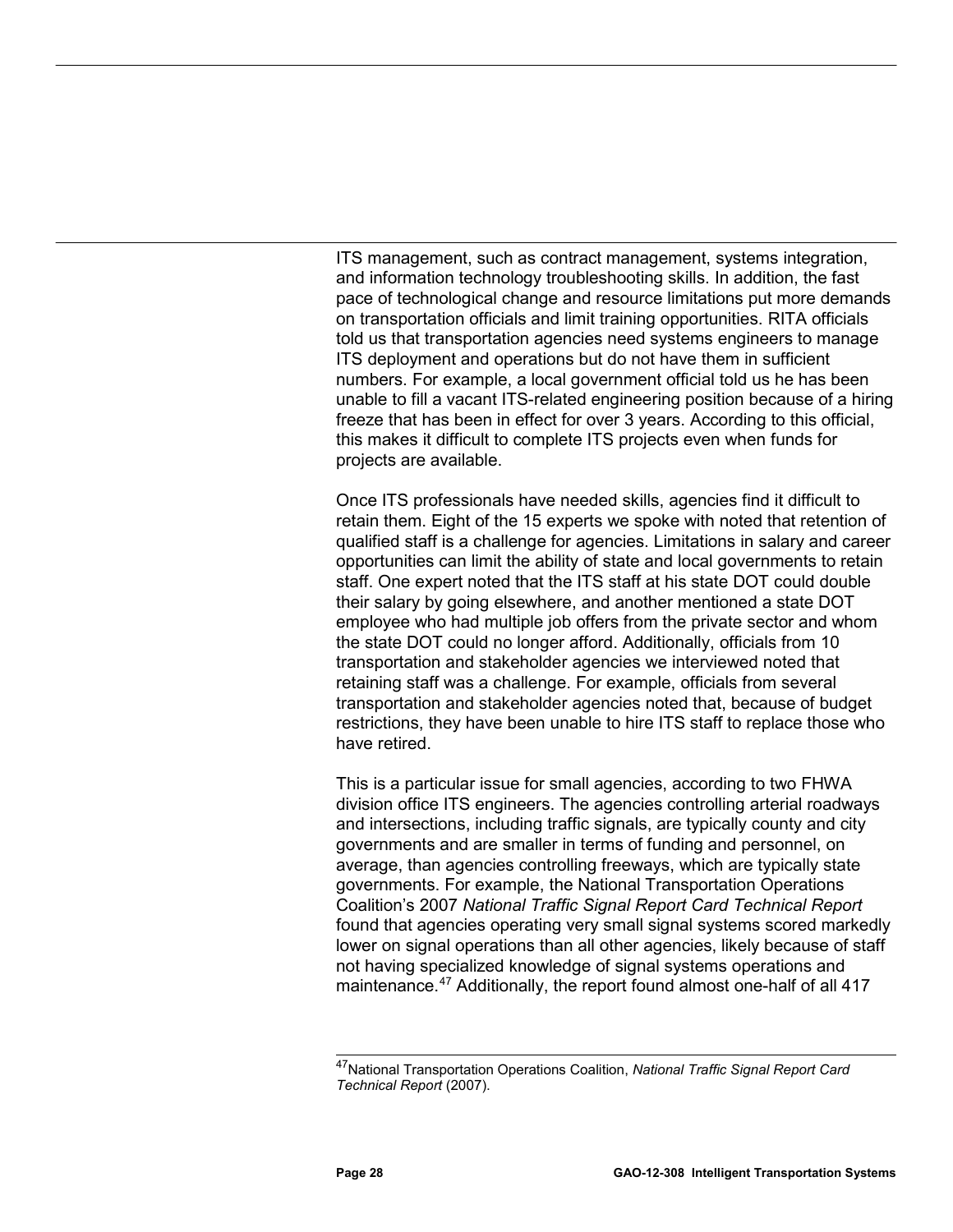survey respondents did not have staff or resources committed to monitor or manage traffic signal operations on a regular basis. According to a paper by two FHWA division office ITS engineers in California, small to medium-size agencies in the state lack qualified staff and, as a result, find it difficult to implement complex ITS projects successfully. The engineers noted that these agencies are not able to maintain staff with project management and systems engineering expertise because of insufficient ITS activity to justify a full-time staff position, high turnover of staff, and difficulty in obtaining ITS training. In the paper, the FHWA engineers proposed several potential solutions for these agencies, such as sharing technical staff within the same agency, sharing ITS staff between agencies, hiring consultants, or hiring another agency to perform some of the needed functions.

Seven experts, six stakeholders, and officials from nine transportation agencies we spoke with noted that agencies often address these issues by hiring consultants for ITS support. State and local agency officials reported hiring consultants to perform a range of ITS tasks, such as maintaining ITS equipment, developing the regional architecture needed to meet federal requirements, and conducting the systems engineering to develop project requirements.[48](#page-32-0)

In addition to developing a workforce skilled in ITS, transportation agencies also need leaders who support ITS to plan, fund, and implement projects successfully.[49](#page-32-1) As one expert noted, supportive state DOT leaders can find creative ways to fund ITS. However, officials from two transportation agencies and five stakeholders noted that leaders in their areas do not always place a priority on ITS, especially in the context of limited funding, when other projects such as bridge and roadway maintenance and building capacity can take precedence. Officials from some transportation and stakeholder agencies we interviewed said that

<span id="page-32-0"></span> $\overline{\phantom{a}}$ <sup>48</sup>FHWA requires that any ITS projects carried out using funds from the Highway Trust Fund conform to the National ITS Architecture. Regions are required to develop a regional architecture to tailor the National Architecture to local needs. This rule also requires that all ITS projects be developed using a systems engineering analysis. 66 *Fed. Reg.*1446 (Jan. 8, 2001). 23 C.F.R. Part 940.

<span id="page-32-1"></span> $49$ Of the 15 experts we spoke to, 12 rated institutional leadership and support as a challenge facing state and local governments in deploying, operating, and maintaining ITS. Five identified it as a major challenge, 3 as between a major and a minor challenge, 4 as a minor challenge, 2 as not a challenge, and 1 had no basis to judge.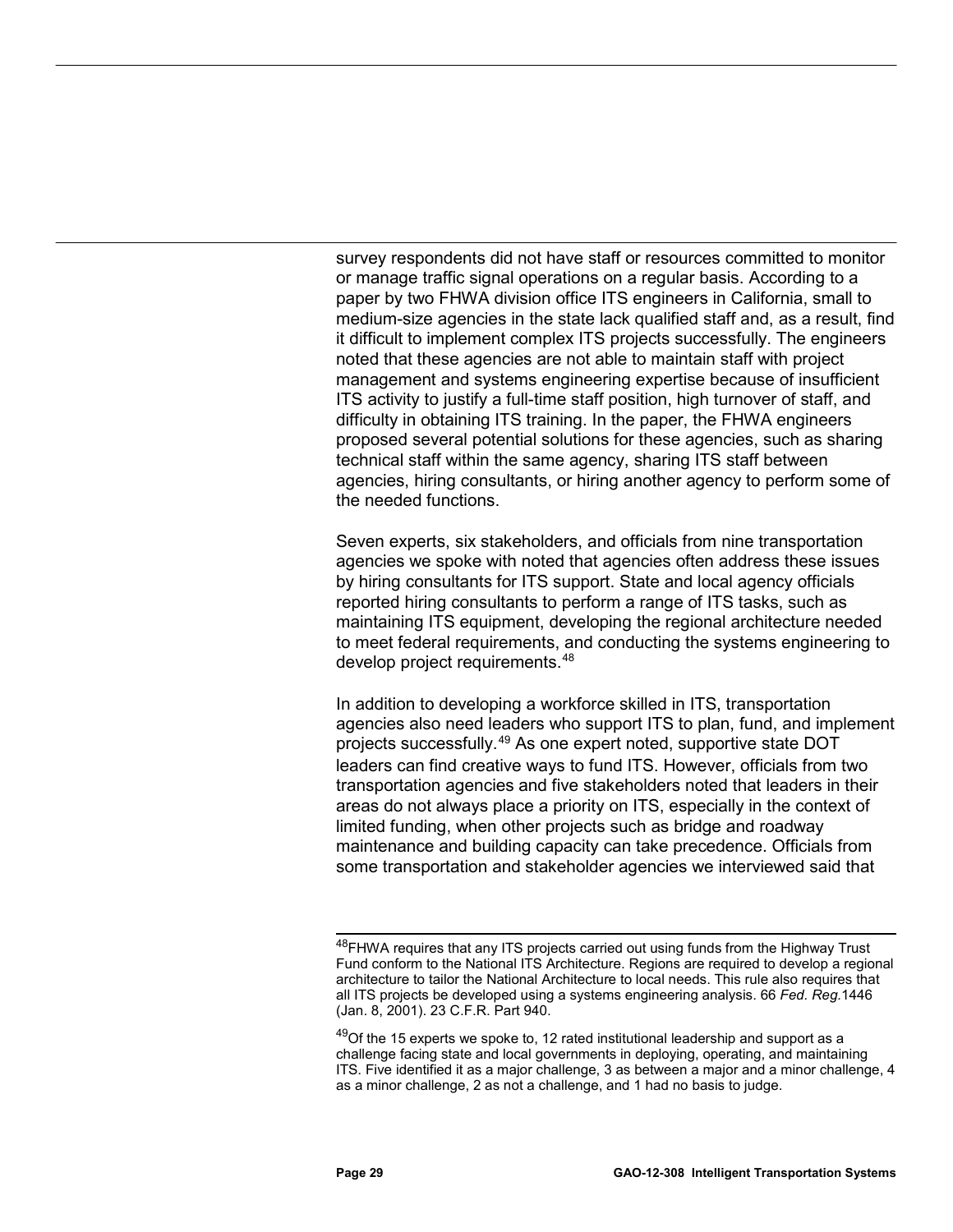|                                | elected and appointed officials lack good understanding of potential ITS<br>benefits, and require reeducation when there is a change in leadership,<br>which can lead to variations in funding and other support. The majority of<br>the experts we interviewed noted that the level of ITS leadership varies<br>across the country and from agency to agency.                                                                                                                                                                                                                                                                                                                                                                                                                                                                                                                                                                                                                                                                                                                                                                                                                                                                                                                                                                                                                                                                                                                                                                                                                                                                                        |
|--------------------------------|-------------------------------------------------------------------------------------------------------------------------------------------------------------------------------------------------------------------------------------------------------------------------------------------------------------------------------------------------------------------------------------------------------------------------------------------------------------------------------------------------------------------------------------------------------------------------------------------------------------------------------------------------------------------------------------------------------------------------------------------------------------------------------------------------------------------------------------------------------------------------------------------------------------------------------------------------------------------------------------------------------------------------------------------------------------------------------------------------------------------------------------------------------------------------------------------------------------------------------------------------------------------------------------------------------------------------------------------------------------------------------------------------------------------------------------------------------------------------------------------------------------------------------------------------------------------------------------------------------------------------------------------------------|
| <b>Coordination Challenges</b> | As mentioned earlier, in highly congested metropolitan areas, ITS<br>systems tend to be complex and involve multiple agencies.<br>Transportation networks include freeways, arterial roadways, and transit<br>systems that cross state and jurisdictional boundaries; and ITS may be<br>implemented by numerous agencies, such as state DOTs, counties,<br>cities, and transit agencies. For example, in the Pittsburgh metropolitan<br>area, approximately 260 townships manage their own traffic signals, and<br>in the Los Angeles metropolitan area, approximately 120 cities manage<br>their own traffic signals, according to metropolitan planning organization<br>officials. As noted previously, better integration of data across<br>jurisdictions can improve traffic operations and traveler information.<br>According to FHWA, better coordination has the potential to improve a<br>region's integration of ITS approaches, permitting agencies to leverage<br>resources, avoid duplication, and enhance ITS effectiveness. However,<br>we found coordination of various ITS elements and technologies is a<br>challenge for agencies. Fourteen experts, seven stakeholders, and<br>officials from five transportation agencies we interviewed noted that<br>coordination across agencies is a challenge. <sup>50</sup> In addition, the DOT 2010<br>deployment survey found that about 39 percent of freeway management<br>agencies employ coordinated traffic incident management and only about<br>16 percent of freeway agencies and 28 percent of arterial agencies<br>engage in cross-jurisdictional traffic signal coordination. |
|                                | Agencies face difficulty coordinating for many reasons, including differing<br>priorities and perspectives. In 2007, we reported that common challenges<br>transportation agencies face in coordinating include difficulties aligning<br>perspectives when working on regional projects and addressing<br>competing ideas of which jurisdictions should be responsible for the                                                                                                                                                                                                                                                                                                                                                                                                                                                                                                                                                                                                                                                                                                                                                                                                                                                                                                                                                                                                                                                                                                                                                                                                                                                                        |
|                                |                                                                                                                                                                                                                                                                                                                                                                                                                                                                                                                                                                                                                                                                                                                                                                                                                                                                                                                                                                                                                                                                                                                                                                                                                                                                                                                                                                                                                                                                                                                                                                                                                                                       |

<span id="page-33-0"></span><sup>&</sup>lt;sup>50</sup>Fourteen of 15 experts whom we interviewed said that coordination among agencies and across jurisdictions presented challenges to state and local governments in deploying, operating, and maintaining ITS technologies. Five said that coordination presented a major challenge, 1 between a major and a minor challenge, and 8 a minor challenge. One had no basis to judge.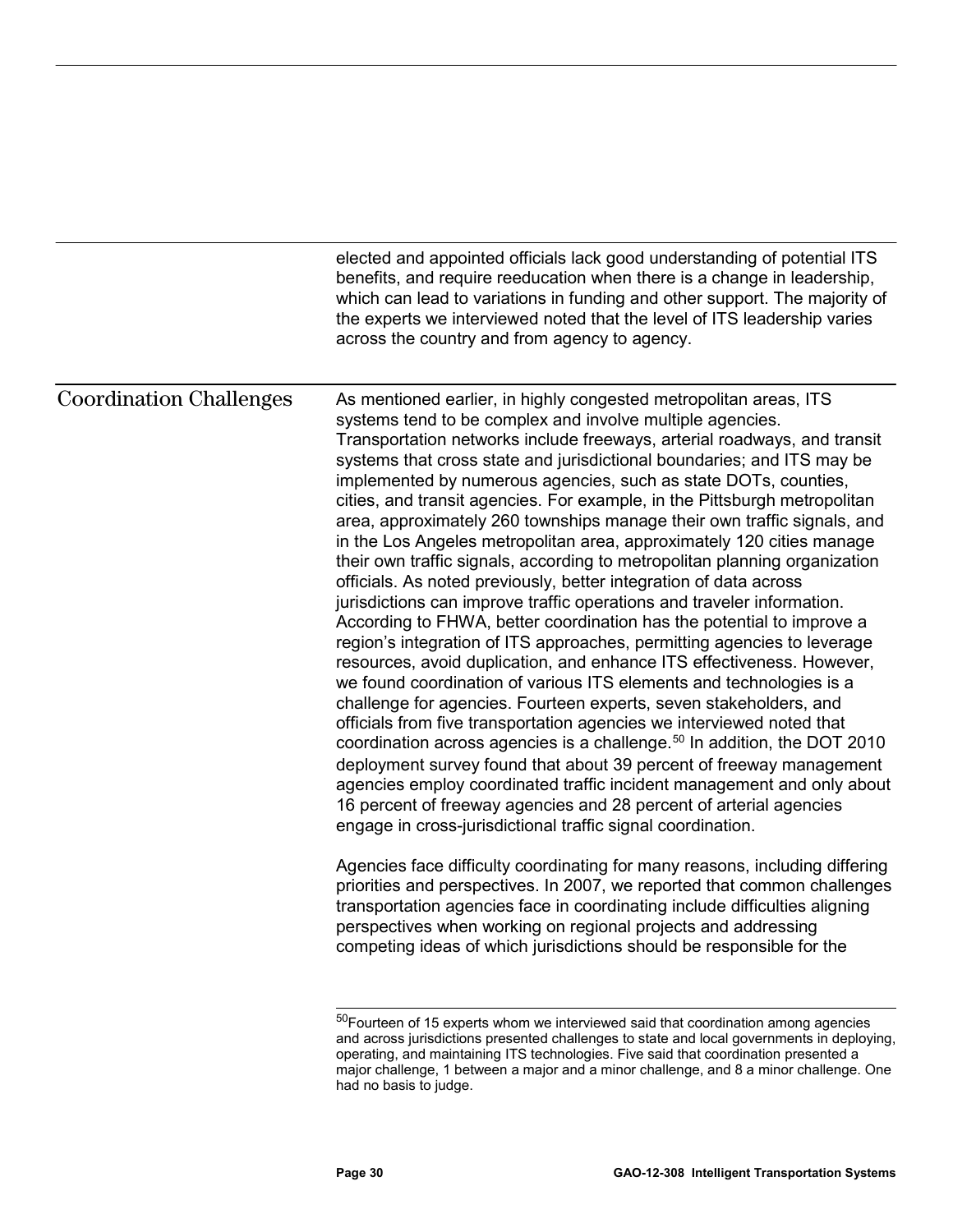management and funding of ITS projects that cross boundaries.<sup>[51](#page-34-0)</sup> FHWA officials noted that some communities may have priorities that are contrary to the goal of creating free-flowing traffic, such as slowing down traffic through the town. Additionally, officials from six transportation agencies we interviewed discussed differing jurisdictional priorities as obstacles to regional goals. For example, in regard to traffic signals, officials in one metropolitan area we visited told us some cities work together to manage their signals with the purpose of expediting traffic through a corridor, while other cities want to independently manage their signals to slow traffic or discourage additional traffic. In another metropolitan area we visited, metropolitan planning organization officials reported challenges deciding who will bear the financial responsibility for bus priority signals that would allow buses to have priority through traffic signals. While the transit agency that operated the buses wanted a single equipment system to enable buses to move freely at signals in the region's various jurisdictions, cities operating the traffic lights could not afford to modify their systems.<sup>[52](#page-34-1)</sup>

In some cases, agencies are able to work together to achieve common goals to reduce congestion. For example, three jurisdictions outside of Pittsburgh—Cranberry Township, Seven Fields Borough, and Adams Township—worked together in 2008 to implement a signal coordination project along Route 228, a congested arterial corridor. These jurisdictions were able to secure a mix of local and state funding to implement the project and established an agreement to govern the maintenance of the signals. According to an evaluation, the project could yield total benefits of up to approximately \$2 million in reduced delay, reduced fuel consumption, and reduced emissions over a 5-year period. For a 5-year cost of \$70,000, the public could realize a benefit-to-cost ratio of as much

<span id="page-34-0"></span> $\overline{a}$ 51GAO, *Surface Transportation: Strategies Are Available for Making Existing Road Infrastructure Perform Better,* [GAO-07-920](http://www.gao.gov/products/GAO-07-920) (Washington, D.C.: July 26, 2007).

<span id="page-34-1"></span> $52$ Officials noted that this problem was eventually alleviated by the use of federal Transportation Investment Generating Economic Recovery (TIGER) grants, part of the American Recovery and Reinvestment Act of 2009, which was intended to provide economic stimulus across the nation.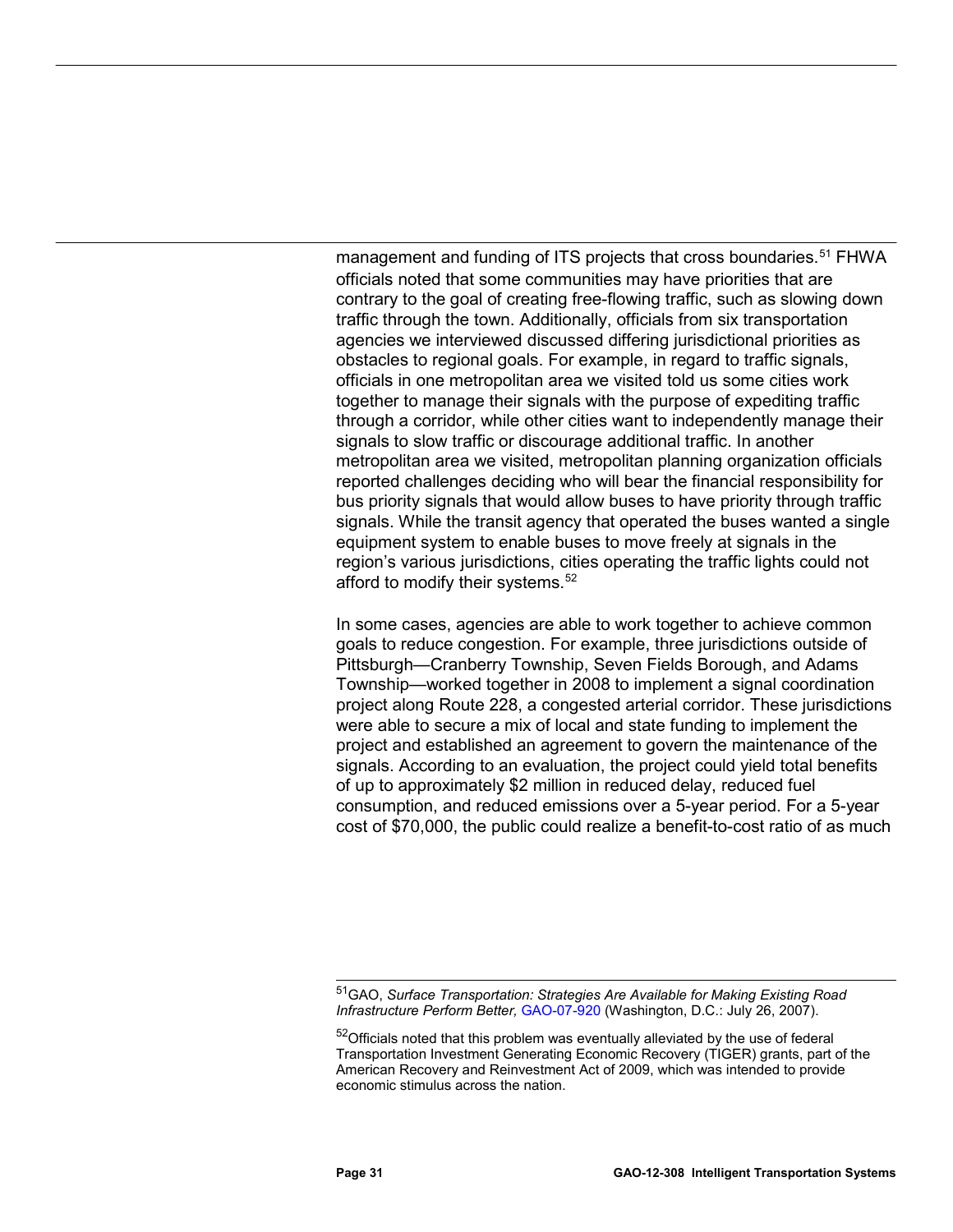<span id="page-35-2"></span><span id="page-35-1"></span><span id="page-35-0"></span>

|                                                                                                                                         | as 30 to 1.53 At a regional level, the I-95 Corridor Coalition has worked on<br>a consensus basis to promote better traffic management along the I-95<br>corridor by involving state and local transportation agencies, toll<br>authorities, and related organizations since the early 1990s. Initially<br>focused on incident management, the coalition now addresses other<br>issues including data sharing to enhance decision making by states.<br>Other areas in which the coalition is now working include integrating<br>tolling systems and promoting availability of real-time truck-parking<br>information along the corridor.                                                                   |
|-----------------------------------------------------------------------------------------------------------------------------------------|------------------------------------------------------------------------------------------------------------------------------------------------------------------------------------------------------------------------------------------------------------------------------------------------------------------------------------------------------------------------------------------------------------------------------------------------------------------------------------------------------------------------------------------------------------------------------------------------------------------------------------------------------------------------------------------------------------|
| <b>Further Use of</b><br><b>Leading Practices</b><br>Could Enhance DOT's<br>Promotion of ITS and<br><b>Better Address</b><br>Challenges | DOT activities sponsored and funded by RITA and FHWA promote and<br>support the use of ITS and address the challenges that state and local<br>governments face in deploying and effectively using ITS technologies. We<br>identified several leading practices for successfully encouraging the<br>adoption of new technologies: developing a strategy to promote and<br>support the use of technologies; choosing appropriate methods to<br>promote the use of technology by the target audience, including making<br>users aware of ITS resources; and monitoring technology adoption.<br>Further use of these leading practices could improve DOT's promotion of<br>ITS while leveraging its resources. |
| <b>DOT's Efforts to Promote</b><br>and Support ITS<br><b>Technologies Help Address</b><br><b>State and Local Challenges</b>             | DOT agencies—specifically RITA and FHWA—sponsor and fund various<br>activities that promote and support the use of ITS by state and local<br>governments. These activities can be categorized as training and<br>education, technical assistance, publications and guidance, ITS<br>databases, planning and analysis tools, funding, demonstration and pilot<br>projects, and ITS standards and architecture. <sup>54</sup>                                                                                                                                                                                                                                                                                |
|                                                                                                                                         | <sup>53</sup> Southwestern Pennsylvania Commission, "User Benefits Associated With the<br>Implementation of a Multi-Municipal Signal Coordination Project: State Route 228, Butler<br>County," April 2008. We did not evaluate the data and methodology used in this estimate.<br>However, we have noted some general limitations and sources of errors in the practice of<br>forecasting benefits and costs for transportation projects. See GAO, Highway and Transit<br>Investments: Options for Improving Information on Projects' Benefits and Costs and<br>Increasing Accountability for Results, GAO-05-172 (Washington, D.C.: Jan. 24, 2005).                                                       |
|                                                                                                                                         | <sup>54</sup> The National Architecture provides a common framework for planning, defining, and<br>integrating ITS. RITA developed the National Architecture and facilitates the development<br>of standards in coordination with transportation organizations and industry. FHWA<br>provides technical assistance to state and local government officials in using the<br>standards and architecture.                                                                                                                                                                                                                                                                                                     |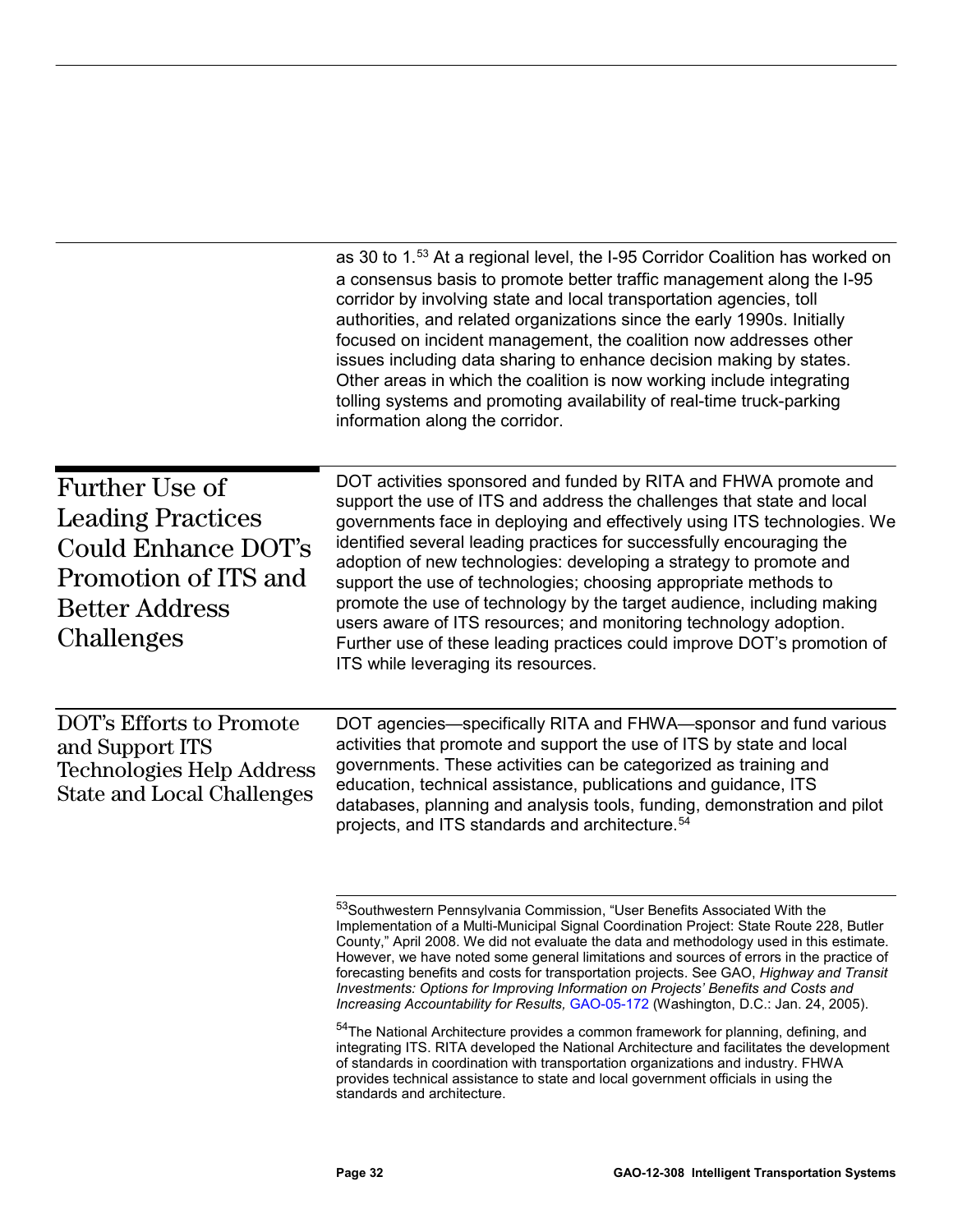|                           | RITA's activities focus on conveying knowledge of the value and uses of<br>ITS technologies, while FHWA's activities promote strategies for<br>improving traffic operations, many of which make use of ITS technologies.<br>The activities sponsored by RITA and FHWA help state and local<br>governments address the challenges they face in deploying, operating,<br>and maintaining ITS technologies. For a summary of various DOT<br>activities that address the state and local challenges we have previously<br>identified, see appendix II.                                                                                                                                                                                                                                                                                                                                                                                                                                                                                                                                                                                                                                                                                                                                       |
|---------------------------|------------------------------------------------------------------------------------------------------------------------------------------------------------------------------------------------------------------------------------------------------------------------------------------------------------------------------------------------------------------------------------------------------------------------------------------------------------------------------------------------------------------------------------------------------------------------------------------------------------------------------------------------------------------------------------------------------------------------------------------------------------------------------------------------------------------------------------------------------------------------------------------------------------------------------------------------------------------------------------------------------------------------------------------------------------------------------------------------------------------------------------------------------------------------------------------------------------------------------------------------------------------------------------------|
| <b>Strategic Planning</b> | DOT has undertaken various activities that can assist state and local<br>governments in addressing challenges they face in planning the strategic<br>use of ITS technologies. FHWA sponsors a program called Planning for<br>Operations aimed at incorporating traffic operations strategies, supported<br>by ITS technologies, into mainstream transportation planning. For<br>example, this approach advocates using operations-based objectives and<br>performance measures, such as reducing delays as a result of incidents,<br>as a basis for choosing congestion management strategies, such as<br>traffic incident management strategies that make use of ITS technologies<br>to identify and respond to incidents more quickly. As part of this effort,<br>FHWA sponsors workshops for metropolitan planning organizations and<br>has written guidance that provides examples of operations objectives,<br>performance measures, and a sample transportation plan that includes<br>different operational strategies. In addition, RITA hosts an ITS portal on<br>its website that includes ITS-related information that can be useful for<br>planning, such as databases with studies highlighting the benefits, costs,<br>and lessons learned associated with ITS deployments. |
| Funding                   | Although DOT no longer provides dedicated funding for ITS deployments,<br>several funding mechanisms can be used for ITS-related deployments<br>and operations. SAFETEA-LU authorizes states to use their federal aid<br>highway funding for developing and implementing ITS systems. <sup>55</sup> For<br>example, funds from the Highway Trust Fund's National Highway System,                                                                                                                                                                                                                                                                                                                                                                                                                                                                                                                                                                                                                                                                                                                                                                                                                                                                                                         |
|                           |                                                                                                                                                                                                                                                                                                                                                                                                                                                                                                                                                                                                                                                                                                                                                                                                                                                                                                                                                                                                                                                                                                                                                                                                                                                                                          |

<span id="page-36-0"></span> $55$ As noted in the previous section, a large gap exists in financing the nation's surface transportation needs. The National Surface Transportation Infrastructure Financing Commission has proposed a number of options to address this issue. See National Surface Transportation Infrastructure Financing Commission, *Paying Our Way: A New Framework for Transportation Finance*, (February 2009). In addition, we have reported on several strategies that could be used to better align surface transportation expenditures and revenue. GAO, *Surface Transportation: Restructured Federal Approach Needed for More Focused, Performance-Based, and Sustainable Programs*, [GAO-08-400](http://www.gao.gov/products/GAO-08-400) (Washington, D.C.: Mar. 6, 2008).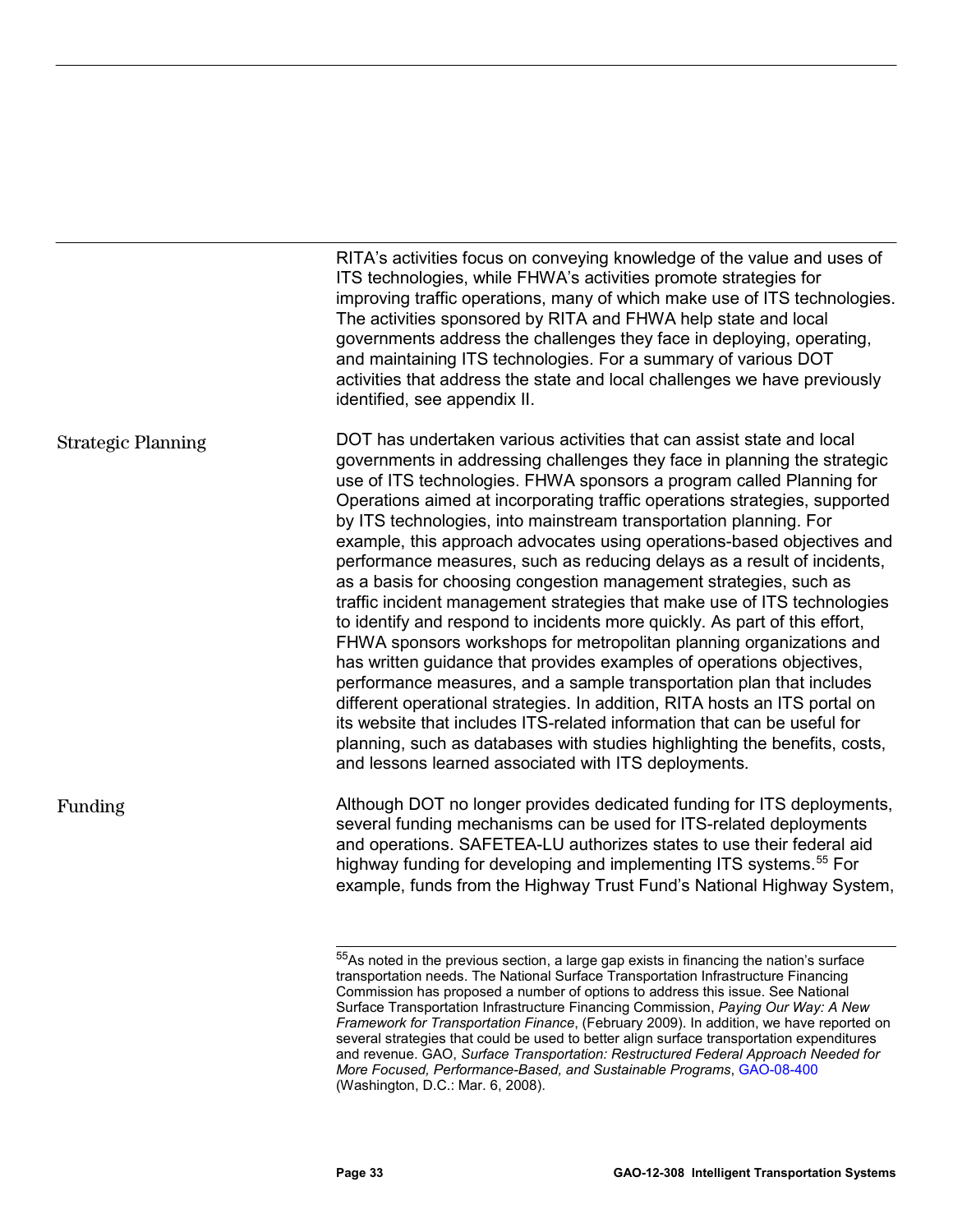Surface Transportation, and Congestion Mitigation and Air Quality Improvement programs are eligible to be used for the deployment and operations of ITS technologies.<sup>[56](#page-37-0)</sup> Although funding of ITS technologies is not specifically tracked, FHWA officials estimate that approximately 3 to 5 percent, or between \$800 million and \$1.3 billion for fiscal year 2010, of federal aid highway program funds have been used for ITS technologies.<sup>[57](#page-37-1)</sup> For the most part, this funding is not for pure ITS projects but rather for ITS technologies that are incorporated into larger road and bridge improvement projects. According to FHWA officials, an internal analysis found that a similar percentage of funds, or between about \$800 million and \$1.3 billion, of FHWA's American Recovery and Reinvestment Act funds were used for ITS deployments, with the majority of the total American Recovery and Reinvestment Act funds being obligated between early 2009 and March 2011.<sup>[58](#page-37-2)</sup> In fiscal year 2010, RITA obligated approximately \$28.2 million for research on emerging uses of ITS technologies and obligated an additional \$12.3 million to programs supporting the deployment of ITS, including the Professional Capacity Building program.[59](#page-37-3)

<span id="page-37-2"></span><sup>58</sup>FHWA apportioned approximately \$26.6 billion in total funds to states for highway infrastructure investment under the 2009 American Recovery and Reinvestment Act.

<span id="page-37-0"></span> $\overline{a}$ <sup>56</sup>23 U.S.C. § 103(b)(6)(O)(National Highway System); 23 U.S.C. § 133 (b)(13)(Surface Transportation); 23 U.S.C. § 149(b)(5)(Congestion Mitigation and Air Quality Improvement Program). Operating costs under the Congestion Mitigation and Air Quality Improvement program are restricted to transit and intermodal projects, and traffic operating centers.

<span id="page-37-1"></span><sup>&</sup>lt;sup>57</sup>Federal aid highway funded projects generally incorporate ITS into larger road improvement projects. This estimate is based on FHWA officials' experience and data as a result of working with these projects and includes funds from the Equity Bonus program, which provides funding to states to ensure a minimum rate of return on contributions to the Highway Account of the Highway Trust Fund. In fiscal year 2010, FHWA apportioned the following federal aid highway funds to states: \$7.6 billion in Surface Transportation program funds, \$7.2 billion in National Highway System funds, \$2.1 billion in Congestion Mitigation and Air Quality Improvement program funds, and \$9.6 billion in Equity Bonus Funds, totaling \$26.5 billion pursuant to the Surface Transportation Extension Act of 2010, Pub. L. No. 111-147, Title IV, 124 Stat. 71, 78 (2010).

<span id="page-37-3"></span><sup>&</sup>lt;sup>59</sup>In fiscal year 2010, RITA obligated more than \$112 million for programs operated under the ITS Joint Program Office, including connected vehicle technology research. Although the ITS Joint Program Office resides within RITA, the funding for the Joint Program Office is provided through the FHWA budget. A formal memorandum of understanding between RITA and FHWA specifies that the Joint Program Office administers ITS program funds under RITA program guidance, while FHWA provides budget and administrative functions.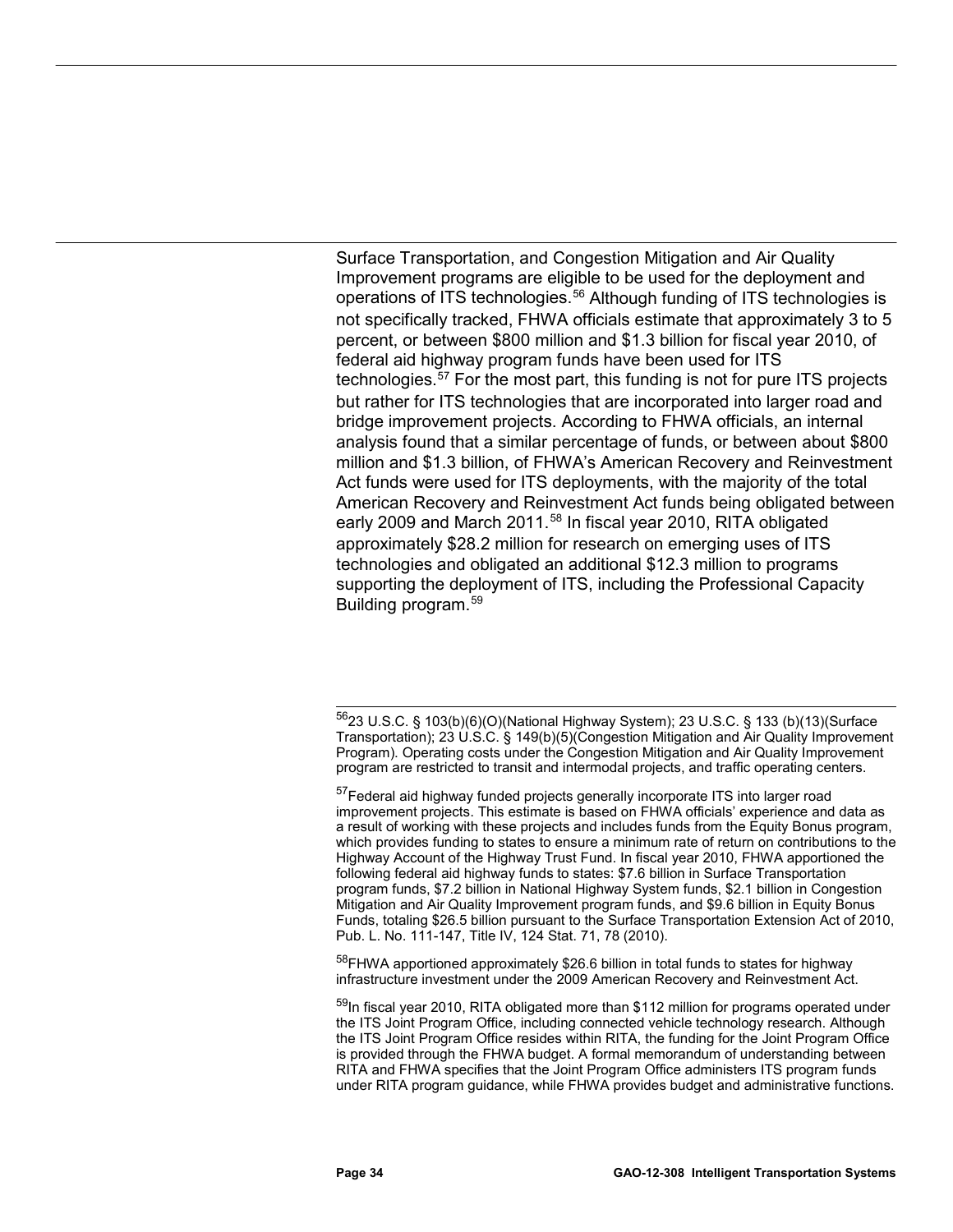DOT also provides funding for limited trial deployments of ITS. Since 2005, FHWA has provided about \$26.6 million and managed about \$150.9 million of RITA's funds for demonstration projects that support the use of ITS technologies in managing traffic congestion, including four Urban Partnership Agreement projects, two Congestion Reduction program projects, and two Integrated Corridor Management projects.<sup>[60](#page-38-0)</sup> In addition, FHWA has sponsored several smaller-scale demonstration projects that examine and test ITS applications, such as a demonstration project to develop an enhanced 511 traveler information system.

DOT sponsors multiple activities and programs aimed at ensuring that the state and local transportation workforce and leaders have adequate ITS knowledge. RITA operates a Professional Capacity Building program that aims to enhance the professional development of current and emerging ITS professionals. According to RITA statistics, between January 2010 and June 2011, the program reached over 3,400 transportation professionals through multiple activities, including 13 webinars, 8 webbased courses, 5 workshops, 6 presentations, and 12 peer-to-peer exchanges on topics such as ITS project management, systems engineering, adaptive signal control technology, and integrated corridor management. The program is in the process of refocusing its efforts in order to prepare transportation professionals for new connected vehicle technologies as well as to allow them to take advantage of proven ITS technologies. ITS Knowledge

> Similarly, FHWA conducts a variety of activities aimed at building the expertise of the state, regional, and local workforce in traffic operations strategies and associated ITS technologies. In addition to offering some training courses through RITA's Professional Capacity Building program, FHWA offers its own training courses, technical assistance, and a variety of publications and guidance aimed at improving the management of traffic operations and the use of ITS. For example, between January 2010

<span id="page-38-0"></span> $\overline{\phantom{a}}$  $^{60}$ The Urban Partnership program has provided funding to four cities seeking to relieve traffic using four strategies: tolling, transit, telecommuting, and technology. The Congestion Reduction Demonstration was a follow-on to the Urban Partnership program and provided funding to two cities to implement congestion pricing along with complementary transportation solutions, such as transit service and innovative technology. The Integrated Corridor Management Systems initiative funded two projects that focus on operating and optimizing the transportation system along a specific corridor through a combined application of technologies and a commitment of network partners to work together.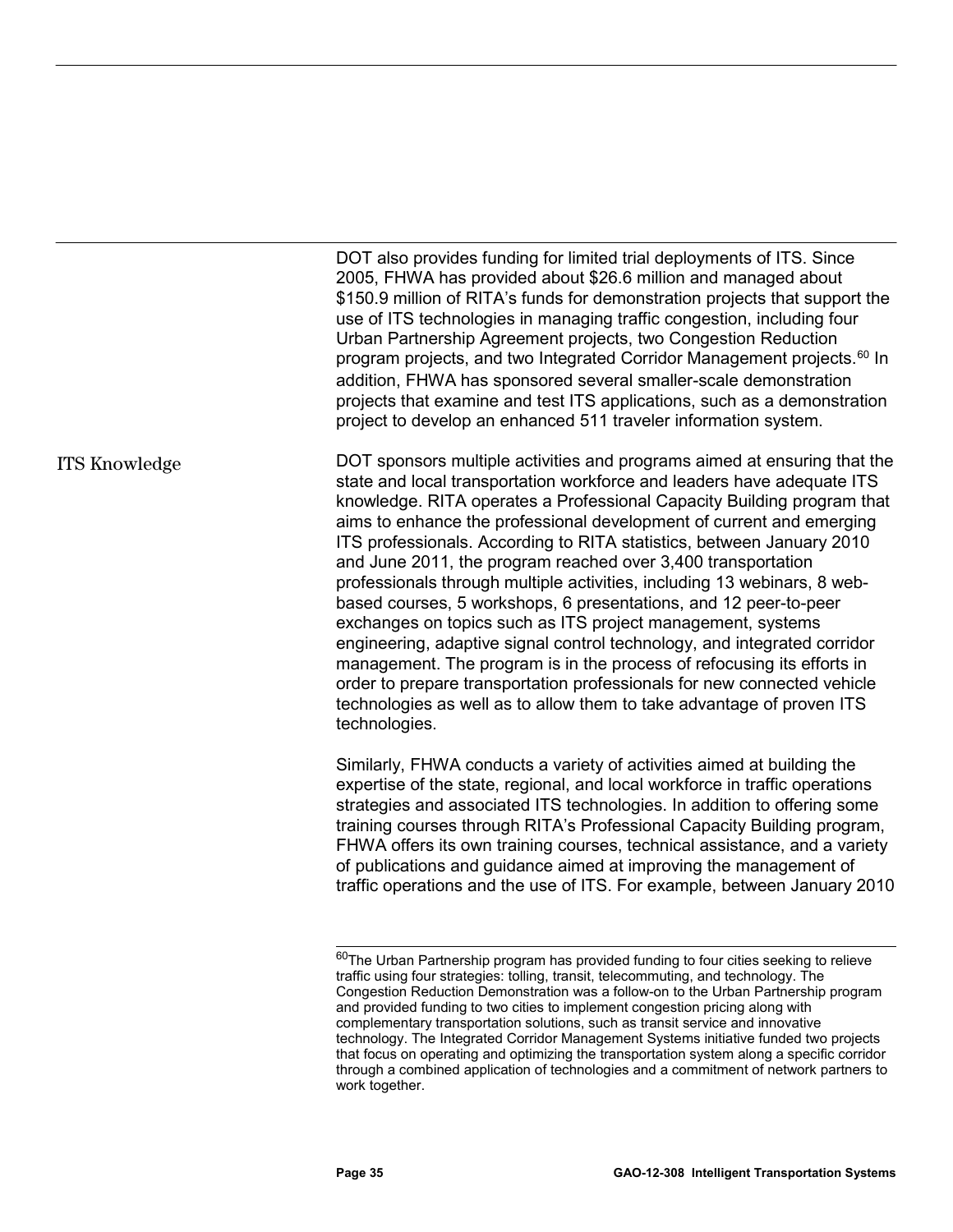and June 2011 FHWA offered 52 workshops, 2 webinars, and 12 peer-topeer exchanges related to topics such as adaptive signal control technology, traffic incident management, and ITS performance measures. Most of these activities are sponsored by FHWA's Office of Operations under individual program areas, such as traffic incident management, traffic signal management, congestion pricing, and real-time traveler information. FHWA also has an additional initiative—including guidance, training, and technical assistance—aimed at improving traffic signal management.

In addition, RITA and FHWA have activities focused on enhancing the knowledge of state and local leaders about traffic operations and ITS technologies. Through its Professional Capacity Building program, RITA emphasizes leadership awareness through activities such as peer-to-peer exchanges. RITA officials told us they are also considering possible new ways to reach high-level decision makers. FHWA is sponsoring an initiative that provides guidance to leaders in 12 states on how to integrate transportation operations and ITS technologies into the state planning process, with the intent of turning these states into models for other states. Furthermore, FHWA has an effort under way to identify and contact newly appointed state DOT leaders to discuss the benefits of operational strategies that use ITS technologies, including hosting workshops with top-tier leaders.

#### Coordination

DOT promotes the coordination of ITS approaches among state and local government agencies, emphasizing the benefits of a regional approach. For example, FHWA promotes regional collaboration through its Planning for Operations program as well as the Regional Concept for Transportation Operations initiative. Specifically, this initiative provides state and local officials with various publications that encourage a coordinated regional approach in the planning for and deployment of ITSbased operational strategies, such as traffic incident management or traveler information services. RITA and FHWA also promote regional cooperation by sponsoring demonstration projects through the Integrated Corridor Management initiative. This initiative aims to integrate operational strategies and ITS technologies among transportation operators along a specific corridor, supporting interagency collaboration and the integration of systems. Additionally, RITA and FHWA promote ITS coordination through the development and support of ITS architecture and standards used to facilitate the exchange of information and ensure compatibility among ITS technologies at a regional level. One RITA official told us that the regional architecture is often the catalyst for interagency contact between state and local DOTs.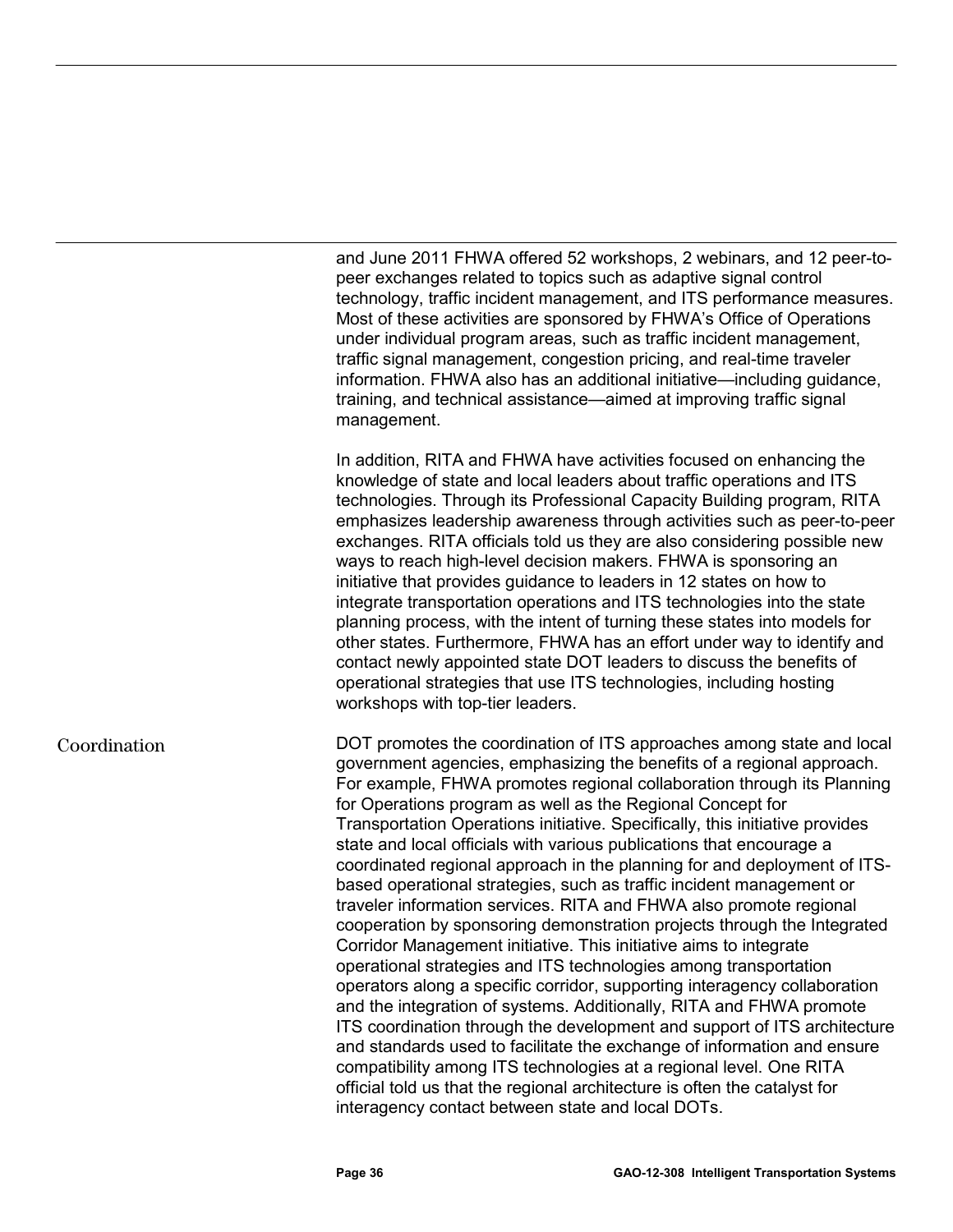|                                                                                      | Furthermore, FHWA encourages regional approaches by supporting<br>alliances of transportation agencies in multiple states. For example, the I-<br>95 Corridor Coalition includes 40 member agencies, toll authorities, and<br>other entities located along the corridor that work together with the aim of<br>creating seamless operations across jurisdictions and modes. The<br>coalition has been supported by RITA funds that are managed by FHWA<br>and used for efforts that benefit all the coalition members, such as<br>purchasing private sector data that are shared among the agencies.<br>Similarly, the North/West Passage Corridor Coalition was created as part<br>of a shared fund study, supported by FHWA, that combines funds among<br>eight member states along the I-90 and I-94 corridors in order to develop<br>effective methods for sharing, coordinating, and integrating traveler<br>information and operational activities across state borders. <sup>61</sup> |
|--------------------------------------------------------------------------------------|---------------------------------------------------------------------------------------------------------------------------------------------------------------------------------------------------------------------------------------------------------------------------------------------------------------------------------------------------------------------------------------------------------------------------------------------------------------------------------------------------------------------------------------------------------------------------------------------------------------------------------------------------------------------------------------------------------------------------------------------------------------------------------------------------------------------------------------------------------------------------------------------------------------------------------------------------------------------------------------------|
| Increased Use of Leading<br><b>Practices Could Improve</b><br>DOT's Promotion of ITS | The National Academies' Transportation Research Board and we have<br>identified a number of leading practices for successfully encouraging the<br>adoption of new technologies. <sup>62</sup> Of these, the ones we have identified as<br>being most applicable for assessing DOT's efforts to promote and support<br>ITS use by state and local governments fall into three main areas (see<br>table 3).                                                                                                                                                                                                                                                                                                                                                                                                                                                                                                                                                                                   |

<span id="page-40-0"></span> $\overline{\phantom{a}}$ <sup>61</sup>The member states of the North/West Passage Corridor Coalition include Washington, Idaho, Montana, Wyoming, North Dakota, South Dakota, Minnesota, and Wisconsin.

<span id="page-40-1"></span><sup>62</sup>See Transportation Research Board, *Transportation Technology Transfer: Successes, Challenges, and Needs: A Synthesis of Highway Practice,* National Cooperative Highway Research Program Synthesis 355 (Washington, D.C.: 2005); Transportation Research Board, *Managing Technology Transfer: A Strategy for the Federal Highway Administration,* Special Report 256 (Washington, D.C.: 1999); GAO, *Technology Transfer: Clearer Priorities and Greater Use of Innovative Approaches Could Increase the Effectiveness of Technology Transfer at Department of Energy Laboratories,* [GAO-09-548](http://www.gao.gov/products/GAO-09-548) (Washington, D.C.: June 16, 2009); *Rail Safety: Federal Railroad Administration Should Report on Risks to the Successful Implementation of Mandated Safety Technology,*  [GAO-11-133](http://www.gao.gov/products/GAO-11-133) (Washington, D.C.: Dec. 15, 2010); *NextGen Air Transportation System: Mechanisms for Collaboration and Technology Transfer Could Be Enhanced to More Fully Leverage Partner Agency and Industry Resources,* [GAO-11-604](http://www.gao.gov/products/GAO-11-604) (Washington, D.C.: June 30, 2011); *Best Practices: Stronger Practices Needed to Improve DOD Technology Transition Processes,* [GAO-06-883](http://www.gao.gov/products/GAO-06-883) (Washington, D.C.: Sept. 14, 2006).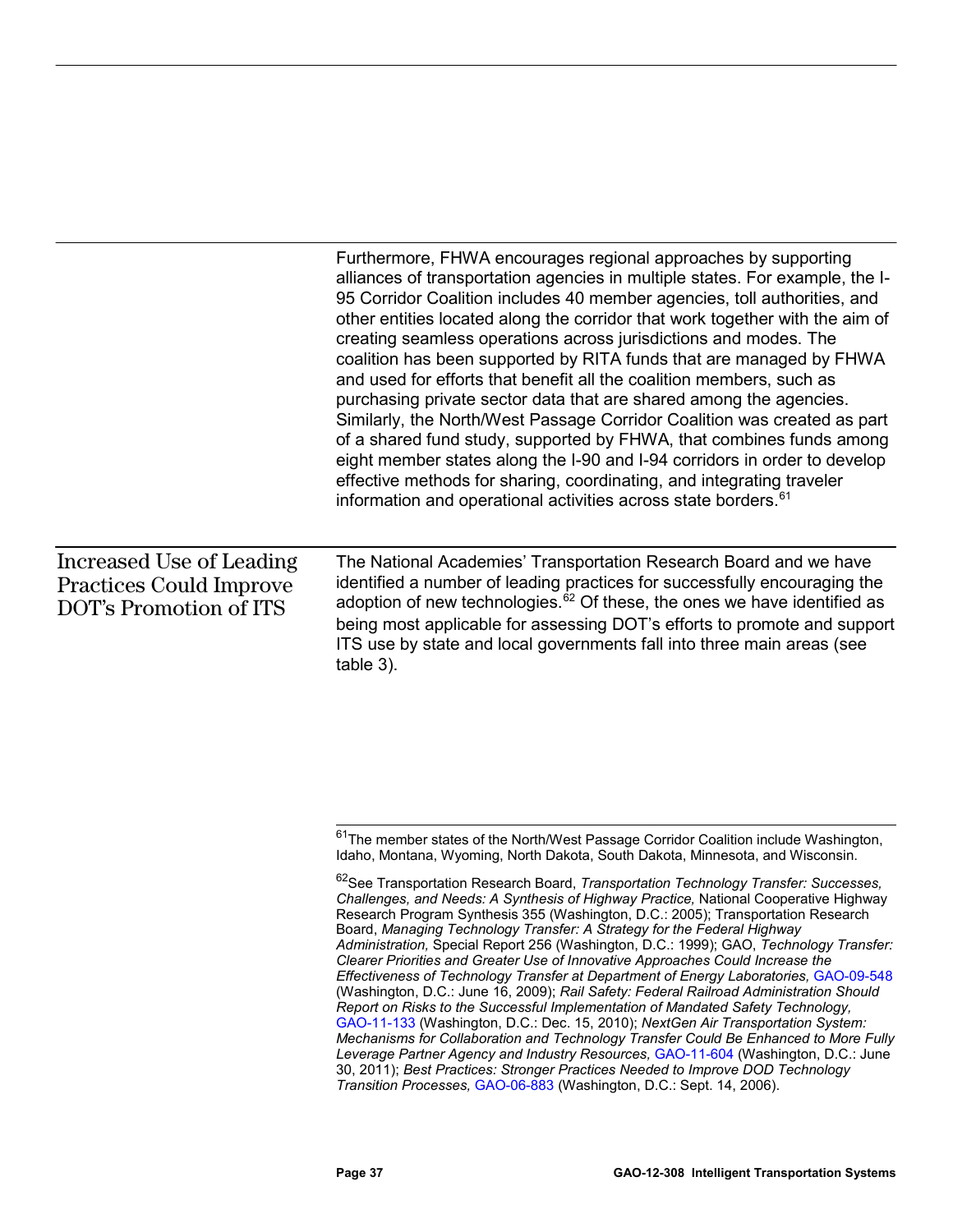#### <span id="page-41-0"></span>**Table 3: Leading Practices for Successfully Encouraging the Adoption of New Technologies**

| <b>Leading practice</b>                                                                 | <b>Description</b>                                                                                                                                                                                                                                                                                                                                                                                                                                                                                                                                                                                                                                                                                                                                                                                                                                                                                                                                                                                                                                                                                                                                                                                                                                                   |
|-----------------------------------------------------------------------------------------|----------------------------------------------------------------------------------------------------------------------------------------------------------------------------------------------------------------------------------------------------------------------------------------------------------------------------------------------------------------------------------------------------------------------------------------------------------------------------------------------------------------------------------------------------------------------------------------------------------------------------------------------------------------------------------------------------------------------------------------------------------------------------------------------------------------------------------------------------------------------------------------------------------------------------------------------------------------------------------------------------------------------------------------------------------------------------------------------------------------------------------------------------------------------------------------------------------------------------------------------------------------------|
| Developing a strategy to promote and<br>support the use of technologies                 | Developing a strategy to promote and support technology use is a key component to<br>the successful transfer of knowledge about and adoption of technologies. We have also<br>found that collaborating agencies should work together to define and agree upon their<br>respective roles and responsibilities. <sup>8</sup>                                                                                                                                                                                                                                                                                                                                                                                                                                                                                                                                                                                                                                                                                                                                                                                                                                                                                                                                           |
| Choosing appropriate methods to promote<br>the use of technology by the target audience | Identifying the primary users of a technology and choosing the appropriate methods to<br>promote the use of a technology by that audience are key steps in fostering the<br>successful transfer of knowledge about and adoption of technologies. We have also<br>found that improving the availability and awareness of DOT resources can assist state<br>and local officials in making decisions regarding transportation projects. <sup>b</sup>                                                                                                                                                                                                                                                                                                                                                                                                                                                                                                                                                                                                                                                                                                                                                                                                                    |
| Monitoring technology adoption                                                          | Careful monitoring of the acceptance, adoption, and satisfaction among users of<br>technologies being promoted can provide lessons about agency efforts to encourage<br>technology implementation. Reporting this information can demonstrate program<br>results and build support for the agency's efforts.                                                                                                                                                                                                                                                                                                                                                                                                                                                                                                                                                                                                                                                                                                                                                                                                                                                                                                                                                         |
|                                                                                         | Source: GAO analysis of GAO and National Academies' Transportation Research Board reports.                                                                                                                                                                                                                                                                                                                                                                                                                                                                                                                                                                                                                                                                                                                                                                                                                                                                                                                                                                                                                                                                                                                                                                           |
|                                                                                         | <sup>a</sup> See GAO, Results-Oriented Government: Practices That Can Help Enhance and Sustain<br>Collaboration among Federal Agencies, GAO-06-15 (Washington, D.C.: Oct. 21, 2005).                                                                                                                                                                                                                                                                                                                                                                                                                                                                                                                                                                                                                                                                                                                                                                                                                                                                                                                                                                                                                                                                                 |
|                                                                                         | <sup>b</sup> See GAO, Intermodal Transportation: DOT Could Take Further Actions to Address Intermodal<br>Barriers, GAO-07-718 (Washington, D.C.: June 20, 2007).                                                                                                                                                                                                                                                                                                                                                                                                                                                                                                                                                                                                                                                                                                                                                                                                                                                                                                                                                                                                                                                                                                     |
| Develop a Strategy to Promote<br>and Support the Use of<br>Technologies                 | RITA and FHWA each have strategies that guide their efforts to promote<br>and support the use of ITS technologies at the state and local levels.<br>RITA has developed a strategic plan for its Professional Capacity Building<br>program that outlines goals, performance measures, and an action plan<br>for implementation of professional development activities for ITS<br>professionals and leaders. In addition, RITA is developing a strategy to<br>help ensure that the results of its ITS research become commercially<br>viable and are adopted by the transportation community and is planning<br>to issue this strategy in the third quarter of fiscal year 2012. Likewise,<br>FHWA's Office of Operations has developed a plan that outlines, among<br>other things, the activities associated with promoting better traffic<br>operations among state and local agencies, including the use of ITS<br>technologies. The plan defines goals, performance measures, and<br>activities for each traffic operations program, such as sponsoring<br>workshops on real-time traveler information, developing guidance on the<br>state of the practice for traffic incident management, and creating training<br>courses on road weather traffic management. |
|                                                                                         | RITA and FHWA coordinate on ITS research programs and in developing<br>a strategic research plan for ITS, but they have not fully or clearly defined<br>their roles and responsibilities for promoting and supporting ITS<br>technologies. RITA and FHWA both participate in the ITS Strategic<br>Planning Group, a departmental group that oversees DOT's ITS research                                                                                                                                                                                                                                                                                                                                                                                                                                                                                                                                                                                                                                                                                                                                                                                                                                                                                              |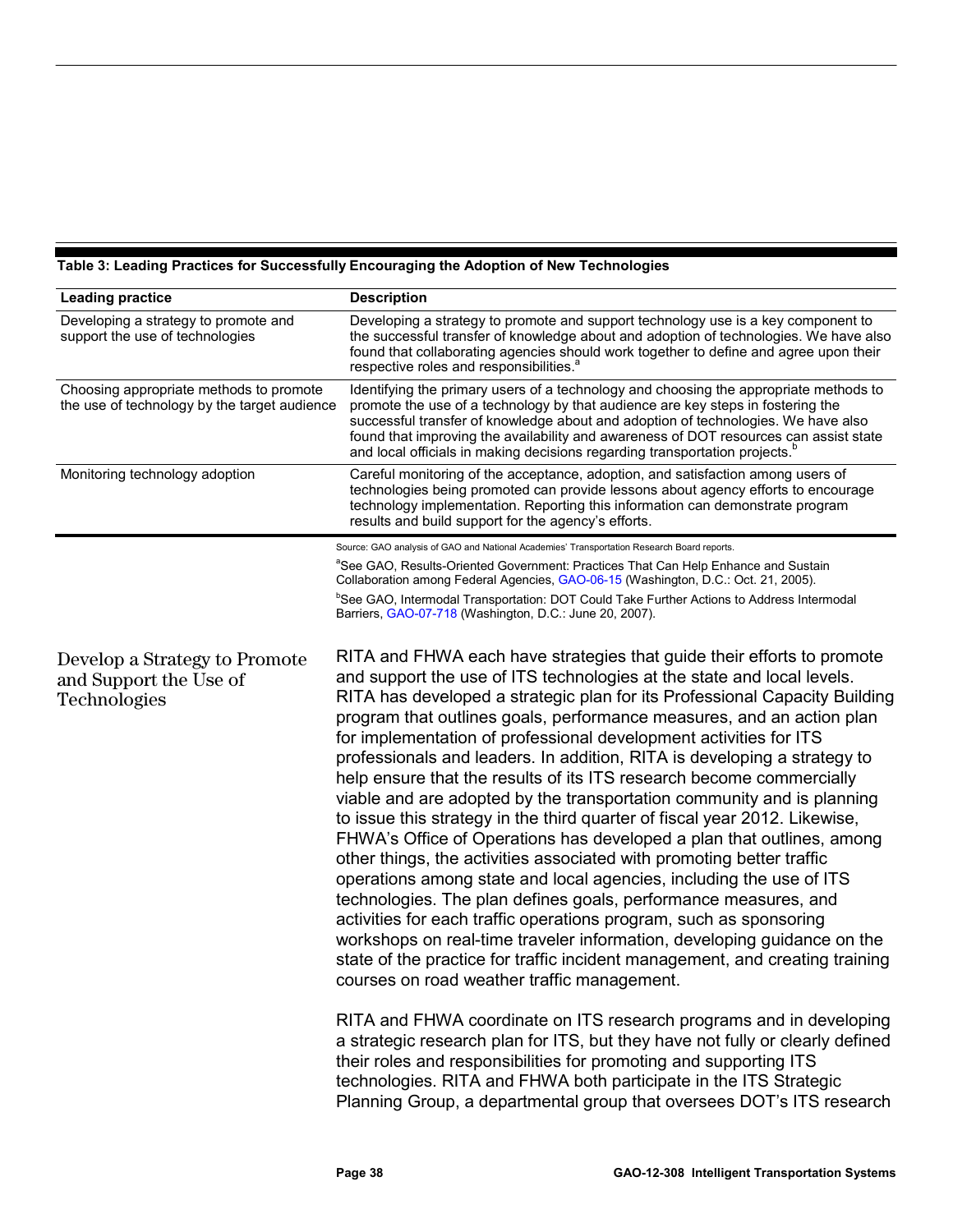efforts. The Strategic Planning Group's charter, a document that specifies the process for multimodal coordination, describes RITA's leadership role in advocating for advanced ITS technologies that address congestion issues, among other things.<sup>[63](#page-42-0)</sup> However, the respective roles and responsibilities of RITA and FHWA in promoting and supporting ITS are not defined in the charter or in RITA's strategic research plan. In addition, the ITS Professional Capacity Building strategic plan does not discuss the roles and responsibilities of the modal agencies, such as FHWA, in developing activities to support ITS professionals. Although RITA and FHWA officials said that they coordinate informally, we have found that, as part of agreeing to respective roles and responsibilities, collaborating agencies should clarify who will do what.

Without clearly defining their respective roles, RITA and FHWA may not be fully leveraging their resources and their efforts may be fragmented.<sup>[64](#page-42-1)</sup> RITA and FHWA carry out several similar efforts to promote ITS to a similar audience of state and local officials. Both agencies provide training and peer-to-peer exchanges that cover ITS technologies, and have numerous studies and guidance. For example, RITA, FHWA's Office of Operations, and FHWA's Resource Center each offer peer-to-peer exchanges to state and local agencies aimed at resolving issues associated with deploying ITS technologies or operational strategies using ITS. Specifically, between January 2010 and June 2011, RITA conducted one peer-to-peer exchange on adaptive signal control technology and FHWA conducted three peer-to-peer exchanges on the same topic. The Professional Capacity Building strategic plan includes an objective aimed at coordinating the educational efforts of a variety of organizations to avoid overlap, including RITA, FHWA, and their federal training partners, since they each offer multiple courses on ITS

<span id="page-42-0"></span> $\overline{a}$ 63The ITS Strategic Planning Group's charter describes how RITA and the modal agencies should define their roles and responsibilities regarding ITS research programs.

<span id="page-42-1"></span> $64$ We have previously identified a number of surface transportation programs where potential duplication, overlap, or fragmentation could exist. See GAO, *List of Selected Federal Programs That Have Similar or Overlapping Objectives, Provide Similar Services, or Are Fragmented across Government Missions,* [GAO-11-474R](http://www.gao.gov/products/GAO-11-474R) (Washington, D.C.: Mar. 18, 2011). We have used the term "fragmentation" to refer to those circumstances in which more than one federal agency (or more than one organization within an agency) is involved in the same broad area of national need. The presence of fragmentation and overlap can suggest the need to look closer at the potential for unnecessary duplication. However, determining whether and to what extent programs are actually duplicative requires programmatic information that is often not readily available.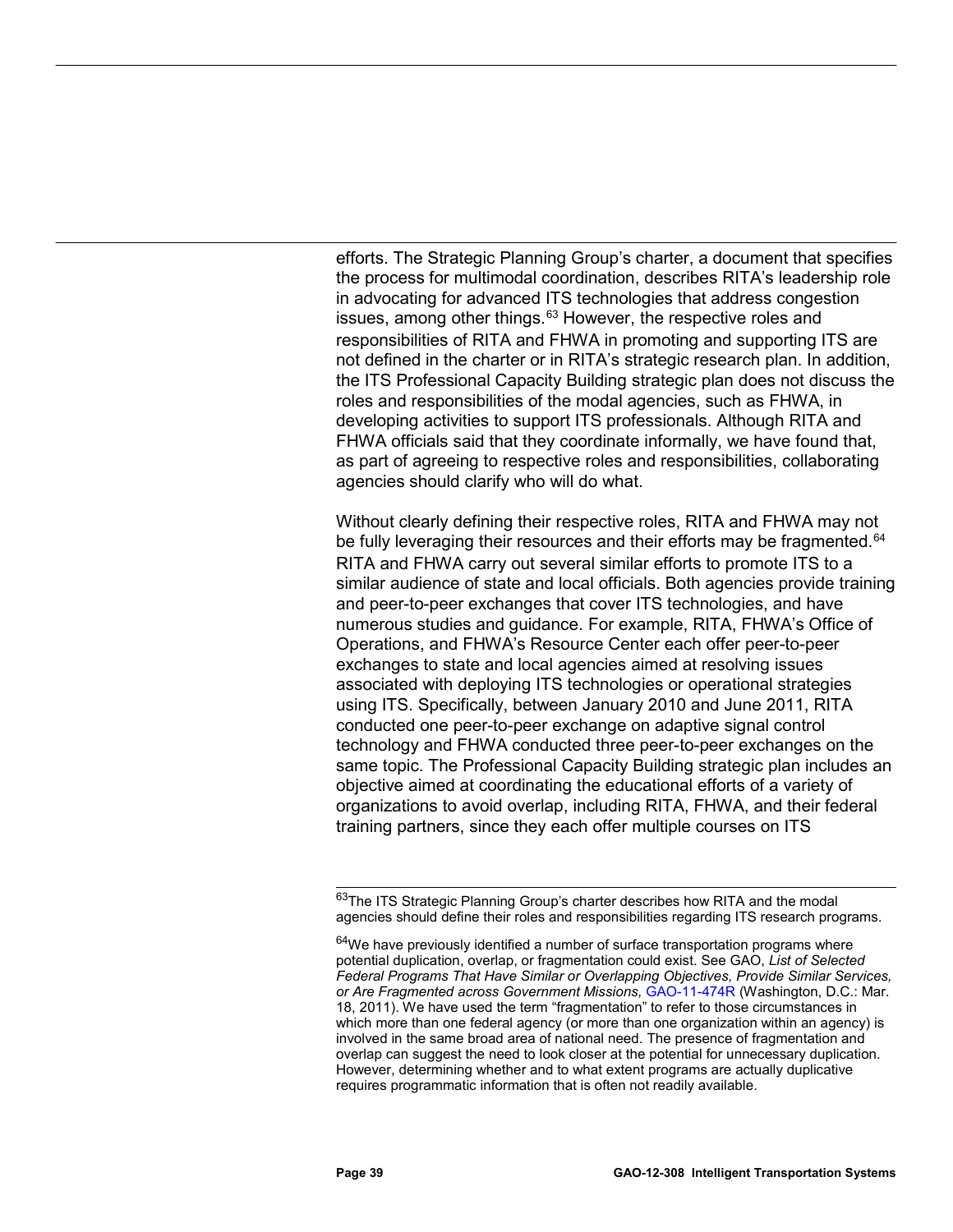technologies.<sup>[65](#page-43-0)</sup> However, according to a RITA official, the focus of this effort is currently on meeting with select universities to identify the learning providers. One expert and a transportation agency said that the roles of RITA and FHWA should be better defined so that state and local government officials are aware of which agency is playing which role.

Furthermore, in comparing RITA and FHWA websites related to ITS, we found that each of the sites provided links to different studies and guidance for several of the same or similar ITS uses. For example, in a search for the benefits associated with arterial management applications, RITA's and FHWA's websites provided different documents with no clear coordinated approach to addressing the topic. [66](#page-43-1) Similarly, when searching for training opportunities on arterial management, we looked at two FHWA websites and a RITA website and found 16 different courses cited. FHWA officials noted that such inconsistencies exist because each agency has a different outlook on ITS technologies. In addition, the large array of information and pace of development make it difficult to completely align the websites.

In addition, RITA's role in promoting ITS technology is changing, and without defined roles and responsibilities for RITA and FHWA, it is difficult to assess how this change will affect DOT's overall efforts for promoting and supporting the use of ITS technologies. As previously discussed, RITA's Professional Capacity Building program is refocusing its agenda to prepare the transportation workforce to adopt new connected vehicle technologies and take better advantage of proven ITS technologies. This will result in activities sponsored by RITA to be more focused on connected vehicle technologies, according to a RITA official, resulting in fewer available resources to support the use of more mainstream ITS technologies. At the same time, as previously discussed, state and local governments face challenges using ITS, especially in building and maintaining ITS knowledge among staff. Not fully or clearly defining the roles of each agency may result in the inefficient use of resources that,

<span id="page-43-0"></span> $\overline{a}$ <sup>65</sup>Federal training partners include the National Highway Institute and National Transit Institute. In addition, RITA and FHWA also work with other training providers, such as universities, professional associations, and private sector vendors of ITS.

<span id="page-43-1"></span> $^{66}$ RITA's and FHWA's websites provide some links to each other's ITS resources, such as between FHWA's Arterial Management program and Adaptive Signal Control Technologies program and RITA's ITS databases.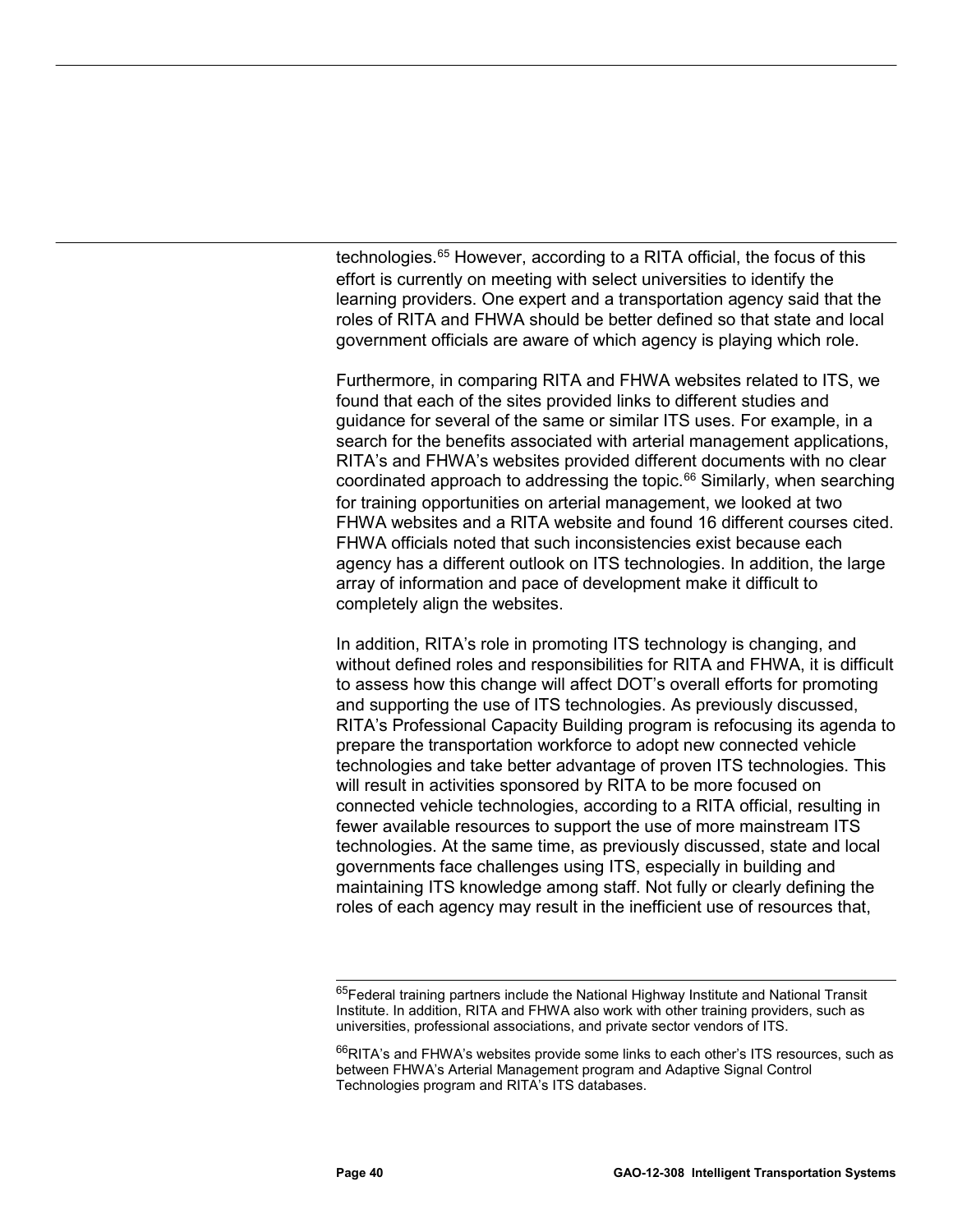given the current fiscal environment, may inhibit RITA and FWHA from fully leveraging their resources to promote ITS.

Choosing Appropriate Methods to Promote the Use of Technology by the Target Audience

#### **Identifying Users and Selecting Methods**

RITA and FHWA have defined their target audiences for promoting and supporting ITS technologies. RITA's Professional Capacity Building strategic plan defines the target audience as the ITS practitioner, including federal, state, and local level professionals from all surface modes, decision makers, researchers, and students. However, a RITA official told us that the agency intends to more narrowly define its target audience to better focus its efforts. According to FHWA officials, FHWA defines its main audience as state DOTs, in part because of its role in administering the federal aid highway program. FHWA is building stronger relationships with metropolitan planning organizations and transportation agencies in major metropolitan areas as part of its efforts to promote improved traffic operations, according to an FHWA official. However, the official noted that it is difficult to work with local transportation agencies, since there are so many of them. As previously mentioned, smaller transportation agencies tend to face additional challenges in deploying ITS technologies, such as having limited time or knowledge to plan for ITS and difficulty recruiting and retaining a qualified workforce to manage ITS.

RITA and FHWA involve stakeholders in the process of developing activities and information on traffic operations and related ITS technologies. RITA has elicited input from stakeholders in developing its activities. For example, the agency conducted three user workshops in developing the Professional Capacity Building strategic plan, getting feedback from 148 multimodal public and private sector users in two interactive web meetings. RITA issued a request for information in July 2011, seeking input from interested public, private, and academic entities in identifying the needs for ITS learning among transportation professionals and innovative techniques for delivering ITS learning.[67](#page-44-0) FHWA also involves stakeholders at the program-planning level, specifically when major products are being developed. For example, an FHWA official told us that the Planning for Operations program used peer groups from metropolitan planning organizations to develop and review guidance materials.

<span id="page-44-0"></span> $\overline{\phantom{a}}$ 67See *76 Fed. Reg.* 45334 (July 28, 2011).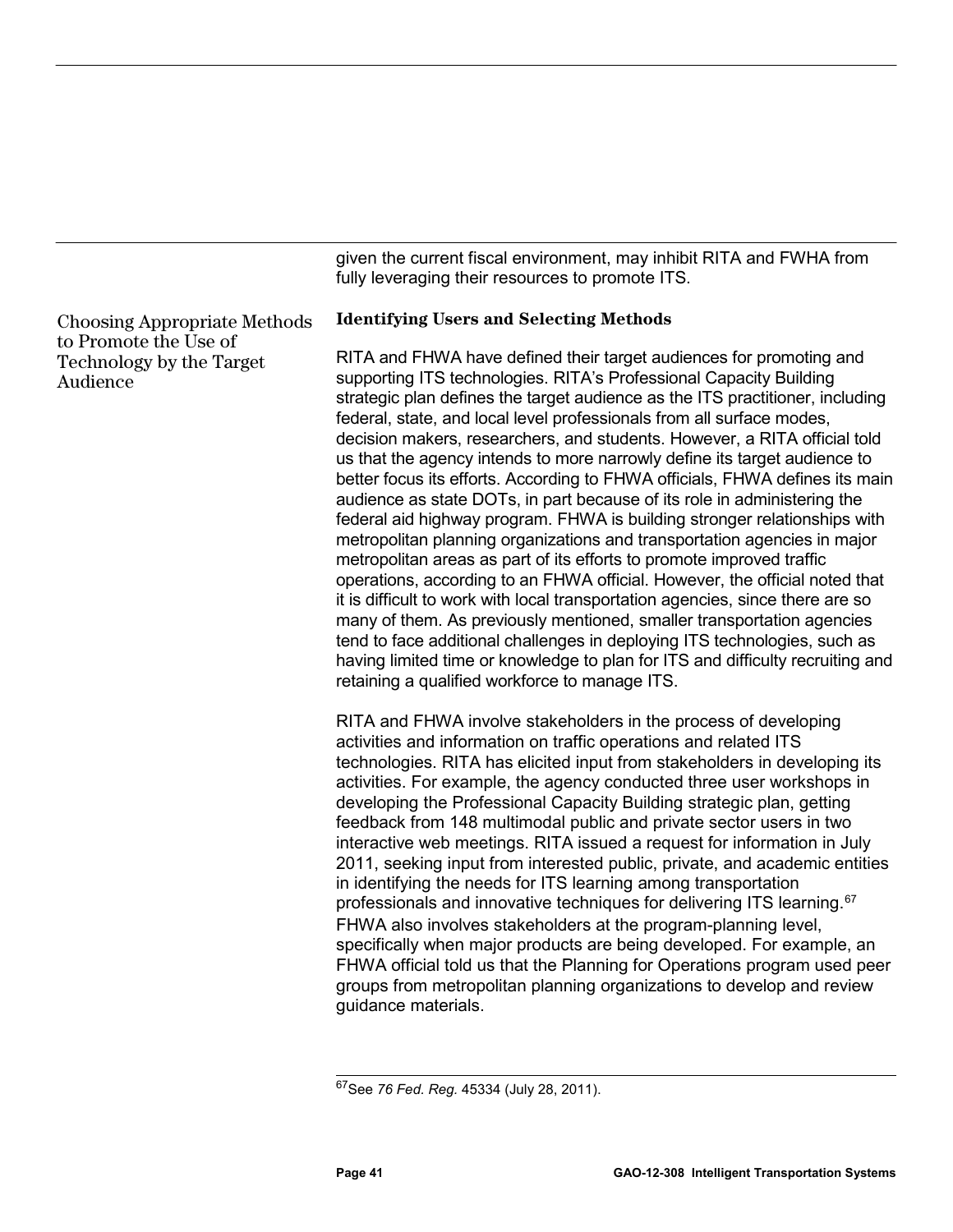Experts, transportation agencies, and stakeholders we interviewed considered some of the activities sponsored by RITA and FHWA more useful than others. The 14 experts we interviewed considered training and education activities, including webinars, as well as technical assistance activities, such as the peer-to-peer exchanges, to be the most useful of the activities offered by RITA and FHWA.<sup>[68](#page-45-0)</sup> Many of the transportation agencies and stakeholders we interviewed found webinars particularly useful. Additionally, experts and transportation agencies we interviewed, as well as stakeholders with whom RITA consulted indicated that opportunities to share information among their peers, either via workshops or peer-to-peer exchanges, provide valuable ways to learn from others' experiences.

A RITA official told us that the peer-to-peer program may be phased out as RITA refocuses the agenda of the Professional Capacity Building program on connected vehicle technologies, leaving less of a focus on mainstream ITS. In RITA's planning workshops, users indicated that they primarily would like real-world experience "from the source," stating that opportunities to learn from peers, including peer-to-peer exchanges, are a desirable way to learn. In our interviews, two transportation agencies and three experts also said that it would be useful to have more opportunities to learn from peers. RITA's refocused agenda could decrease the opportunities for state and local officials to participate in an effective method for relaying ITS information and technical assistance to DOT's target audience.

In contrast, other resources, such as the information sources sponsored by RITA and FHWA may not be as useful to state and local officials. According to the experts we interviewed, RITA's and FHWA's publications and guidance related to ITS, as well as the ITS databases, were not considered as useful as other activities.<sup>[69](#page-45-1)</sup> While several transportation agencies noted that FHWA's website is helpful, four experts and one

 $\overline{\phantom{a}}$ 

<span id="page-45-0"></span> $^{68}$ We interviewed 15 experts, but the responses from 1 expert were not included because the expert was a provider of some of the activities sponsored by DOT. In the interviews, we asked experts their opinions on RITA's and FHWA's resources for training and education, technical assistance, outreach and publications, ITS databases, demonstration and pilot projects, planning and analysis tools, and policy and standards development. However, we did not ask experts specifically about the funding of ITS as part of the questions on RITA's and FHWA's resources.

<span id="page-45-1"></span> $^{69}$ In Mav 2011, RITA made a new user interface available for the ITS databases.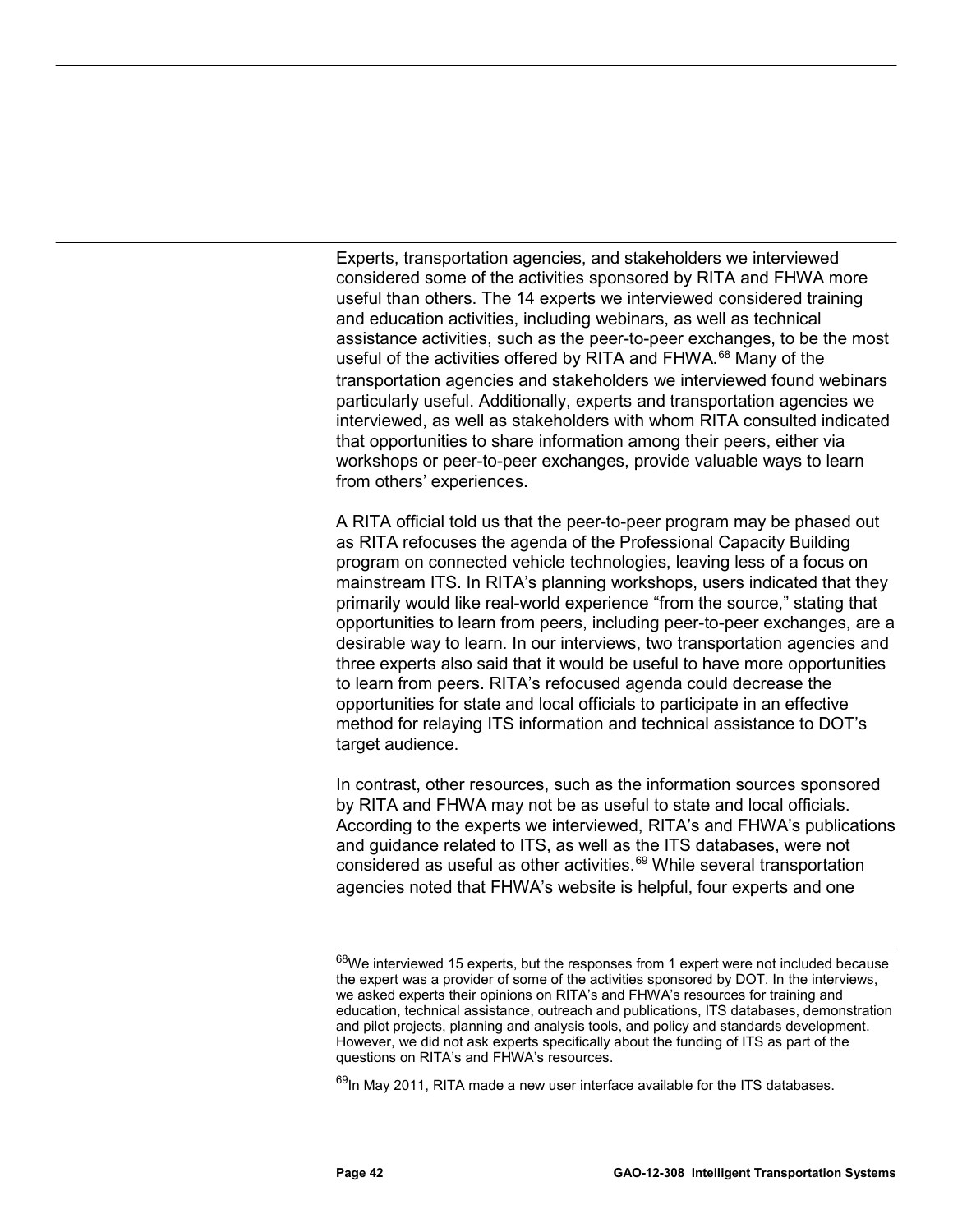state and local official said that RITA's and FHWA's websites have too much information and are not well organized. In addition, three experts and one transportation agency commented that it is difficult to identify needed information given the amount of information available. Specifically, one expert noted there was little effort to highlight or summarize the most important information on these websites.

Users that RITA surveyed, as well as some experts and transportation agencies we interviewed, indicated that they would like specific benefit information related to ITS deployment.<sup>[70](#page-46-0)</sup> At the same time, the majority of experts we interviewed said that the ITS databases housing this type of information were only somewhat useful. Likewise, one transportation stakeholder did not think the databases were useful and found them difficult to navigate, while another stakeholder did not think the studies in the databases were useful. In addition, we searched the ITS database for the benefits associated with arterial management projects and found 125 separate studies in six categories dated from 1994 to 2011. Of these studies, 21, or only 17 percent, were completed in the last 5 years.

RITA officials told us that there are fewer evaluations being completed to include in the ITS databases, since DOT no longer provides dedicated funds for ITS deployments. In addition, as previously mentioned, DOT's current ITS research agenda focuses on connected vehicle technologies. RITA officials also acknowledged that the information in the databases may be dated, but noted that the information is still useful. According to a RITA official, the information in the databases is updated on a rolling basis as DOT reports are completed and other external reports are submitted by state and local governments. A RITA official also stated that RITA tracks the monthly usage statistics for the ITS databases, although this doesn't measure the usefulness of the databases. ITS-related information that is not easily accessible, timely, and relevant will not effectively meet the needs of state and local officials as they plan for and deploy ITS technologies, resulting in underused resources.

 $\overline{a}$ 

<span id="page-46-0"></span><sup>&</sup>lt;sup>70</sup>Future evaluations for the Urban Partnership Agreement demonstration project reports and the Integrated Corridor Management demonstration project reports will feature benefit-cost analyses that fulfill the Office of Management and Budget's guidance.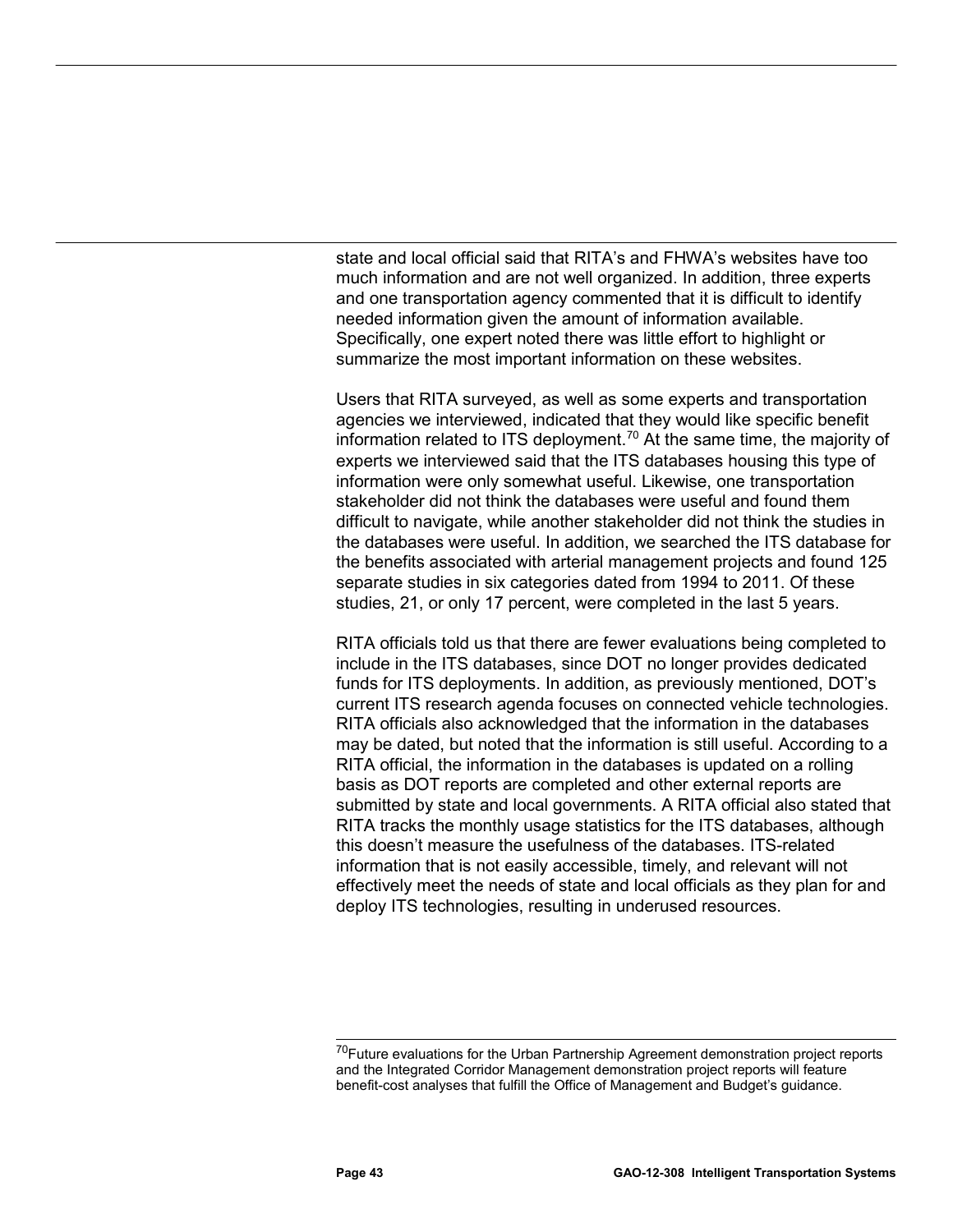#### **Making Users Aware of ITS Resources**

Transportation agencies may not be aware of all of the ITS-related activities and information offered by RITA and FHWA. In an informal poll that a RITA official recently conducted of transportation professionals at two outreach events sponsored by transportation organizations, RITA officials found that 10 of 29 professionals polled, or 35 percent, were not aware of the activities and information available through RITA, and 21 percent were not aware of activities and information on transportation operations offered by FHWA. Likewise, four experts, a transportation agency, and a stakeholder we interviewed said that DOT could improve communications about ITS activities and information with state and local governments, for example, by becoming more engaged with state and local officials. For example, two experts said that transportation agencies were not aware of how to contact the ITS specialists in FHWA's Resource Center that offer ITS technical assistance. According to two FHWA division office ITS engineers in California, although DOT sponsors Internet-based training, most local agencies have not taken advantage of these activities. An FHWA official also acknowledged that it is difficult to match users with their activities and get state and local officials to take advantage of the activities available.

RITA and FHWA are taking some steps currently to improve access to and awareness of ITS-related information and assistance. For example, RITA is developing plans to target audiences through partnerships with professional associations that may have more direct access to ITS practitioners, such as the Institute of Transportation Engineers and ITS America. It also plans to more effectively use University Transportation Centers, which are established to "advance significantly the state-of-theart in transportation research and expand the workforce of transportation professionals."[71](#page-47-0) RITA is also planning to use video more aggressively to promote ITS activities and develop testimonials to promote the Professional Capacity Building program. FHWA is focusing on outreach and marketing as a critical element of an implementation plan for its traffic signals program, with the aim of increasing awareness and directly engaging stakeholders on the benefits and applicability of the strategy. SAFETEA-LU set a cap of \$250,000 per fiscal year for DOT's funding of

<span id="page-47-0"></span> $\overline{a}$ <sup>71</sup>SAFETEA-LU §5402(a) (49 USC 5506(b)).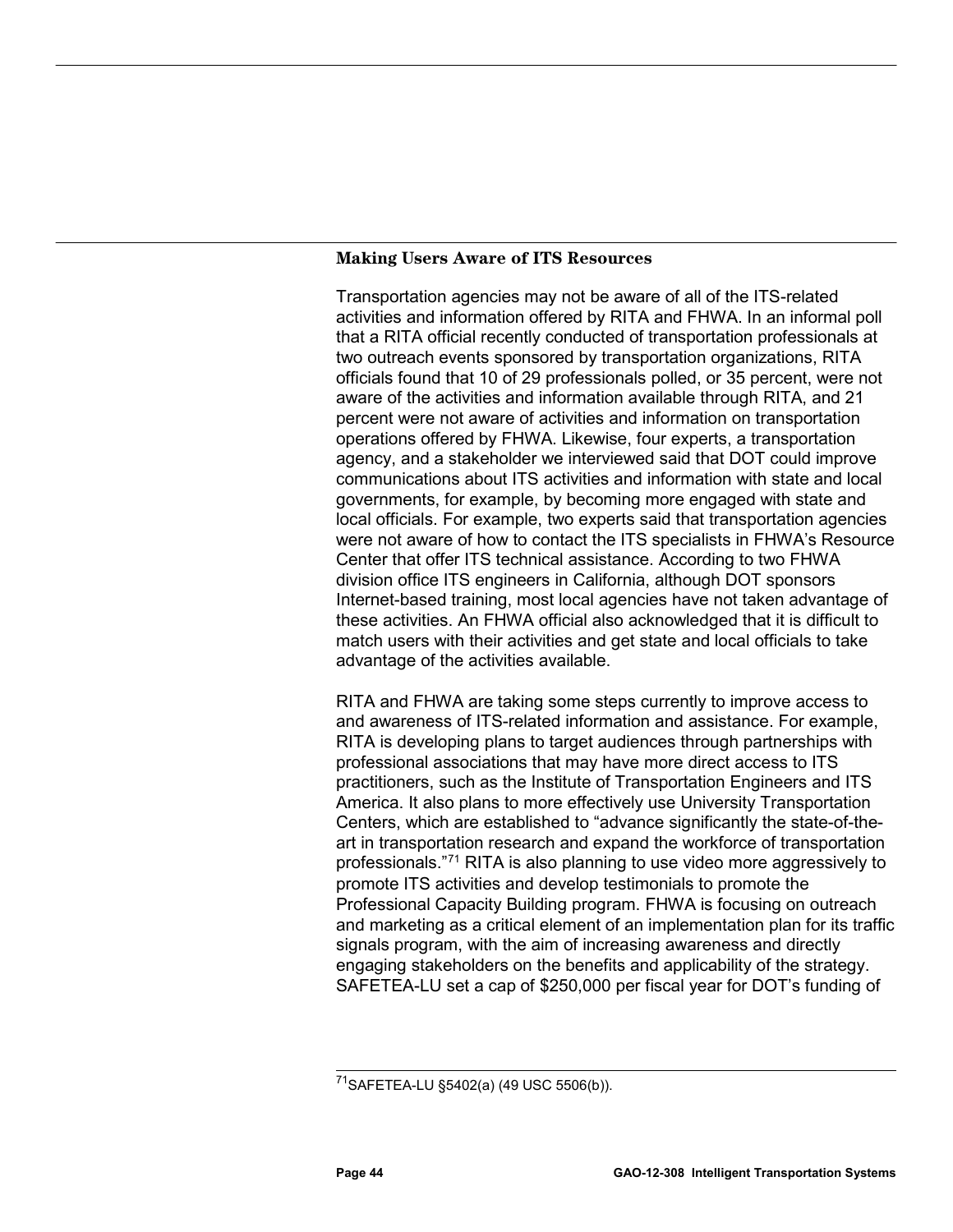outreach for ITS-related activities, but this cap may be lifted in the next reauthorization of surface transportation programs.<sup>[72](#page-48-0)</sup>

As noted earlier, RITA is developing a strategy, to be issued in the third quarter of fiscal year 2012, to help ensure that the results of its ITS research become commercially viable and are adopted by the transportation community. Such a strategy could provide an opportunity for RITA, as well as its partner FHWA, to further identify methods for improving access to and awareness on the part of state and local transportation agencies of ITS resources related to traffic management. Also, as noted previously, RITA is considering phasing out its peer-topeer program, while experts and transportation agencies we interviewed as well as stakeholders RITA consulted indicated that methods for sharing information among peers provide valuable ways to learn from others' experiences. Therefore, this strategy could also provide an opportunity to identify ways to facilitate the exchange of information among state and local officials. However, RITA has not yet determined to what extent its strategy will address these issues.

Several options have been proposed for improving communication about ITS resources and facilitating learning exchanges. A 2011 report solicited by RITA to identify best practices for promoting ITS technologies included a recommendation that the agency create an ITS Partners program that would incorporate a number of its activities under a single brand, encourage and support the deployment of ITS by public agencies, and increase collaboration among federal agencies, state and local agencies, universities, and industry.<sup>[73](#page-48-1)</sup> Activities would include marketing the program, implementing an interactive website where agencies can share experiences, and establishing networks of individuals interested in specific topics.

While RITA is planning to enhance partnerships with professional associations and University Transportation Centers to leverage its resources, RITA has not yet decided on the extent to which it will

<span id="page-48-0"></span> $\overline{a}$ <sup>72</sup>SAFETEA-LU limits DOT's use of funds for ITS activities consisting of outreach, public relations, displays, tours, and brochures to no more than \$250,000 per fiscal year. See Pub. L. No. 109-59, §5302(a), 119 Stat. 1144, 1805 (2005).

<span id="page-48-1"></span><sup>73</sup>U.S. Department of Transportation, RITA ITS Joint Program Office, *Key Findings and Recommendations for Technology Transfer at the ITS JPO* (Washington D.C.: Mar. 21, 2011).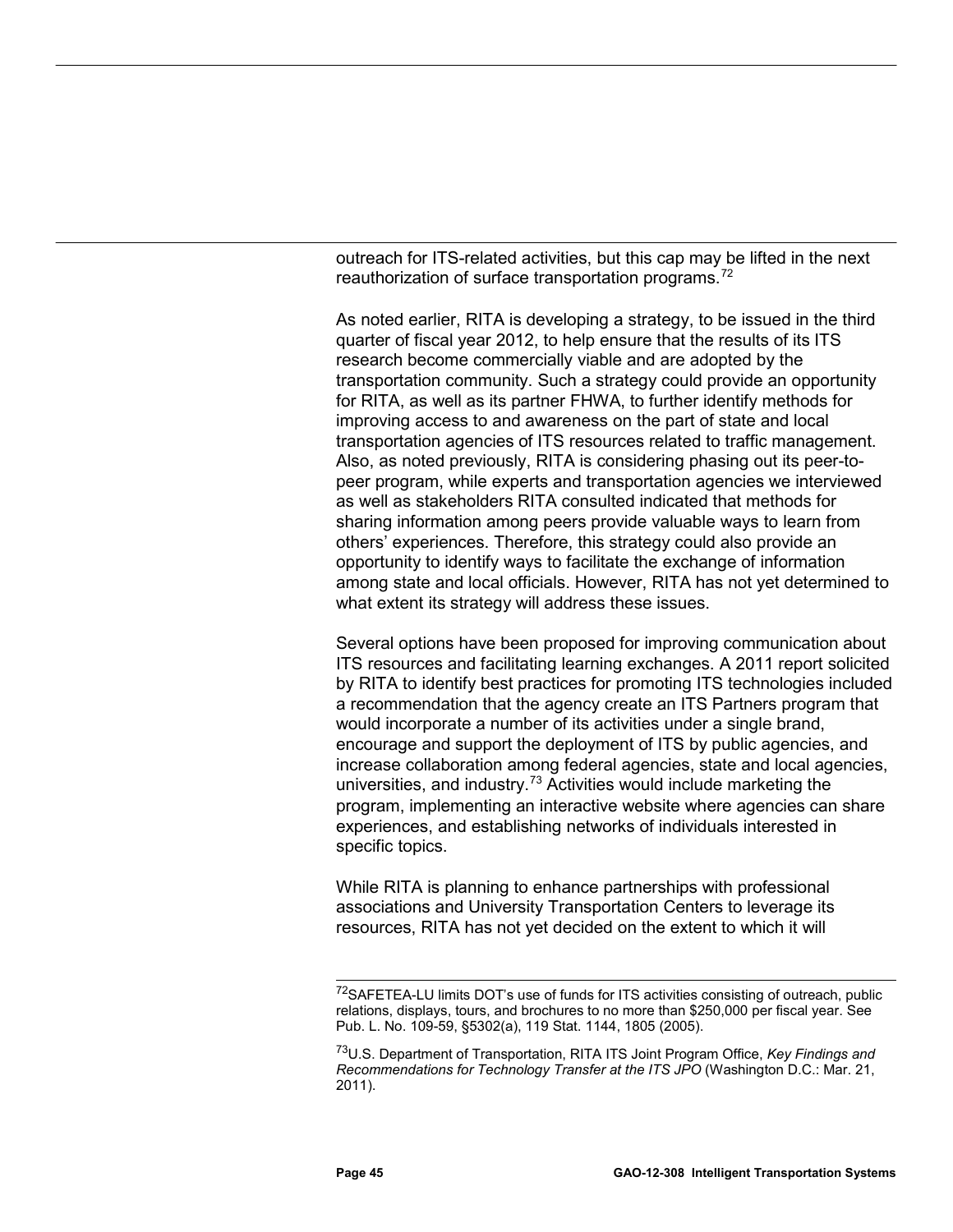implement this recommendation. Officials cited restricted funding as a factor in their implementation decision. In addition, RITA's Professional Capacity Building strategic plan includes a goal to establish an ITS learning portal for "one-stop shopping" of training courses, technical assistance, and peer-to-peer events. According to a RITA official, this effort is currently on hold, awaiting the results of a National Cooperative Highway Research Program study. This study, which is being conducted by the Transportation Research Board, is focusing on designing an Operations Center of Excellence that would facilitate implementation of best practices for traffic operations, including ITS, and promote collaboration among state and local government officials in developing best practices. The study will assess the needs of state and local transportation agencies, inventory the available resources, and analyze alternative methods to implement and fund such a center. The study is expected to be completed in early 2012.<sup>[74](#page-49-0)</sup> DOT has not yet defined its role in establishing, supporting, and implementing such a center. A RITA official said that the organization would need extra funds if it was tasked with operating such a center and will wait for the outcome of the study to determine the role it can play. FHWA officials told us that they envision that they would be heavily involved in setting up the Operations Center of Excellence, but would prefer that it not be funded by DOT. Participation in this effort, if and when it is implemented, could allow both RITA and FHWA to identify and potentially take advantage of opportunities to leverage their ITS promotion and support activities with those of external organizations. Such leveraging is particularly important given federal fiscal constraints. As RITA develops its strategy for ensuring that the results of its ITS research become commercially viable and are adopted by the transportation community, it could benefit from working with FHWA to consider this range of options for improving communication about ITS resources related to traffic management, thereby enhancing access to and awareness of these resources, and facilitating learning exchanges among state and local governments, while leveraging its resources.

<span id="page-49-0"></span>Both RITA and FHWA collect information to monitor the adoption of ITS technologies and use this information to understand the level of deployment and make decisions on how to encourage the future deployment of ITS technologies, according to officials from both agencies. Monitoring of Technology Adoption

 $\overline{a}$ <sup>74</sup>The Transportation Research Board is also examining ways to improve the transfer of knowledge in order to improve traffic operations and use of ITS.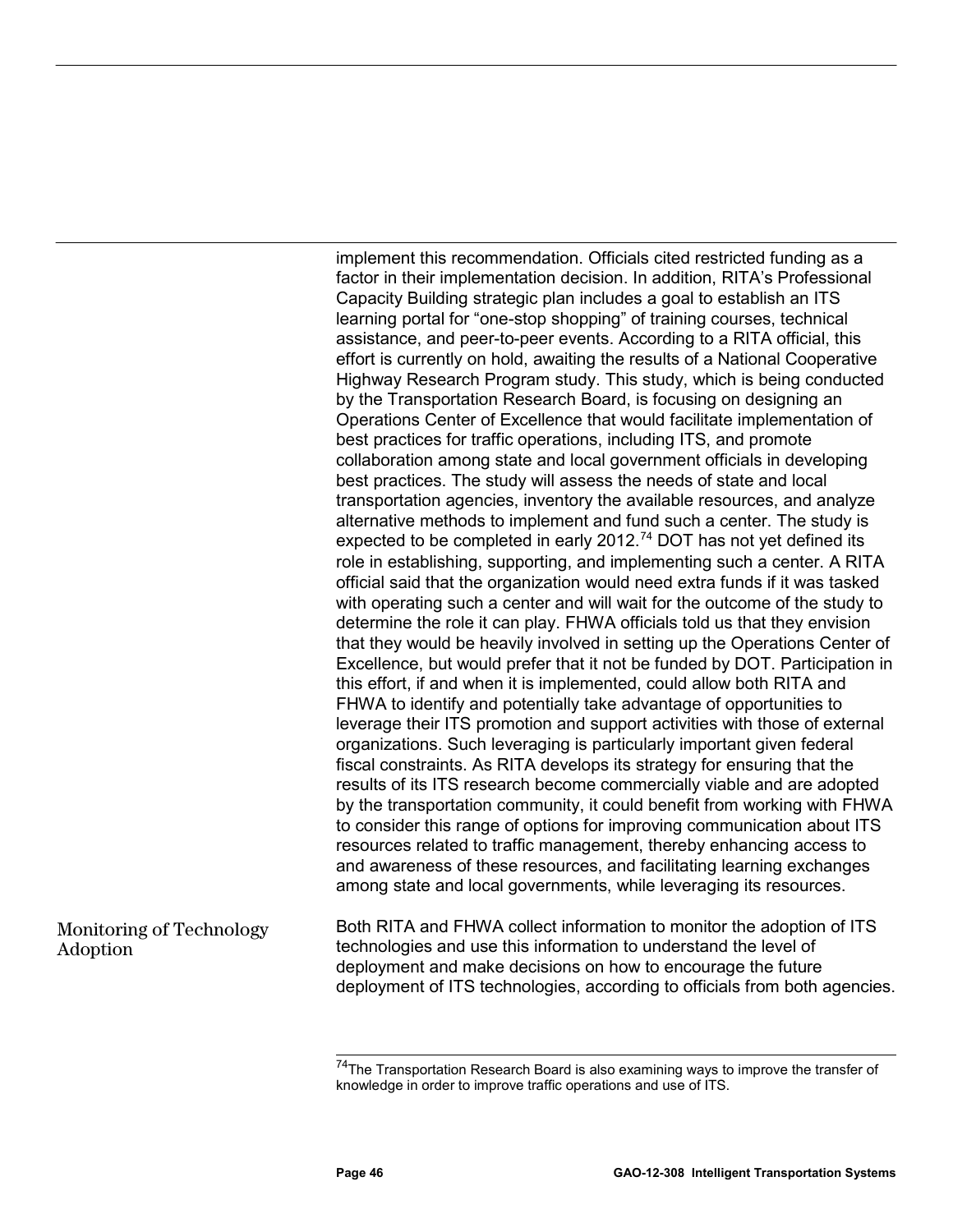Nearly every year since 1997, RITA has conducted a national survey of state and local government agencies on the deployment of various ITS technologies and reported the results on its website. The deployment survey also gauges the factors affecting decisions to purchase ITS, views on benefits associated with ITS, and plans for continued investment. According to a RITA official, the agency uses the information on the level of current ITS deployments to help make decisions about future research. In addition, the survey provides feedback to RITA officials on the level of stakeholder interest in deploying specific ITS technologies and operational strategies. For example, the survey results assist the Professional Capacity Building program in determining the locations where ITS technologies are deployed and any gaps in deployment that merit attention.

FHWA also uses the deployment survey to understand ITS deployment trends. FHWA officials said they use the deployment statistics when developing operations-based initiatives, such as selecting the states to include in a program aimed at accelerating the integration of ITS and operational strategies into mainstream transportation planning. In addition, FHWA recently used the 2010 survey results when issuing a Final Rule for the Real-Time System Management Information Program, which requires states to establish programs to collect traffic and travel information. The survey was used to establish a baseline for the deployment of 511 traveler information services and determine the effect this rule would have on the expansion of 511 services, according to a RITA official.<sup>[75](#page-50-1)</sup> FHWA's Office of Operations' plan also incorporates deployment assessments for specific operations programs, such as the Road Weather Management program. This program tracks the rate of adoption of road weather technologies, such as a decision support system that helps winter maintenance managers make road treatment decisions.

## <span id="page-50-1"></span><span id="page-50-0"></span>**Conclusions**

As traffic congestion is projected to grow and state and local governments face fiscal constraints, ITS technologies and operational strategies supported by ITS provide opportunities for state and local governments to manage traffic congestion on the nation's existing roadways. Furthermore, emerging uses of ITS technologies have the potential to

 $\overline{a}$ 75See 75 *Fed. Reg*. 68418 (Nov. 8, 2010).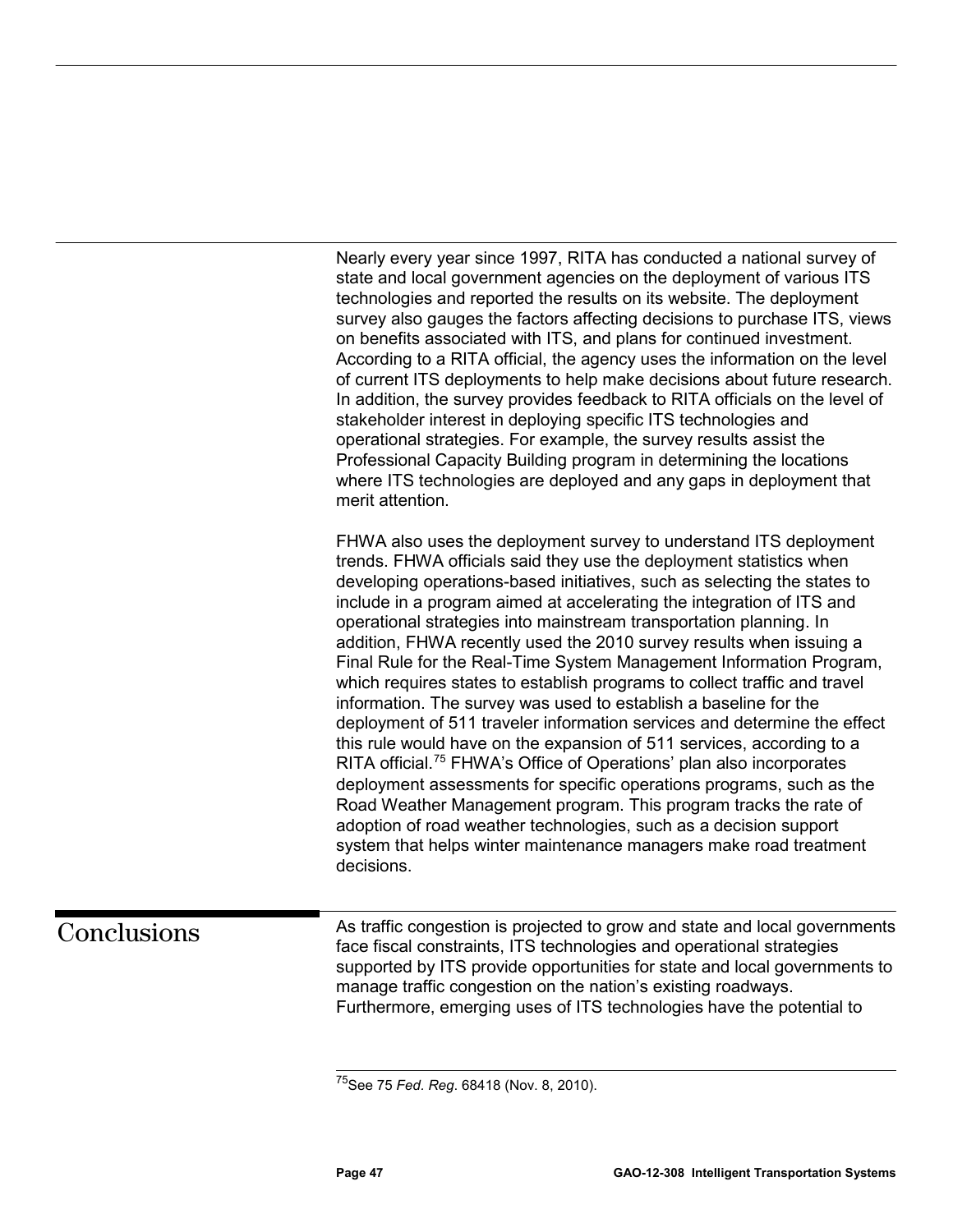<span id="page-51-0"></span>

|                                                       | build upon existing investments in ITS by integrating real-time traffic<br>information and instituting proactive management techniques. However,<br>the challenges that state and local governments face in planning and<br>funding ITS use, ensuring that staff and leaders have adequate<br>knowledge of ITS, and coordinating ITS approaches impede their ability<br>to make the most effective use of ITS technologies in addressing<br>congestion.                                                                                                                                                                                                                                                                                                                                                                                                                                                                                                                                                                                                                                                                                                                                                                                                                                                                                                                                                                                                                                                                                                                                                                                                                                                                                                                                                                                               |
|-------------------------------------------------------|-------------------------------------------------------------------------------------------------------------------------------------------------------------------------------------------------------------------------------------------------------------------------------------------------------------------------------------------------------------------------------------------------------------------------------------------------------------------------------------------------------------------------------------------------------------------------------------------------------------------------------------------------------------------------------------------------------------------------------------------------------------------------------------------------------------------------------------------------------------------------------------------------------------------------------------------------------------------------------------------------------------------------------------------------------------------------------------------------------------------------------------------------------------------------------------------------------------------------------------------------------------------------------------------------------------------------------------------------------------------------------------------------------------------------------------------------------------------------------------------------------------------------------------------------------------------------------------------------------------------------------------------------------------------------------------------------------------------------------------------------------------------------------------------------------------------------------------------------------|
|                                                       | While DOT's efforts to promote and support the use of ITS technologies<br>help state and local agencies address these challenges, the department<br>could improve the effectiveness of these efforts through greater use of<br>leading practices for promoting technology use. The lack of clearly<br>defined respective roles and responsibilities of RITA and FHWA in<br>promoting and supporting ITS raises questions about whether DOT could<br>better leverage its resources and provide a more specific, cohesive<br>strategy for ITS as it evolves. In addition, DOT's activities may not be<br>achieving maximum results, as state and local officials may have difficulty<br>identifying the most relevant information or may not be aware of all of the<br>ITS-related activities sponsored by RITA and FHWA. Taking steps to<br>more effectively target efforts and leverage resources by further exploring<br>internal and external opportunities to promote and support ITS<br>technologies could better ensure that DOT's activities achieve their<br>intended purposes. Some options currently under consideration hold<br>promise for facilitating the exchange of ITS information among state and<br>local governments as well as for enhancing communication to improve<br>access to and awareness of ITS-related resources. It will be important for<br>DOT to work with its external partners and determine its role in these<br>efforts to ensure it is fully leveraging its resources in promoting the use of<br>ITS and maximizing its reach. If DOT does not effectively target and<br>leverage its efforts to promote and support the use of current and<br>emerging ITS technologies by state and local transportation agencies,<br>DOT may struggle in helping these agencies transition to the next<br>generation of ITS. |
| <b>Recommendations for</b><br><b>Executive Action</b> | To effectively target efforts, leverage resources, better promote and<br>support the use of ITS technologies by state and local governments, and<br>improve access to and awareness of ITS resources, we recommend that<br>the Secretary of Transportation take the following three actions:                                                                                                                                                                                                                                                                                                                                                                                                                                                                                                                                                                                                                                                                                                                                                                                                                                                                                                                                                                                                                                                                                                                                                                                                                                                                                                                                                                                                                                                                                                                                                          |
|                                                       | clearly define and document the respective roles and responsibilities<br>of RITA and FHWA in promoting and supporting the use of ITS,                                                                                                                                                                                                                                                                                                                                                                                                                                                                                                                                                                                                                                                                                                                                                                                                                                                                                                                                                                                                                                                                                                                                                                                                                                                                                                                                                                                                                                                                                                                                                                                                                                                                                                                 |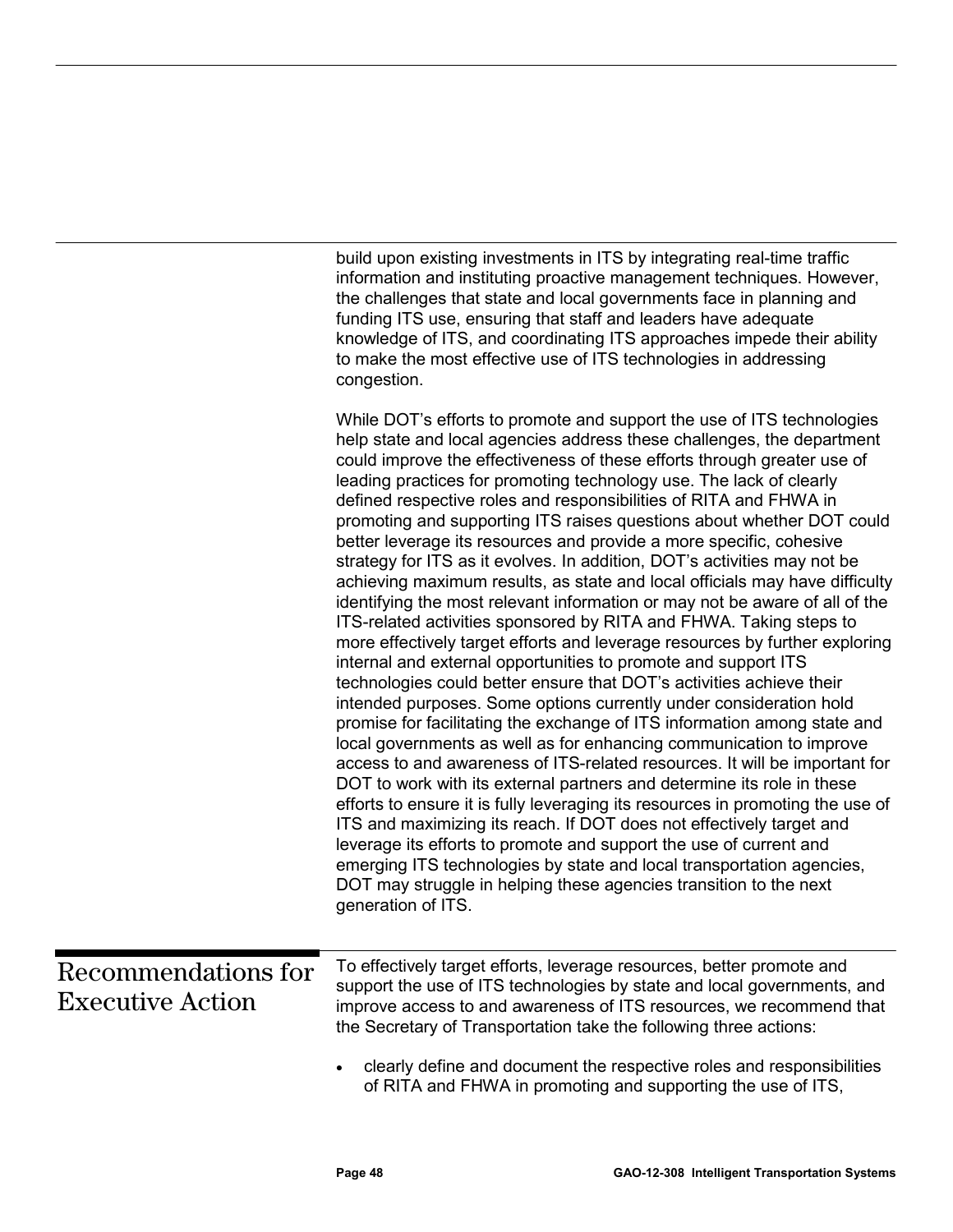<span id="page-52-0"></span>

|                        | revise ITS information on RITA and FHWA websites to improve its<br>usefulness for state and local audiences based on their needs, and<br>include in RITA's strategy for promoting the adoption of ITS<br>technologies plans for collaborating with external partners to (1)<br>further enhance communication about the availability of ITS resources<br>and (2) facilitate learning exchanges.                  |
|------------------------|-----------------------------------------------------------------------------------------------------------------------------------------------------------------------------------------------------------------------------------------------------------------------------------------------------------------------------------------------------------------------------------------------------------------|
| <b>Agency Comments</b> | We provided a draft of this report to the Department of Transportation for<br>review and comment. DOT said it would consider our recommendations.<br>and provided technical clarifications that we incorporated into the report<br>as appropriate.                                                                                                                                                              |
|                        | As agreed with your offices, unless you publicly announce the contents of<br>this report earlier, we plan no further distribution until 30 days from the<br>report date. At that time, we will send copies of this report to interested<br>congressional committees and the Secretary of Transportation. In<br>addition, the report will be available at no charge on the GAO website at<br>http://www.gao.gov. |

If you or your staff have any questions about this report, please contact me at (202) 512-2834 or [wised@gao.gov.](mailto:wised@gao.gov) Contact points for our Offices of Congressional Relations and Public Affairs may be found on the last page of this report. GAO staff that made significant contributions to this report are listed in appendix III.

David J. Wise

David J. Wise Director, Physical Infrastructure Issues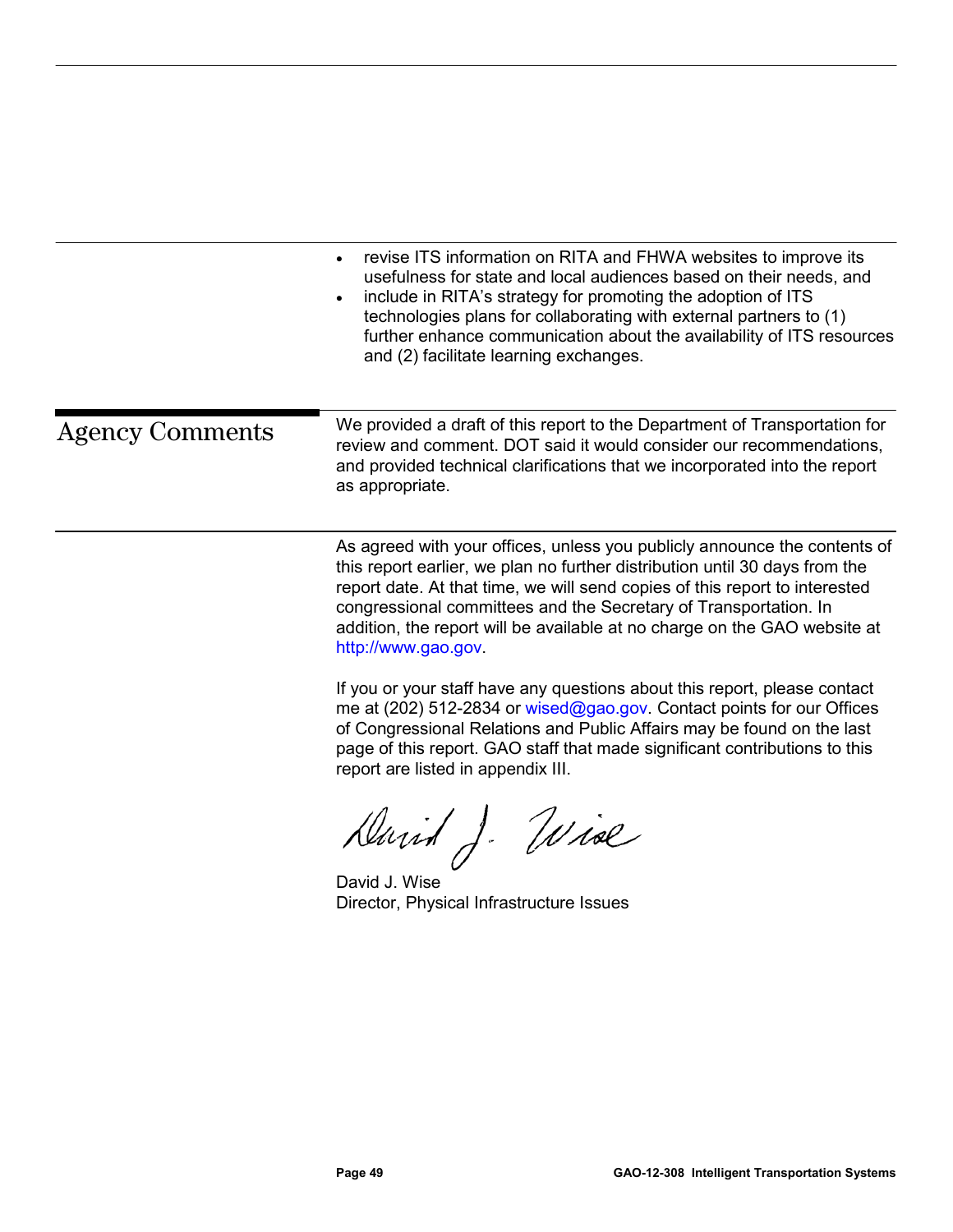## <span id="page-53-0"></span> $: \bullet \bullet \bullet \bullet \bullet \bullet \bullet \bullet \bullet \bullet \bullet \bullet$ Appendix I: Objectives, Scope, and Methodology

This report addresses (1) how state and local governments currently use Intelligent Transportation Systems (ITS) technologies to manage traffic and emerging uses of these technologies that have the greatest potential to reduce congestion, (2) what types of challenges state and local governments face in using ITS technologies to manage traffic congestion, and (3) the extent to which the Department of Transportation's (DOT) promotion and support of state and local governments' use of ITS technologies have met leading practices and responded to challenges they face.

To determine how and to what extent state and local governments currently use ITS technologies to manage traffic, we analyzed DOT's policy and planning documents and data on ITS deployment from its 2010 ITS deployment survey. On the basis of interviews with DOT officials and analysis of the data, we determined that the data were sufficiently reliable for our purposes. We also analyzed pertinent legislation, documents, and studies of traffic management approaches and ITS deployment in the United States. We synthesized information from interviews with officials from DOT, including the Research and Innovative Technology Administration (RITA) and Federal Highway Administration (FHWA). We also interviewed officials from related associations such as the American Association of State Highway and Transportation Officials (AASHTO) and the Intelligent Transportation Society of America (ITS America).

We conducted site visits to Washington, D.C.; Pittsburgh, Pennsylvania; Austin, Texas; and Los Angeles, California. At each site, we obtained documentation and interviewed officials from one or more state departments of transportation; one or more local government transportation agencies; the metropolitan planning organization; one FHWA division office responsible for the area; and, if applicable, any academics, researchers, or coalitions focused on ITS in that metropolitan area. We selected these locations from those with high congestion levels as determined by the Texas Transportation Institute's 2010 *Urban Mobility Report* and varied ITS deployment levels as determined by DOT's 2007 deployment survey database. We made a final selection of sites that included cities of different sizes and geographical representation, and one metropolitan area that spans more than one state (Washington, D.C.). We are not able to generalize our findings in these site visits to the whole country but used the other sources mentioned above to gain a more general perspective.

We also conducted a literature search to identify background materials on emerging ITS technologies, published research by prospective ITS experts, and leading practices in promoting and supporting the adoption of new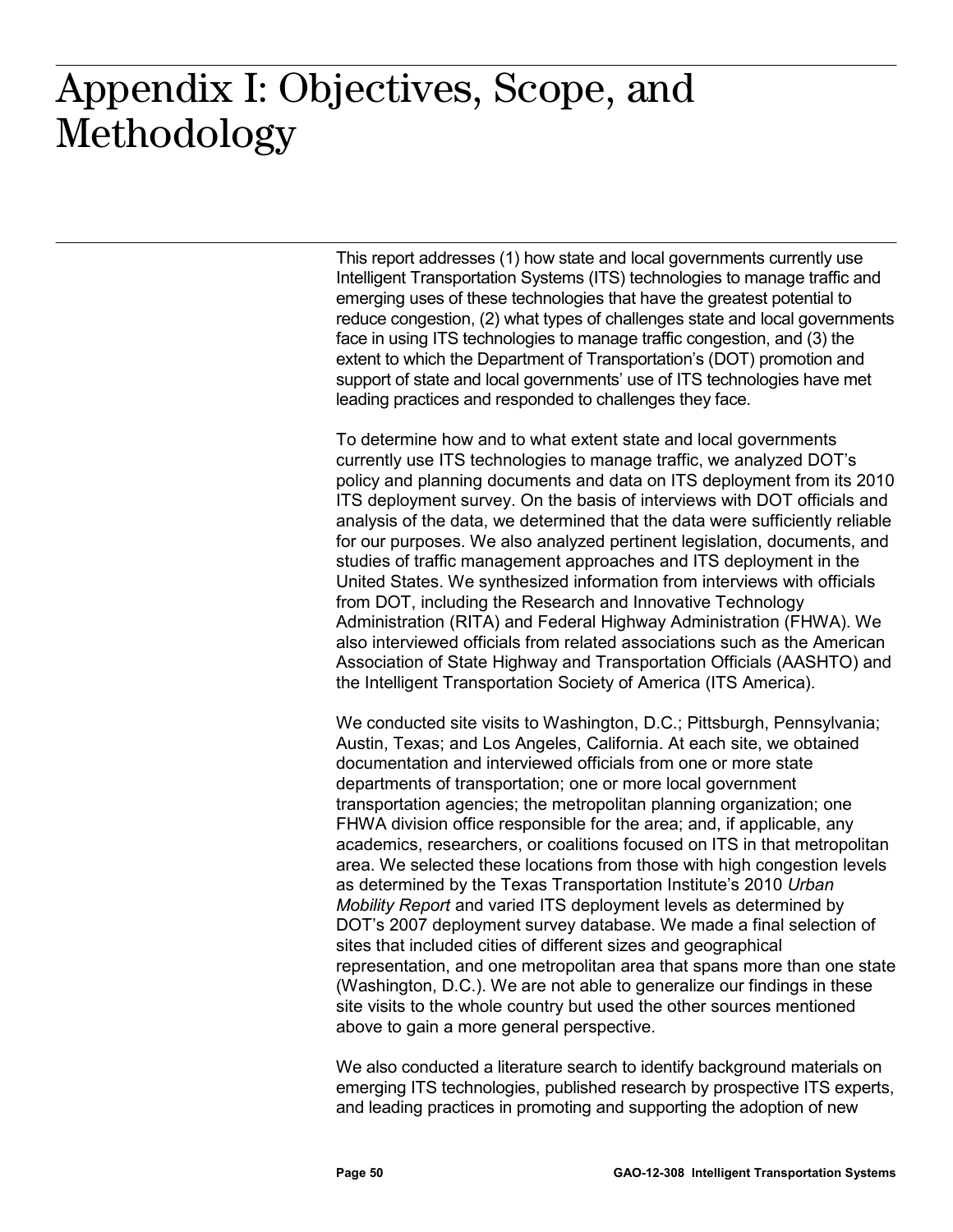transportation technologies. The literature search focused on databases with transportation and engineering journal articles and conference proceedings (e.g., ProQuest and Transport Research International Documentation) as well as government reports (e.g., National Technical Information Service). The search terms used were related to using ITS for managing traffic congestion (e.g., incident response management).

We conducted semistructured interviews with 15 experts, whom we selected based on recommendations from officials at RITA, FHWA, AASHTO, and ITS America using several criteria. The primary requirement was that each individual have expertise in at least one of the following ITS fields that are important for traffic management: freeway management, arterial management, traffic incident management, roadway operations and maintenance, traveler information, and road weather management. In addition, we selected individuals with experience in the operations or deployment of ITS; planning, development, or evaluation of ITS projects; or experience with DOT's efforts to promote and support the use of ITS technologies. In making our final selection, we considered publications and ITS experience and aimed to include a mix of individuals from state and local government, transportation associations, academia, and private industry. We selected experts based on how frequently they were recommended, a proxy for their standing within the ITS community, and to obtain a representative mix of officials from state and local government, academia, transportation associations, and private industry (such as consultants and ITS service or equipment providers). Through this representative mix, we believe that we have obtained a balanced set of perspectives.

We identified emerging uses of ITS technologies, which we defined as approaches that have begun to be used over the last 5-10 years, including approaches being researched or promoted by DOT, through interviews with DOT officials, experts, and a literature search. We excluded technologies with primary applications outside roadway traffic management, such as transit ITS, except when it had bearing on roadway traffic management. The scope of our work did not include connected vehicle technology or uses of ITS primarily aimed at other than managing and reducing traffic congestion, such as rural safety. To determine what emerging uses of ITS technologies have the greatest potential to reduce congestion, we presented the experts with a list of emerging uses of ITS technologies that we identified. This list consisted of (1) real-time data capture, sharing, and management; (2) real-time traveler information; (3) integrated corridor management; (4) active transportation and demand management; (5) enhanced incident response management; (6) weather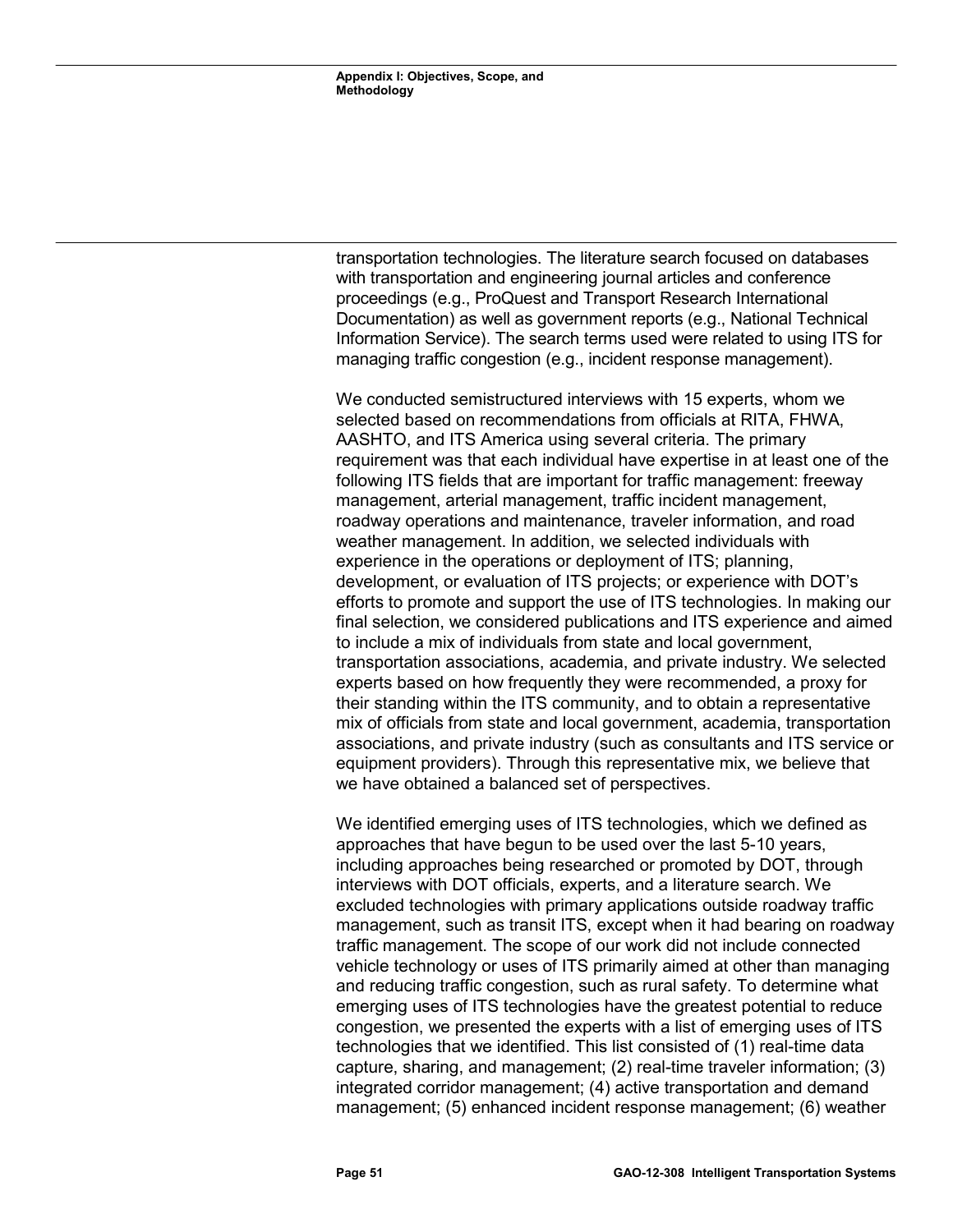responsive traffic management; and (7) work zone management. We asked the experts if there were other emerging uses of ITS technologies that they believe have significant potential to reduce traffic congestion, and asked them to rate these and the above ITS uses on their potential to reduce traffic congestion. On the basis of the expert ratings, we selected the four emerging uses that all experts ranked as having at least medium potential to reduce traffic congestion, and which the most experts (at least 9 of the 15) rated as having high potential to reduce traffic congestion.

#### <span id="page-55-0"></span>**Table 4: Names of Experts We Interviewed and Their Affiliations**

#### **State departments of transportation**

- John Corbin, Director of Traffic Operations, Wisconsin DOT
- Bill Legg, State ITS Operations Engineer, Washington State DOT
- Tom Sorel, Commissioner, Minnesota DOT
- Kirk Steudle, Director, Michigan DOT

#### **Local and regional agencies**

- Tom Batz, Deputy Executive Director, Transportation Operations Coordinating Committee (TRANSCOM)
- Randell Iwasaki, Executive Director, Contra Costa Transportation Authority
- Andy Mao, Chief Traffic Engineer, Harris County, Texas, Public Infrastructure Department

#### **Academia**

- Stephen Albert, Director, Western Transportation Institute, Montana State University
- Peter Sweatman, Director, University of Michigan Transportation Research Institute
- C. Michael Walton, Ernest H. Cockrell Centennial Chair in Engineering, Department of Civil Engineering, the University of Texas at Austin

#### **Professional organizations**

- Siva Narla, Chief Engineer and ITS Standards Program Manager, Institute of Transportation Engineers
- Jim Wright, 511 Program Manager, ITS, AASHTO

#### **Private sector**

- Abbas Mohaddes, Chief Executive Officer and President, Iteris, Inc.
- Robert Rausch, Vice President ITS Division, TransCore
- Ted Trepanier, Executive Director, Public Sector, INRIX

Source: GAO.

To determine what types of challenges state and local governments face in using ITS technologies to manage traffic congestion, we conducted interviews with and obtained documents from RITA and FHWA officials, and AASHTO and ITS America representatives; conducted interviews with identified experts; reviewed published research on ITS challenges identified through a literature search; gathered information through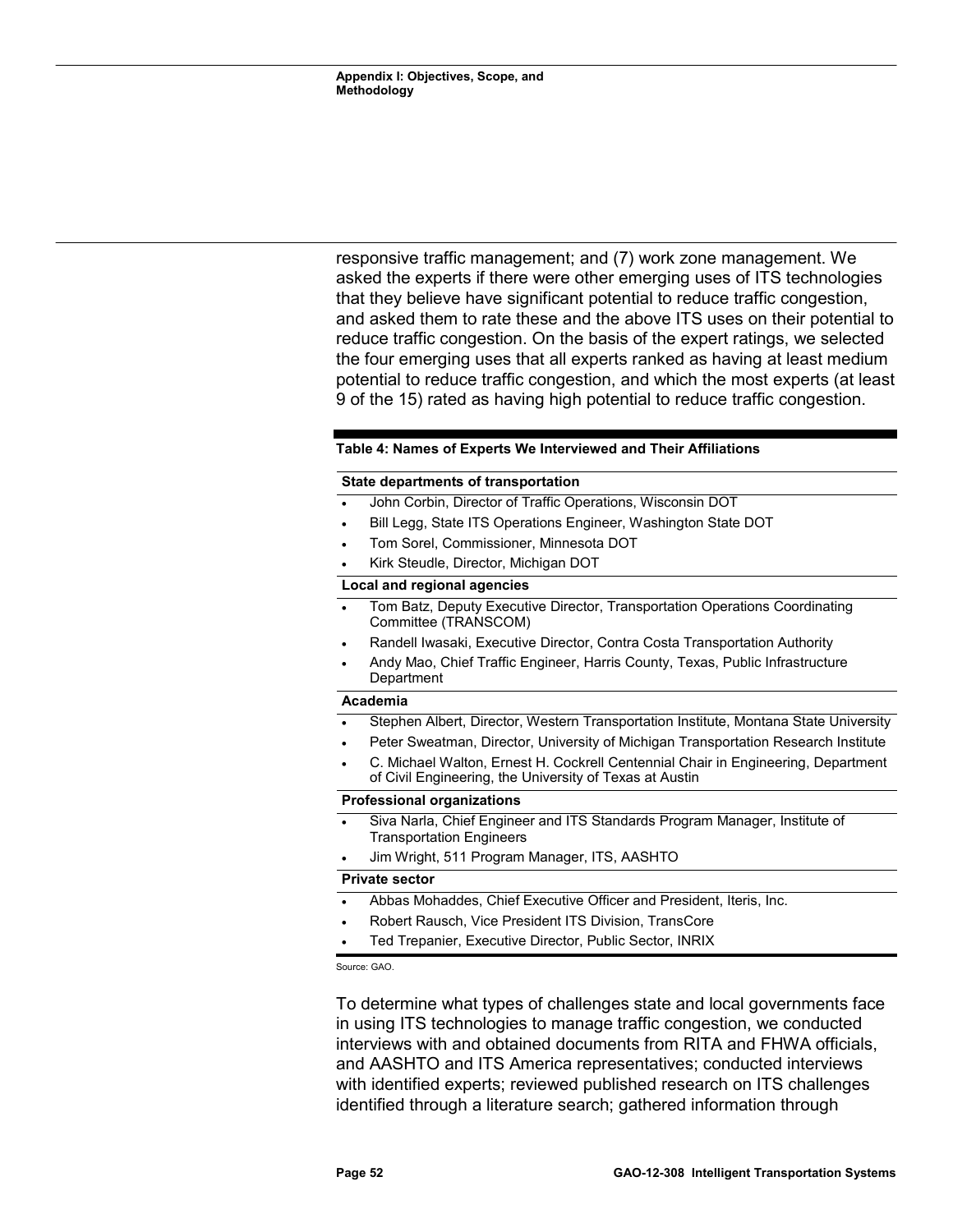interviews and documents collected during the site visits described above; and analyzed these various interviews and documents to identify the most frequently cited challenges. We did not otherwise assess the extent of these challenges in the locations visited, such as determining actual funding or staffing levels.

To determine the extent to which DOT's promotion and support of state and local governments' use of ITS technologies responded to challenges they face and met leading practices, we collected information on DOT's ITS promotion and support through interviews with RITA and FHWA officials and reviews of RITA's and FHWA's program and strategic planning documents, including documents related to the professional capacitybuilding program and traffic operations improvement efforts. In addition, we reviewed RITA's and FHWA's efforts to promote and support ITS technologies, including various studies, guidance, websites, demonstration project and highway funding, and RITA's ITS databases. We limited our work to DOT's activities and information relevant to the promotion and support of state and local governments' use of ITS, not including DOT's efforts aimed at bringing new technologies to market. We determined how DOT is required to promote and support the use of ITS technologies through reviews of pertinent laws. To determine the extent to which DOT's efforts are meeting the challenges and leading practices, we reviewed literature on promoting and supporting the use of new technologies, including prior GAO reports, Transportation Research Board publications, and other academic publications, particularly focusing on leading practices that encourage the adoption of transportation technologies by state and local governments. On the basis of the scope and nature of DOT's efforts, we identified the following practices as most applicable: (1) developing a strategy to promote and support the use of technologies; (2) choosing appropriate methods to promote the use of technology by the target audience; and (3) monitoring technology adoption. We compared DOT's efforts with these leading practices and evaluated any areas needing improvement. We also obtained the views of identified experts and state and local officials interviewed during site visits about the usefulness of DOT's efforts and any needed improvements.

We conducted this performance audit from January 2011 through February 2012 in accordance with generally accepted government auditing standards. Those standards require that we plan and perform the audit to obtain sufficient, appropriate evidence to provide a reasonable basis for our findings and conclusions based on our audit objectives. We believe that the evidence obtained provides a reasonable basis for our findings and conclusions based on our audit objectives.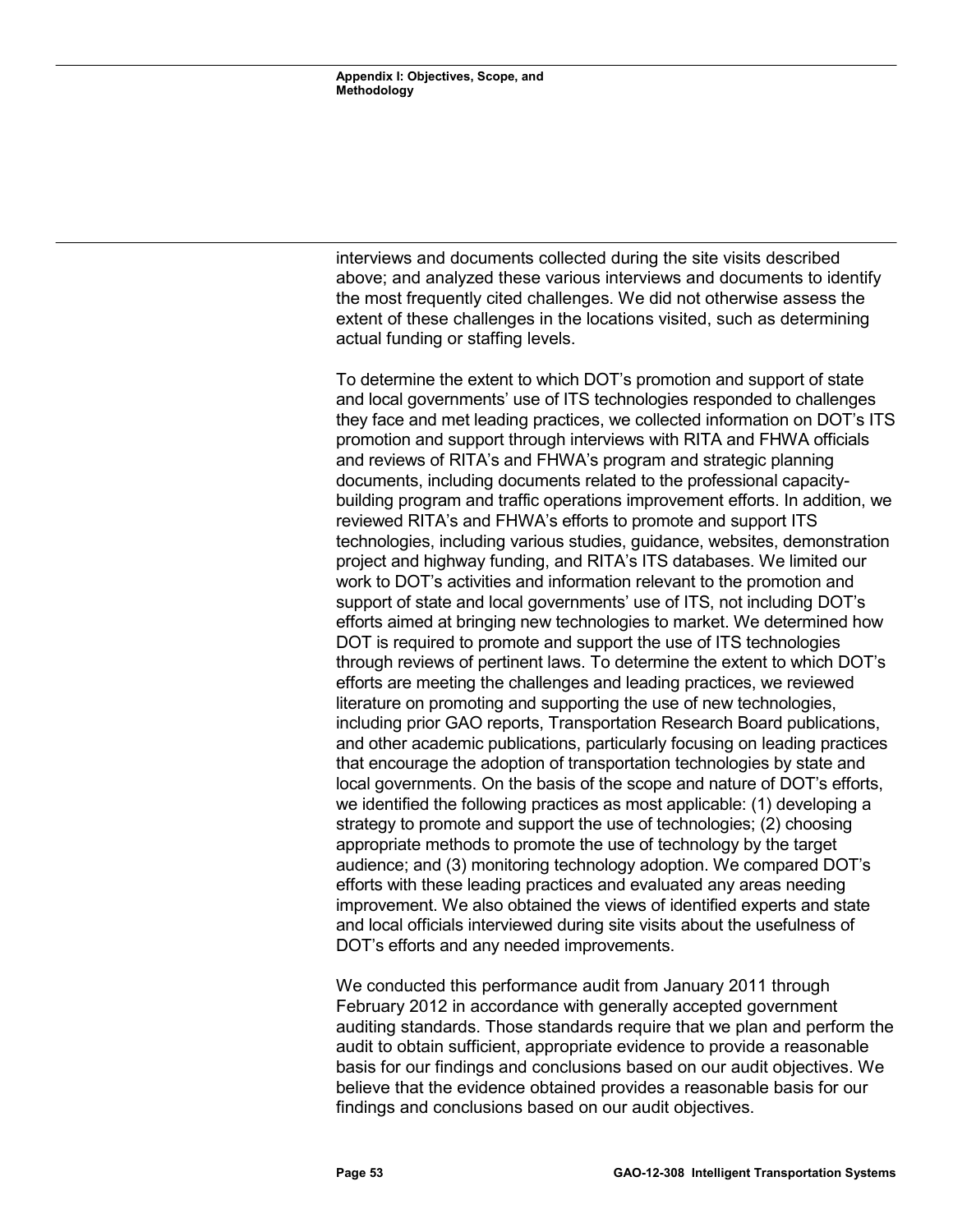## <span id="page-57-0"></span> $\mathbf{L}\text{arcc}$   $\mathbf{L}\text{arcc}$  of DOT Appendix II: Examples of DOT Activities That Address State and Local Challenges

| <b>Challenge</b>             | Type of activity                 | <b>Examples</b>                                                                                                                                                                                                                                                                                                                                                                                                                                                               |
|------------------------------|----------------------------------|-------------------------------------------------------------------------------------------------------------------------------------------------------------------------------------------------------------------------------------------------------------------------------------------------------------------------------------------------------------------------------------------------------------------------------------------------------------------------------|
| <b>Strategic</b><br>planning | Training and education           | FHWA's Planning for Operations program sponsors webinars, case studies,<br>and workshops.                                                                                                                                                                                                                                                                                                                                                                                     |
|                              | Technical assistance             | FHWA's Resource Center and division offices provide assistance related to<br>planning for operations, including ITS expertise.                                                                                                                                                                                                                                                                                                                                                |
|                              | Publications and guidance        | FHWA provides planning-related guidance on its website, including case<br>studies, a desk reference on benefit/cost analysis, guidebooks, and reports.                                                                                                                                                                                                                                                                                                                        |
|                              | <b>ITS databases</b>             | RITA's databases provide information on the benefits and costs associated<br>with ITS technologies.                                                                                                                                                                                                                                                                                                                                                                           |
|                              | Planning and analysis tools      | FHWA's ITS Deployment Analysis System assists in planning for ITS<br>deployments.                                                                                                                                                                                                                                                                                                                                                                                             |
| Funding ITS                  | Federal aid highway funding      | FHWA provides federal aid highway funds to states, some of which can be<br>applied to ITS projects. FHWA has estimated that between 3 and 5 percent of<br>the total funds, or \$800 million to \$1.3 billion in fiscal year 2010, has been<br>used for funding ITS.                                                                                                                                                                                                           |
|                              | Demonstration and pilot projects | RITA and FHWA fund various projects aimed at applying ITS technologies,<br>such as projects funded under the Urban Partnership Agreements,<br>Congestion Reduction Program, and Integrated Corridor Management<br>Program, totaling more than \$177 million since 2005.                                                                                                                                                                                                       |
| <b>ITS</b> knowledge         | Training and education           | RITA's Professional Capacity Building program offers webinars, workshops,<br>and presentations for ITS professionals. FHWA's Office of Operations and<br>Resource Center provide seminars, training courses, and workshops for traffic<br>operations managers as part of their efforts to improve traffic operations, such<br>as traffic signal management. FHWA also sponsors workshops to develop<br>local ITS champions and educate newly appointed leaders at state DOTs. |
|                              | <b>Technical assistance</b>      | RITA and FHWA facilitate peer-to-peer exchanges to transfer ITS knowledge<br>and experiences from model users to agencies with less experience. FHWA's<br>Resource Center and division offices provide assistance and guidance on<br>ITS-related issues, such as systems engineering, regional architecture, and<br>traffic operations.                                                                                                                                       |
|                              | Publications and guidance        | RITA's website includes a searchable ITS library with a variety of studies and<br>guidance. FHWA provides studies and guidance related to improving traffic<br>operations in areas such as traffic incident management, traffic signal<br>management, congestion pricing, and real-time traveler information, among<br>others.                                                                                                                                                |
| Coordination                 | Publications and guidance        | FHWA's Regional Concept for Transportation Operations initiative offers<br>studies and guidance to promote a regional approach to transportation<br>management and operations                                                                                                                                                                                                                                                                                                 |
|                              | Demonstration and pilot projects | DOT's Integrated Corridor Management projects, jointly run by RITA and<br>FHWA, promote interjurisdictional partnerships to transform the way a corridor<br>operates.                                                                                                                                                                                                                                                                                                         |
|                              | ITS standards and architecture   | These standards and architecture, supported by efforts of RITA and FHWA,<br>define and support a common structure for regional ITS projects with<br>interoperable technologies.                                                                                                                                                                                                                                                                                               |

Source: GAO.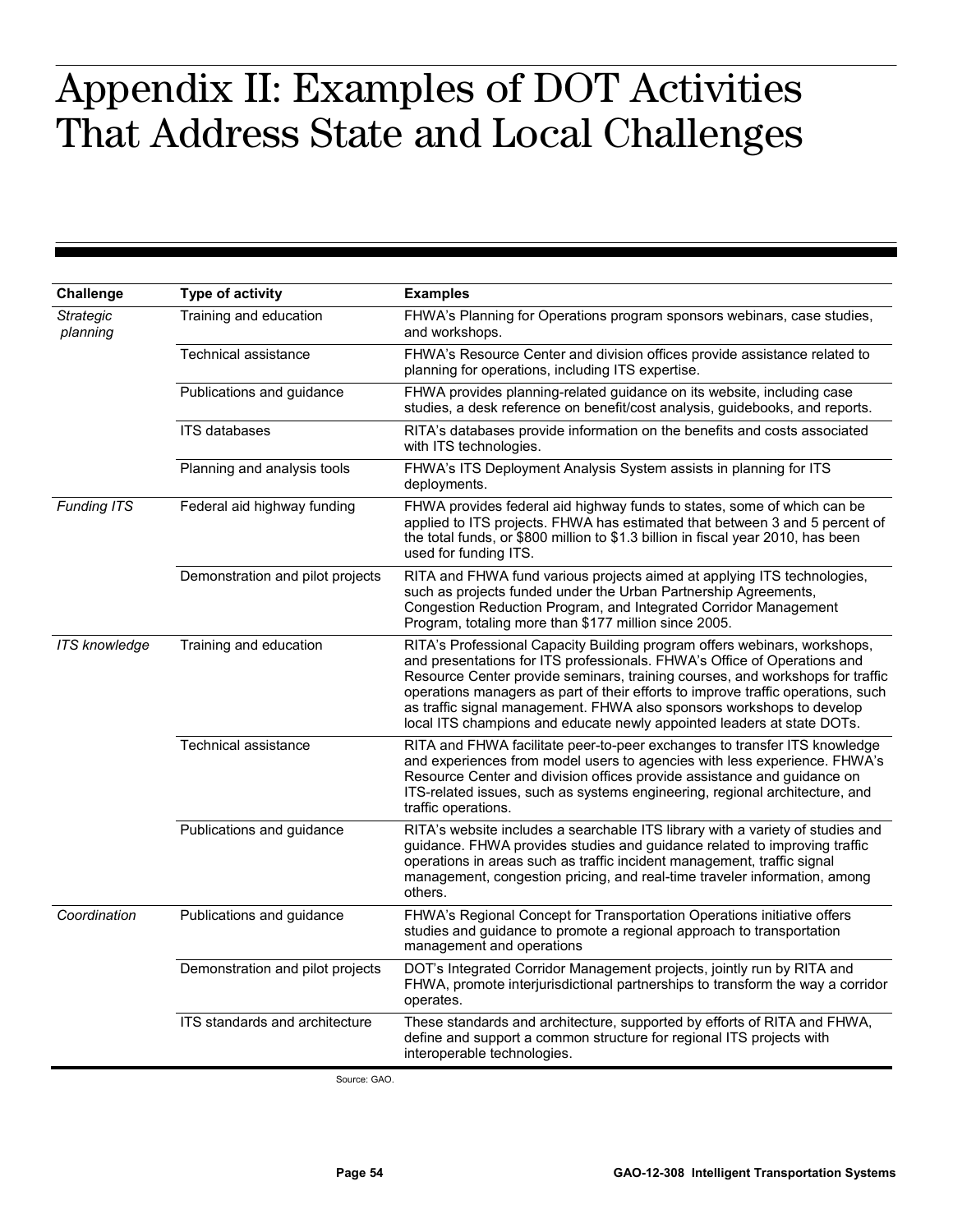## <span id="page-58-0"></span> $\Lambda \cap \Gamma$  or  $\pm$  of Appendix III: GAO Contact and Staff Acknowledgments

| GAO Contact                     | David J. Wise, $(202)$ 512-2834 or wised@gao.gov.                                                                                                                                                                                                                                                      |
|---------------------------------|--------------------------------------------------------------------------------------------------------------------------------------------------------------------------------------------------------------------------------------------------------------------------------------------------------|
| <b>Staff</b><br>Acknowledgments | In addition to the individual named above, Judy Guilliams-Tapia, Assistant<br>Director; Leia Dickerson; Jennifer DuBord; Colin Fallon; David Hooper;<br>Erik Kjeldgaard; Terence Lam; Emily Larson; Sara Ann Moessbauer;<br>Madhav Panwar; and Joshua Ormond made key contributions to this<br>report. |